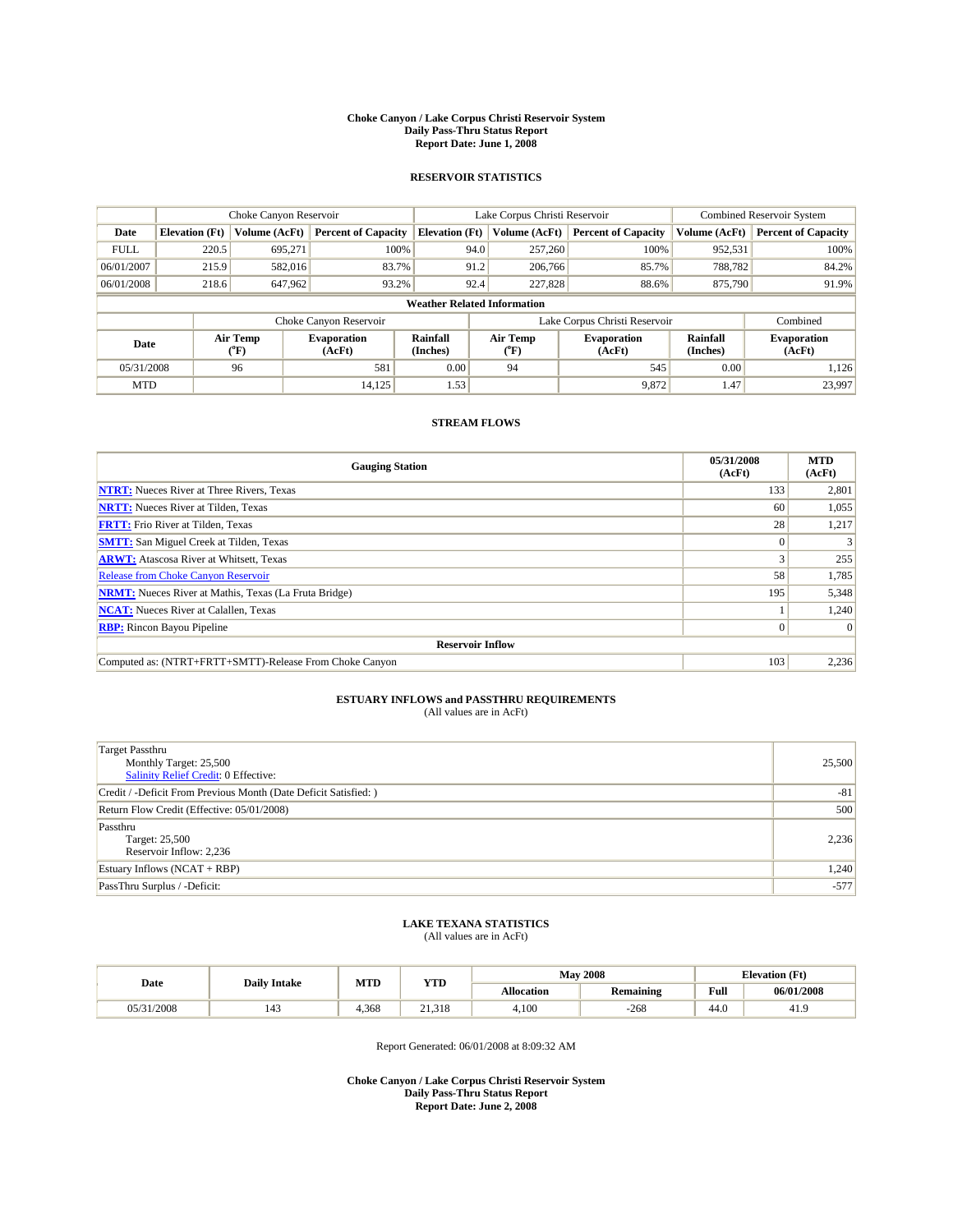### **RESERVOIR STATISTICS**

|             |                                    | Choke Canyon Reservoir |                              |                       | Lake Corpus Christi Reservoir           | <b>Combined Reservoir System</b> |                      |                              |  |
|-------------|------------------------------------|------------------------|------------------------------|-----------------------|-----------------------------------------|----------------------------------|----------------------|------------------------------|--|
| Date        | <b>Elevation</b> (Ft)              | Volume (AcFt)          | <b>Percent of Capacity</b>   | <b>Elevation (Ft)</b> | Volume (AcFt)                           | <b>Percent of Capacity</b>       | Volume (AcFt)        | <b>Percent of Capacity</b>   |  |
| <b>FULL</b> | 220.5                              | 695.271                | 100%                         | 94.0                  | 257,260                                 | 100%                             | 952,531              | 100%                         |  |
| 06/02/2007  | 216.0                              | 584,375                | 84.0%                        | 91.2                  | 207,281                                 | 85.9%                            | 791,656              | 84.5%                        |  |
| 06/02/2008  | 218.6                              | 647.218                | 93.1%                        | 92.3                  | 227,299                                 | 88.4%                            | 874,517              | 91.8%                        |  |
|             | <b>Weather Related Information</b> |                        |                              |                       |                                         |                                  |                      |                              |  |
|             |                                    |                        | Choke Canyon Reservoir       |                       | Lake Corpus Christi Reservoir           |                                  |                      | Combined                     |  |
| Date        |                                    | Air Temp<br>(°F)       | <b>Evaporation</b><br>(AcFt) | Rainfall<br>(Inches)  | Air Temp<br>$(^{\mathrm{o}}\mathrm{F})$ | <b>Evaporation</b><br>(AcFt)     | Rainfall<br>(Inches) | <b>Evaporation</b><br>(AcFt) |  |
| 06/01/2008  |                                    | 97                     | 711                          | 0.00                  | 94                                      | 329                              | 0.00                 | 1,040                        |  |
| <b>MTD</b>  |                                    |                        | 711                          | 0.00                  |                                         | 329                              | 0.00                 | 1,040                        |  |

## **STREAM FLOWS**

| <b>Gauging Station</b>                                       | 06/01/2008<br>(AcFt) | <b>MTD</b><br>(AcFt) |  |  |  |
|--------------------------------------------------------------|----------------------|----------------------|--|--|--|
| <b>NTRT:</b> Nueces River at Three Rivers, Texas             | 107                  | 107                  |  |  |  |
| <b>NRTT:</b> Nueces River at Tilden, Texas                   | 44                   | 44                   |  |  |  |
| <b>FRTT:</b> Frio River at Tilden, Texas                     | 24                   | 24                   |  |  |  |
| <b>SMTT:</b> San Miguel Creek at Tilden, Texas               |                      | $\overline{0}$       |  |  |  |
| <b>ARWT:</b> Atascosa River at Whitsett, Texas               |                      | 3                    |  |  |  |
| <b>Release from Choke Canyon Reservoir</b>                   | 58                   | 58                   |  |  |  |
| <b>NRMT:</b> Nueces River at Mathis, Texas (La Fruta Bridge) | 216                  | 216                  |  |  |  |
| <b>NCAT:</b> Nueces River at Calallen, Texas                 | 30                   | 30                   |  |  |  |
| <b>RBP:</b> Rincon Bayou Pipeline                            | 12                   | 12                   |  |  |  |
| <b>Reservoir Inflow</b>                                      |                      |                      |  |  |  |
| Computed as: (NTRT+FRTT+SMTT)-Release From Choke Canyon      | 73                   | 73                   |  |  |  |

### **ESTUARY INFLOWS and PASSTHRU REQUIREMENTS**

(All values are in AcFt)

| <b>Target Passthru</b><br>Monthly Target: 25,500<br><b>Salinity Relief Credit: 0 Effective:</b> | 25,500 |
|-------------------------------------------------------------------------------------------------|--------|
| Credit / -Deficit From Previous Month (Date Deficit Satisfied: )                                | $-577$ |
| Return Flow Credit (Effective: )                                                                | 0      |
| Passthru<br>Target: 25,500<br>Reservoir Inflow: 73                                              | 73     |
| Estuary Inflows (NCAT + RBP)                                                                    | 42     |
| PassThru Surplus / -Deficit:                                                                    | $-609$ |

## **LAKE TEXANA STATISTICS**

(All values are in AcFt)

|            | <b>Daily Intake</b> | MTD | <b>YTD</b> |                   | <b>June 2008</b> | <b>Elevation</b> (Ft)                       |            |
|------------|---------------------|-----|------------|-------------------|------------------|---------------------------------------------|------------|
| Date       |                     |     |            | <b>Allocation</b> | <b>Remaining</b> | Full<br>the contract of the contract of the | 06/02/2008 |
| 06/01/2008 | 144                 | 144 | 21.461     | 4.100             | 3.956            | 44.0                                        | 41.9       |

Report Generated: 06/02/2008 at 3:12:00 PM

**Choke Canyon / Lake Corpus Christi Reservoir System Daily Pass-Thru Status Report Report Date: June 3, 2008**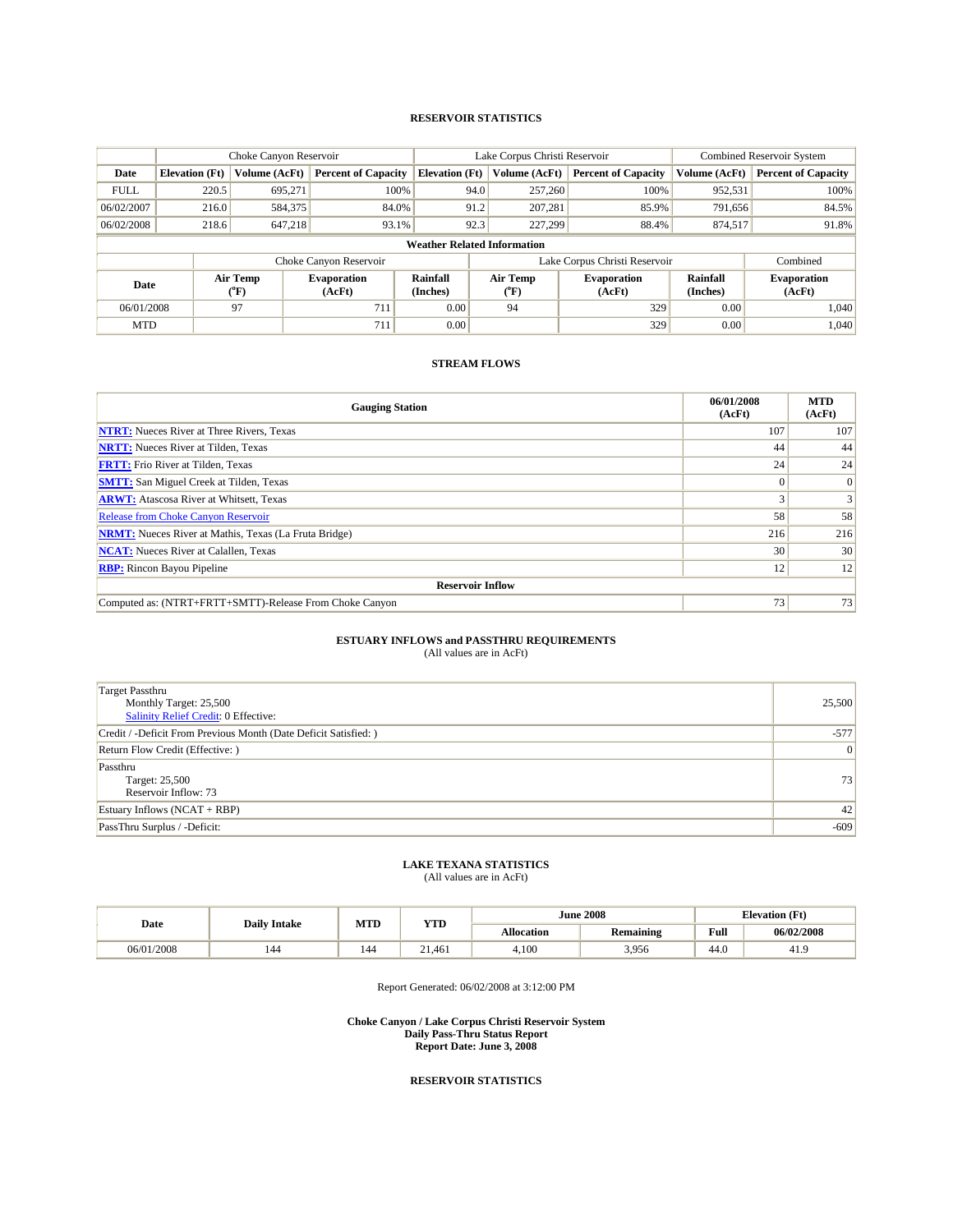|                                    | Choke Canyon Reservoir |                  | Lake Corpus Christi Reservoir |                       |                               |                  | <b>Combined Reservoir System</b> |                      |                              |
|------------------------------------|------------------------|------------------|-------------------------------|-----------------------|-------------------------------|------------------|----------------------------------|----------------------|------------------------------|
| Date                               | <b>Elevation</b> (Ft)  | Volume (AcFt)    | <b>Percent of Capacity</b>    | <b>Elevation</b> (Ft) |                               | Volume (AcFt)    | <b>Percent of Capacity</b>       | Volume (AcFt)        | <b>Percent of Capacity</b>   |
| <b>FULL</b>                        | 220.5                  | 695.271          | 100%                          |                       | 94.0                          | 257,260          | 100%                             | 952,531              | 100%                         |
| 06/03/2007                         | 216.2                  | 589,568          | 84.8%                         |                       | 91.1                          | 206,251          | 85.5%                            | 795,819              | 85.0%                        |
| 06/03/2008                         | 218.6                  | 646,469          | 93.0%                         |                       | 92.3                          | 226.242          | 87.9%                            | 872.711              | 91.6%                        |
| <b>Weather Related Information</b> |                        |                  |                               |                       |                               |                  |                                  |                      |                              |
|                                    |                        |                  | Choke Canyon Reservoir        |                       | Lake Corpus Christi Reservoir |                  |                                  |                      | Combined                     |
| Date                               |                        | Air Temp<br>(°F) | <b>Evaporation</b><br>(AcFt)  | Rainfall<br>(Inches)  |                               | Air Temp<br>(°F) | <b>Evaporation</b><br>(AcFt)     | Rainfall<br>(Inches) | <b>Evaporation</b><br>(AcFt) |
| 06/02/2008                         |                        | 98               | 609                           | 0.00                  |                               | 96               | 431                              | 0.00                 | 1.040                        |
| <b>MTD</b>                         |                        |                  | 1,320                         | 0.00                  |                               |                  | 760                              | 0.00                 | 2,080                        |

| <b>Gauging Station</b>                                       | 06/02/2008<br>(AcFt) | <b>MTD</b><br>(AcFt) |  |  |  |  |
|--------------------------------------------------------------|----------------------|----------------------|--|--|--|--|
| <b>NTRT:</b> Nueces River at Three Rivers, Texas             | 95                   | 202                  |  |  |  |  |
| <b>NRTT:</b> Nueces River at Tilden, Texas                   | 34                   | 77                   |  |  |  |  |
| <b>FRTT:</b> Frio River at Tilden, Texas                     | 38                   | 62                   |  |  |  |  |
| <b>SMTT:</b> San Miguel Creek at Tilden, Texas               |                      | $\vert 0 \vert$      |  |  |  |  |
| <b>ARWT:</b> Atascosa River at Whitsett, Texas               |                      |                      |  |  |  |  |
| <b>Release from Choke Canyon Reservoir</b>                   | 58                   | 115                  |  |  |  |  |
| <b>NRMT:</b> Nueces River at Mathis, Texas (La Fruta Bridge) | 230                  | 447                  |  |  |  |  |
| <b>NCAT:</b> Nueces River at Calallen, Texas                 | 24                   | 54                   |  |  |  |  |
| <b>RBP:</b> Rincon Bayou Pipeline                            | $\Omega$             | 12                   |  |  |  |  |
| <b>Reservoir Inflow</b>                                      |                      |                      |  |  |  |  |
| Computed as: (NTRT+FRTT+SMTT)-Release From Choke Canyon      | 75                   | 149                  |  |  |  |  |

## **ESTUARY INFLOWS and PASSTHRU REQUIREMENTS**

(All values are in AcFt)

| Target Passthru<br>Monthly Target: 25,500<br><b>Salinity Relief Credit: 0 Effective:</b> | 25,500          |
|------------------------------------------------------------------------------------------|-----------------|
| Credit / -Deficit From Previous Month (Date Deficit Satisfied: )                         | $-577$          |
| Return Flow Credit (Effective: )                                                         | $\vert 0 \vert$ |
| Passthru<br>Target: 25,500<br>Reservoir Inflow: 149                                      | 149             |
| Estuary Inflows $(NCAT + RBP)$                                                           | 66              |
| PassThru Surplus / -Deficit:                                                             | $-660$          |

### **LAKE TEXANA STATISTICS** (All values are in AcFt)

| Date       | <b>Daily Intake</b> | MTD | <b>YTD</b> |            | <b>June 2008</b> | <b>Elevation</b> (Ft) |            |
|------------|---------------------|-----|------------|------------|------------------|-----------------------|------------|
|            |                     |     |            | Allocation | <b>Remaining</b> | Full                  | 06/03/2008 |
| 06/02/2008 | 144                 | 287 | 21.605     | 4.100      | 3,813            | 44.0                  | 41.8       |

Report Generated: 06/03/2008 at 8:39:28 AM

#### **Choke Canyon / Lake Corpus Christi Reservoir System Daily Pass-Thru Status Report Report Date: June 4, 2008**

|      | Choke Canvon Reservoir                                                                                                                            |  |  | Lake Corpus Christi Reservoir | <b>Combined Reservoir System</b> |  |
|------|---------------------------------------------------------------------------------------------------------------------------------------------------|--|--|-------------------------------|----------------------------------|--|
| Date | Elevation (Ft)   Volume (AcFt)   Percent of Capacity   Elevation (Ft)   Volume (AcFt)   Percent of Capacity   Volume (AcFt)   Percent of Capacity |  |  |                               |                                  |  |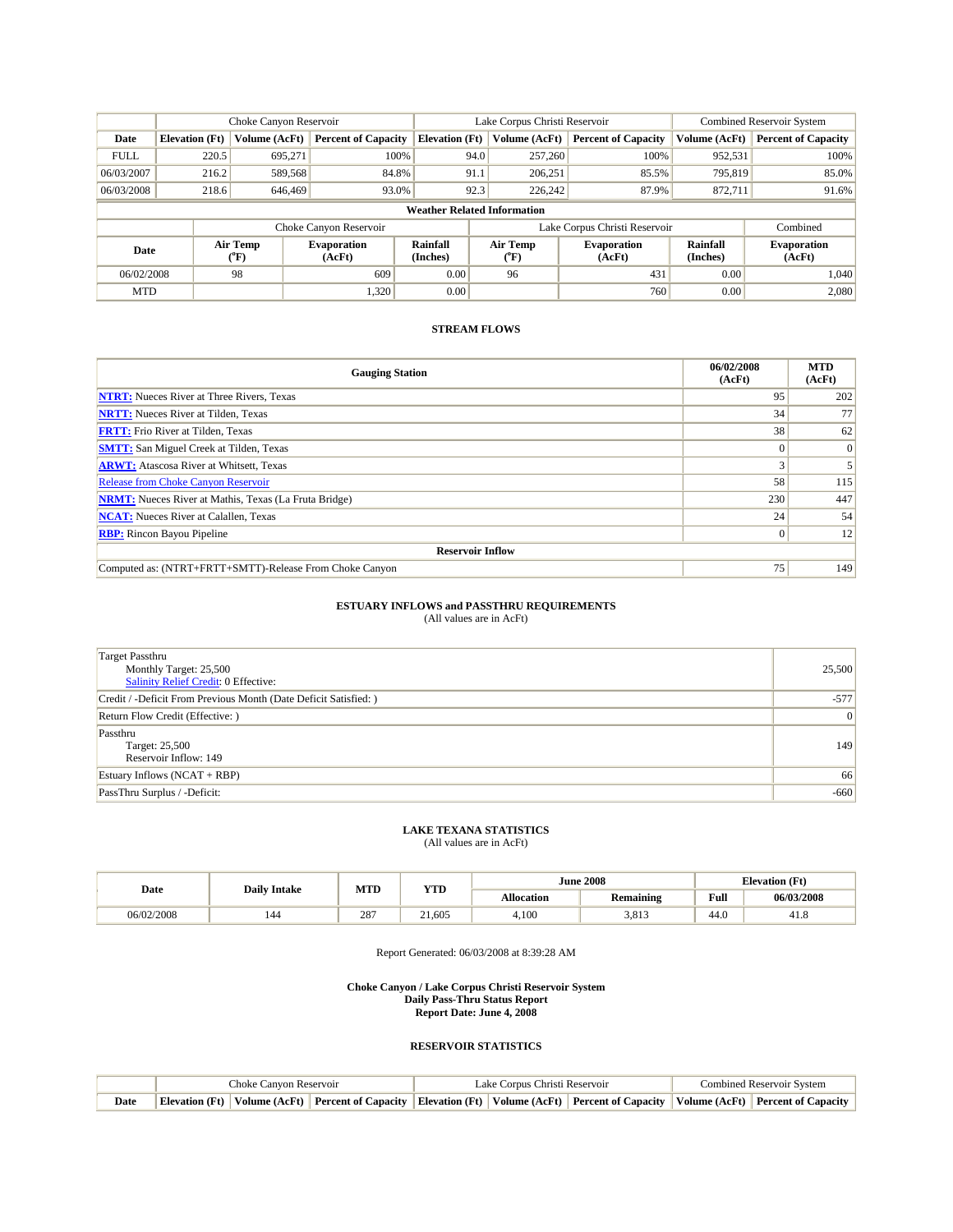| <b>FULL</b>                        | 220.5                                                                    | 695,271 |                        | 100% | 94.0 | 257,260                       | 100%                         | 952,531                     | 100%                         |
|------------------------------------|--------------------------------------------------------------------------|---------|------------------------|------|------|-------------------------------|------------------------------|-----------------------------|------------------------------|
| 06/04/2007                         | 216.4                                                                    | 593,366 | 85.3%                  |      | 91.2 | 206,938                       | 85.8%                        | 800,304                     | 85.5%                        |
| 06/04/2008                         | 218.6                                                                    | 645,719 | 92.9%                  |      | 92.2 | 224,659                       | 87.3%                        | 870,378                     | 91.4%                        |
| <b>Weather Related Information</b> |                                                                          |         |                        |      |      |                               |                              |                             |                              |
|                                    |                                                                          |         | Choke Canyon Reservoir |      |      | Lake Corpus Christi Reservoir |                              | Combined                    |                              |
| Date                               | Rainfall<br>Air Temp<br><b>Evaporation</b><br>(AcFt)<br>(Inches)<br>(°F) |         |                        |      |      | Air Temp<br>$(^oF)$           | <b>Evaporation</b><br>(AcFt) | <b>Rainfall</b><br>(Inches) | <b>Evaporation</b><br>(AcFt) |
| 06/03/2008                         |                                                                          | 99      | 652                    | 0.00 |      | 96                            | 522                          | 0.00                        | 1,174                        |
| <b>MTD</b>                         |                                                                          |         | 1,972                  | 0.00 |      |                               | 1.282                        | 0.00                        | 3,254                        |

| <b>Gauging Station</b>                                       | 06/03/2008<br>(AcFt) | <b>MTD</b><br>(AcFt) |
|--------------------------------------------------------------|----------------------|----------------------|
| <b>NTRT:</b> Nueces River at Three Rivers, Texas             | 87                   | 290                  |
| <b>NRTT:</b> Nueces River at Tilden, Texas                   | 26                   | 103                  |
| <b>FRTT:</b> Frio River at Tilden, Texas                     | 36                   | 97                   |
| <b>SMTT:</b> San Miguel Creek at Tilden, Texas               |                      | $\vert 0 \vert$      |
| <b>ARWT:</b> Atascosa River at Whitsett, Texas               |                      | 8                    |
| <b>Release from Choke Canyon Reservoir</b>                   | 58                   | 173                  |
| <b>NRMT:</b> Nueces River at Mathis, Texas (La Fruta Bridge) | 240                  | 687                  |
| <b>NCAT:</b> Nueces River at Calallen, Texas                 | 34                   | 87                   |
| <b>RBP:</b> Rincon Bayou Pipeline                            |                      | 12                   |
| <b>Reservoir Inflow</b>                                      |                      |                      |
| Computed as: (NTRT+FRTT+SMTT)-Release From Choke Canyon      | 66                   | 214                  |

# **ESTUARY INFLOWS and PASSTHRU REQUIREMENTS**<br>(All values are in AcFt)

| <b>Target Passthru</b><br>Monthly Target: 25,500<br><b>Salinity Relief Credit: 0 Effective:</b> | 25,500 |
|-------------------------------------------------------------------------------------------------|--------|
| Credit / -Deficit From Previous Month (Date Deficit Satisfied: )                                | $-577$ |
| Return Flow Credit (Effective: )                                                                | 0      |
| Passthru<br>Target: 25,500<br>Reservoir Inflow: 214                                             | 214    |
| Estuary Inflows $(NCAT + RBP)$                                                                  | 99     |
| PassThru Surplus / -Deficit:                                                                    | $-692$ |

# **LAKE TEXANA STATISTICS** (All values are in AcFt)

|            | <b>Daily Intake</b> | MTD           | <b>YTD</b>              |                   | <b>June 2008</b> | <b>Elevation</b> (Ft) |            |
|------------|---------------------|---------------|-------------------------|-------------------|------------------|-----------------------|------------|
| Date       |                     |               |                         | <b>Allocation</b> | Remaining        | Full                  | 06/04/2008 |
| 06/03/2008 | 144                 | $\sim$<br>451 | $\sim$ 1<br>.749<br>41. | 4.100             | 3,669            | 44.0                  | 41.        |

Report Generated: 06/04/2008 at 8:23:47 AM

**Choke Canyon / Lake Corpus Christi Reservoir System Daily Pass-Thru Status Report Report Date: June 5, 2008** 

|             | Choke Canvon Reservoir |                        |                            |                       | Lake Corpus Christi Reservoir | <b>Combined Reservoir System</b>  |               |                            |
|-------------|------------------------|------------------------|----------------------------|-----------------------|-------------------------------|-----------------------------------|---------------|----------------------------|
| Date        | Elevation (Ft)         | $\forall$ olume (AcFt) | <b>Percent of Capacity</b> | <b>Elevation</b> (Ft) |                               | Volume (AcFt) Percent of Capacity | Volume (AcFt) | <b>Percent of Capacity</b> |
| <b>FULL</b> | 220.5                  | 695.271                | 100%                       | 94.0                  | 257,260                       | 100%                              | 952.531       | 100%                       |
| 06/05/2007  | 216.5                  | 594.798                | 85.5%                      | 91.1                  | 205,564                       | 85.2%                             | 800.362       | 85.5%                      |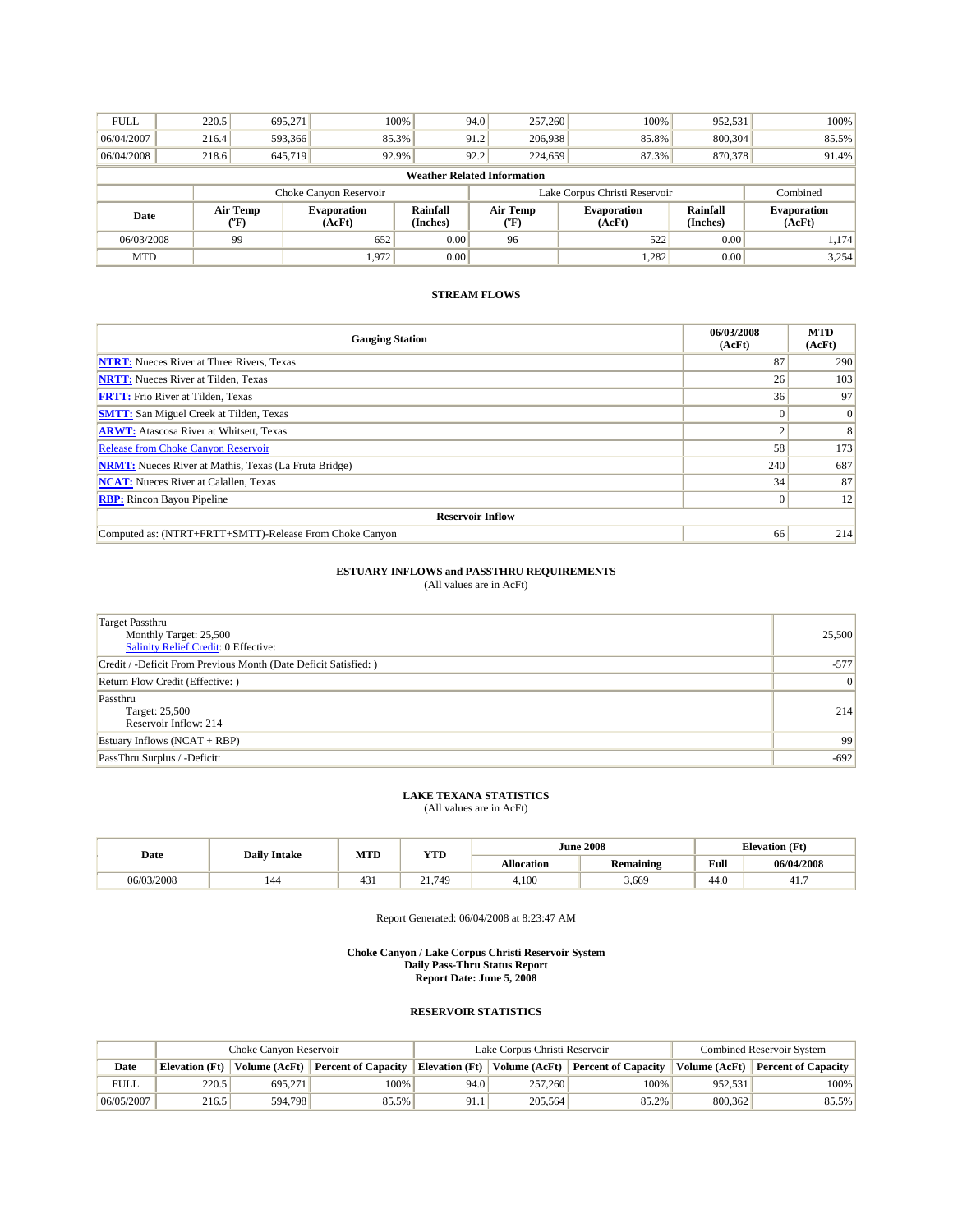| 06/05/2008                         | 218.5                  | 645.218 | 92.8%                        |                      | 223,957<br>92.1  | 87.1%                         | 869,175              | 91.2%                        |  |
|------------------------------------|------------------------|---------|------------------------------|----------------------|------------------|-------------------------------|----------------------|------------------------------|--|
| <b>Weather Related Information</b> |                        |         |                              |                      |                  |                               |                      |                              |  |
|                                    | Choke Canyon Reservoir |         |                              |                      |                  | Lake Corpus Christi Reservoir |                      |                              |  |
| Date                               | Air Temp<br>("F)       |         | <b>Evaporation</b><br>(AcFt) | Rainfall<br>(Inches) | Air Temp<br>("F) | <b>Evaporation</b><br>(AcFt)  | Rainfall<br>(Inches) | <b>Evaporation</b><br>(AcFt) |  |
| 06/04/2008                         | 99                     |         | 580                          | 0.00                 | 95               | 450                           | 0.00                 | 1,030                        |  |
| <b>MTD</b>                         |                        |         | 2,552                        | 0.00                 |                  | 1,732                         | 0.00                 | 4,284                        |  |

| <b>Gauging Station</b>                                       | 06/04/2008<br>(AcFt) | <b>MTD</b><br>(AcFt) |
|--------------------------------------------------------------|----------------------|----------------------|
| <b>NTRT:</b> Nueces River at Three Rivers, Texas             | 81                   | 371                  |
| <b>NRTT:</b> Nueces River at Tilden, Texas                   | 20                   | 123                  |
| <b>FRTT:</b> Frio River at Tilden, Texas                     | 34                   | 131                  |
| <b>SMTT:</b> San Miguel Creek at Tilden, Texas               |                      | $\theta$             |
| <b>ARWT:</b> Atascosa River at Whitsett, Texas               |                      | 10                   |
| <b>Release from Choke Canyon Reservoir</b>                   | 58                   | 230                  |
| <b>NRMT:</b> Nueces River at Mathis, Texas (La Fruta Bridge) | 240                  | 927                  |
| <b>NCAT:</b> Nueces River at Calallen, Texas                 | 44                   | 131                  |
| <b>RBP:</b> Rincon Bayou Pipeline                            | $\Omega$             | 12                   |
| <b>Reservoir Inflow</b>                                      |                      |                      |
| Computed as: (NTRT+FRTT+SMTT)-Release From Choke Canyon      | 58                   | 272                  |

# **ESTUARY INFLOWS and PASSTHRU REQUIREMENTS**<br>(All values are in AcFt)

| <b>Target Passthru</b><br>Monthly Target: 25,500<br>Salinity Relief Credit: 0 Effective: | 25,500         |
|------------------------------------------------------------------------------------------|----------------|
| Credit / -Deficit From Previous Month (Date Deficit Satisfied: )                         | $-577$         |
| Return Flow Credit (Effective: )                                                         | $\overline{0}$ |
| Passthru<br>Target: 25,500<br>Reservoir Inflow: 272                                      | 272            |
| Estuary Inflows $(NCAT + RBP)$                                                           | 143            |
| PassThru Surplus / -Deficit:                                                             | $-706$         |

# **LAKE TEXANA STATISTICS** (All values are in AcFt)

| Date       | <b>Daily Intake</b> | MTD     | <b>YTD</b> |                   | <b>June 2008</b> | <b>Elevation</b> (Ft) |            |
|------------|---------------------|---------|------------|-------------------|------------------|-----------------------|------------|
|            |                     |         |            | <b>Allocation</b> | <b>Remaining</b> | Full                  | 06/05/2008 |
| 06/04/2008 | 144                 | $- - -$ | 21,893     | 4,100             | 505<br>ن نے بہ ب | 44.0                  | 41.6       |

Report Generated: 06/05/2008 at 11:18:03 AM

#### **Choke Canyon / Lake Corpus Christi Reservoir System Daily Pass-Thru Status Report Report Date: June 6, 2008**

|             | Choke Canyon Reservoir             |               |                            |                       | Lake Corpus Christi Reservoir | <b>Combined Reservoir System</b> |               |                            |  |  |
|-------------|------------------------------------|---------------|----------------------------|-----------------------|-------------------------------|----------------------------------|---------------|----------------------------|--|--|
| Date        | <b>Elevation</b> (Ft)              | Volume (AcFt) | <b>Percent of Capacity</b> | <b>Elevation (Ft)</b> | Volume (AcFt)                 | <b>Percent of Capacity</b>       | Volume (AcFt) | <b>Percent of Capacity</b> |  |  |
| <b>FULL</b> | 220.5                              | 695,271       | 100%                       | 94.0                  | 257,260                       | 100%                             | 952.531       | 100%                       |  |  |
| 06/06/2007  | 216.6                              | 597.663       | 86.0%                      | 91.2                  | 207,625                       | 86.1%                            | 805.288       | 86.0%                      |  |  |
| 06/06/2008  | 218.5                              | 644,219       | 92.7%                      | 92.1                  | 223,781                       | 87.0%                            | 868,000       | 91.1%                      |  |  |
|             | <b>Weather Related Information</b> |               |                            |                       |                               |                                  |               |                            |  |  |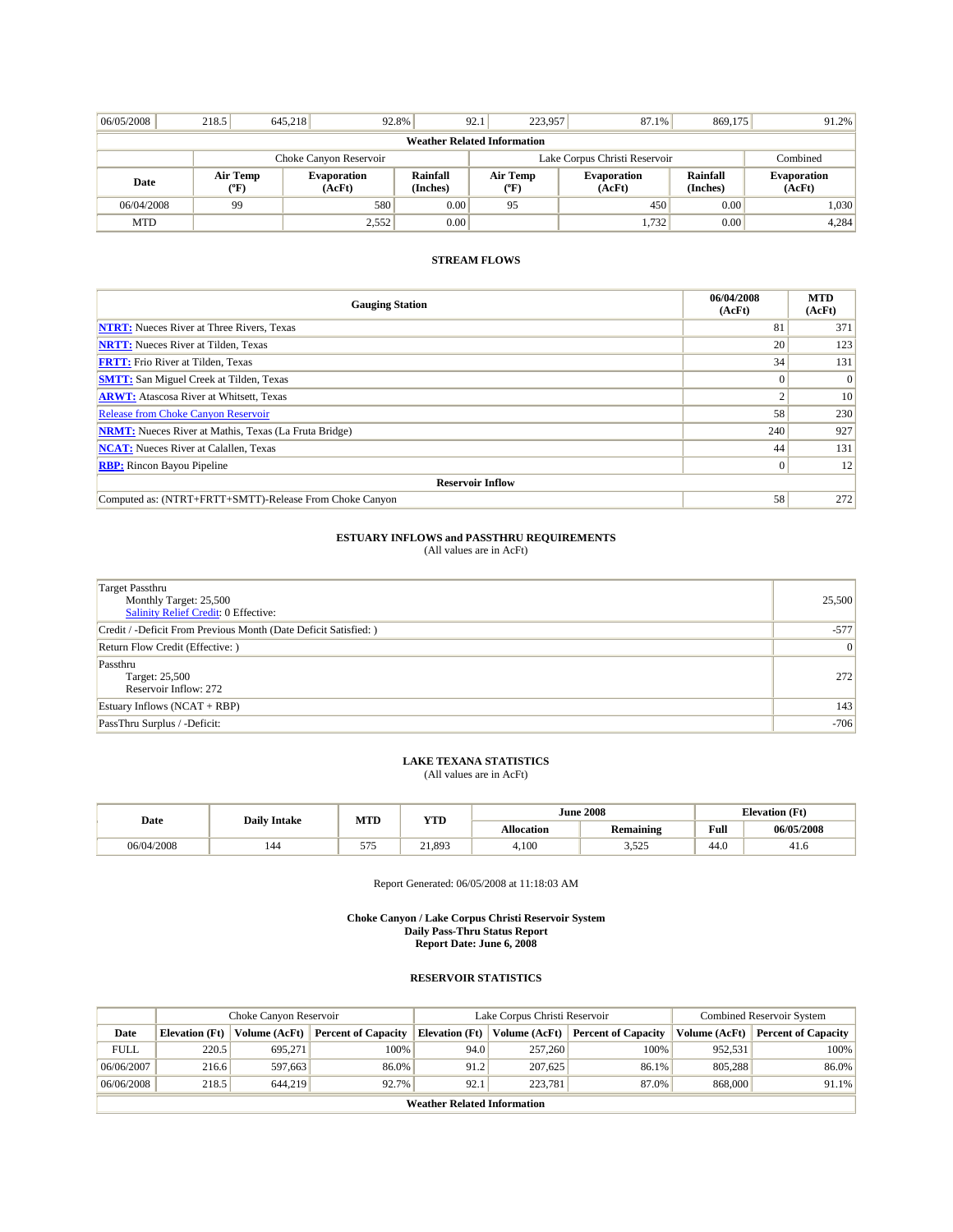|            |                  | Choke Canvon Reservoir       |                      | Lake Corpus Christi Reservoir |                              | Combined             |                              |
|------------|------------------|------------------------------|----------------------|-------------------------------|------------------------------|----------------------|------------------------------|
| Date       | Air Temp<br>(°F) | <b>Evaporation</b><br>(AcFt) | Rainfall<br>(Inches) | Air Temp<br>(°F)              | <b>Evaporation</b><br>(AcFt) | Rainfall<br>(Inches) | <b>Evaporation</b><br>(AcFt) |
| 06/05/2008 | 93               | 623                          | 0.00                 | 0 <sup>2</sup>                | 378                          | 0.00                 | 1,001                        |
| <b>MTD</b> |                  | 3,175                        | 0.00                 |                               | 2,110                        | 0.00                 | 5,285                        |

| <b>Gauging Station</b>                                       | 06/05/2008<br>(AcFt) | <b>MTD</b><br>(AcFt) |  |  |  |  |  |
|--------------------------------------------------------------|----------------------|----------------------|--|--|--|--|--|
| <b>NTRT:</b> Nueces River at Three Rivers, Texas             | 75                   | 447                  |  |  |  |  |  |
| <b>NRTT:</b> Nueces River at Tilden, Texas                   | 16                   | 139                  |  |  |  |  |  |
| <b>FRTT:</b> Frio River at Tilden, Texas                     | 32                   | 163                  |  |  |  |  |  |
| <b>SMTT:</b> San Miguel Creek at Tilden, Texas               |                      | $\overline{0}$       |  |  |  |  |  |
| <b>ARWT:</b> Atascosa River at Whitsett, Texas               |                      | 12                   |  |  |  |  |  |
| <b>Release from Choke Canyon Reservoir</b>                   | 58                   | 288                  |  |  |  |  |  |
| <b>NRMT:</b> Nueces River at Mathis, Texas (La Fruta Bridge) | 262                  | 1,189                |  |  |  |  |  |
| <b>NCAT:</b> Nueces River at Calallen, Texas                 | 62                   | 193                  |  |  |  |  |  |
| <b>RBP:</b> Rincon Bayou Pipeline                            | $\overline{0}$       | 12                   |  |  |  |  |  |
| <b>Reservoir Inflow</b>                                      |                      |                      |  |  |  |  |  |
| Computed as: (NTRT+FRTT+SMTT)-Release From Choke Canyon      | 50                   | 322                  |  |  |  |  |  |

## **ESTUARY INFLOWS and PASSTHRU REQUIREMENTS**<br>(All values are in AcFt)

| <b>Target Passthru</b><br>Monthly Target: 25,500<br>Salinity Relief Credit: 0 Effective: | 25,500         |
|------------------------------------------------------------------------------------------|----------------|
| Credit / -Deficit From Previous Month (Date Deficit Satisfied: )                         | $-577$         |
| Return Flow Credit (Effective: )                                                         | $\overline{0}$ |
| Passthru<br>Target: 25,500<br>Reservoir Inflow: 322                                      | 322            |
| Estuary Inflows (NCAT + RBP)                                                             | 204            |
| PassThru Surplus / -Deficit:                                                             | $-694$         |

# **LAKE TEXANA STATISTICS** (All values are in AcFt)

| Date       | <b>Daily Intake</b> | MTD | YTD    | <b>June 2008</b> |                  |      | <b>Elevation</b> (Ft) |
|------------|---------------------|-----|--------|------------------|------------------|------|-----------------------|
|            |                     |     |        | Allocation       | <b>Remaining</b> | Full | 06/06/2008            |
| 06/05/2008 | 145                 | 720 | 22,038 | 4,100            | 3,380            | 44.0 | 41.6                  |

Report Generated: 06/06/2008 at 8:47:20 AM

**Choke Canyon / Lake Corpus Christi Reservoir System Daily Pass-Thru Status Report Report Date: June 7, 2008** 

| Choke Canyon Reservoir                                  |                       |               |                            | Lake Corpus Christi Reservoir      |                 |                            | <b>Combined Reservoir System</b> |                            |
|---------------------------------------------------------|-----------------------|---------------|----------------------------|------------------------------------|-----------------|----------------------------|----------------------------------|----------------------------|
| Date                                                    | <b>Elevation (Ft)</b> | Volume (AcFt) | <b>Percent of Capacity</b> | <b>Elevation</b> (Ft)              | Volume (AcFt)   | <b>Percent of Capacity</b> | Volume (AcFt)                    | <b>Percent of Capacity</b> |
| <b>FULL</b>                                             | 220.5                 | 695.271       | 100%                       | 94.0                               | 257,260         | 100%                       | 952,531                          | 100%                       |
| 06/07/2007                                              | 216.6                 | 597.186       | 85.9%                      | 91.3                               | 208,830         | 86.6%                      | 806,016                          | 86.1%                      |
| 06/07/2008                                              | 218.5                 | 643.475       | 92.6%                      | 92.1                               | 223,430         | 86.8%                      | 866,905                          | 91.0%                      |
|                                                         |                       |               |                            | <b>Weather Related Information</b> |                 |                            |                                  |                            |
| Lake Corpus Christi Reservoir<br>Choke Canyon Reservoir |                       |               |                            |                                    | Combined        |                            |                                  |                            |
| Date                                                    |                       | Air Temp      | <b>Evaporation</b>         | Rainfall                           | <b>Air Temp</b> | <b>Evaporation</b>         | Rainfall                         | <b>Evaporation</b>         |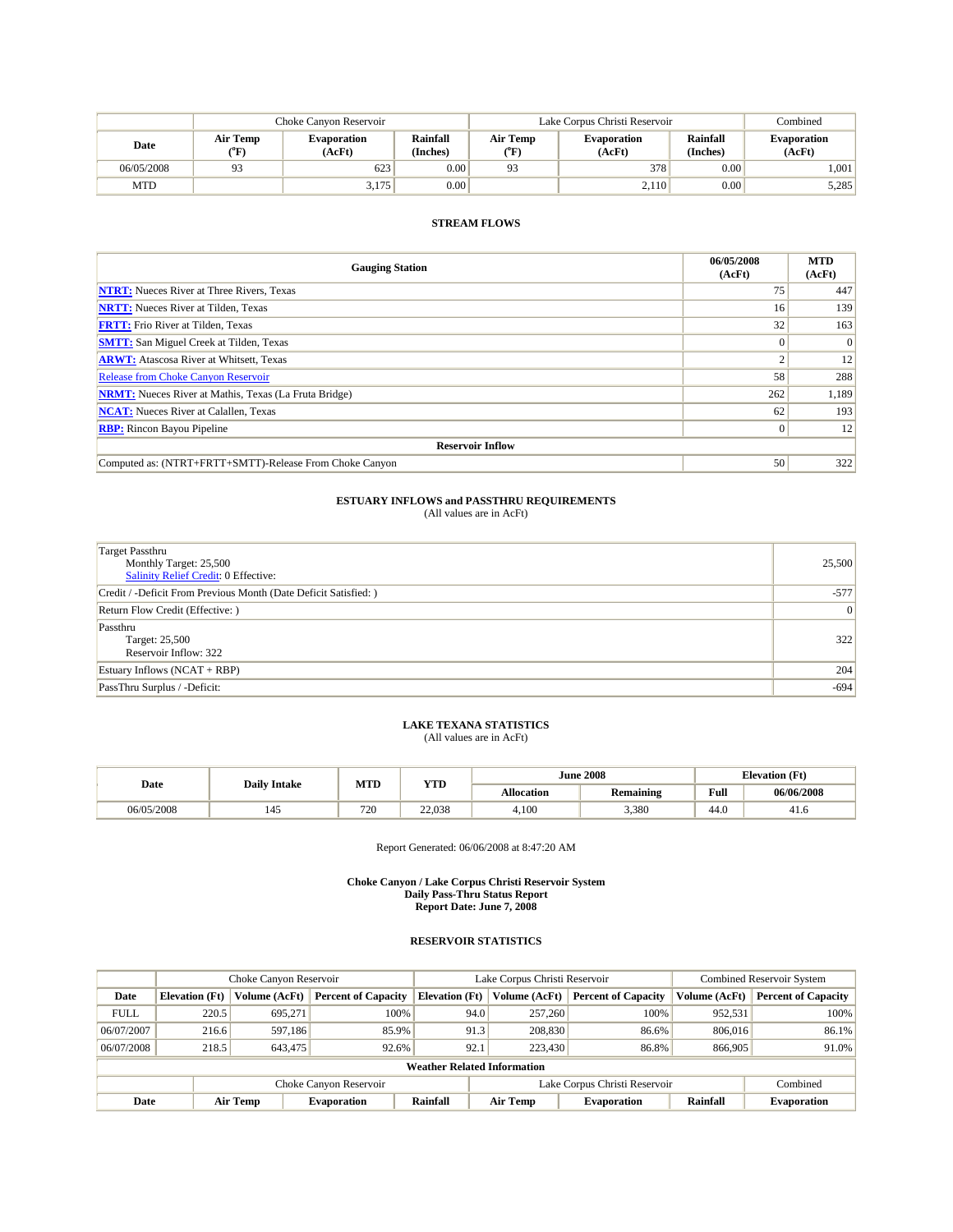|            | (°F           | AcFt)                | $\sim$<br>(Inches) | $(^oF$ | (AcFt)     | (Inches) | (AcFt) |
|------------|---------------|----------------------|--------------------|--------|------------|----------|--------|
| 06/06/2008 | $\sim$ $\sim$ | 579<br>$\sim$ $\sim$ | 0.00               | 05     | 235<br>___ | 0.00     | 814    |
| MTD        |               | 3.754'               | 0.00               |        | 2,345      | 0.00     | 6,099' |

| <b>Gauging Station</b>                                       | 06/06/2008<br>(AcFt) | <b>MTD</b><br>(AcFt) |  |  |  |  |
|--------------------------------------------------------------|----------------------|----------------------|--|--|--|--|
| <b>NTRT:</b> Nueces River at Three Rivers, Texas             | 73                   | 520                  |  |  |  |  |
| <b>NRTT:</b> Nueces River at Tilden, Texas                   | 12                   | 151                  |  |  |  |  |
| <b>FRTT:</b> Frio River at Tilden, Texas                     | 30                   | 193                  |  |  |  |  |
| <b>SMTT:</b> San Miguel Creek at Tilden, Texas               |                      | $\overline{0}$       |  |  |  |  |
| <b>ARWT:</b> Atascosa River at Whitsett, Texas               |                      | 12                   |  |  |  |  |
| <b>Release from Choke Canyon Reservoir</b>                   | 58                   | 345                  |  |  |  |  |
| <b>NRMT:</b> Nueces River at Mathis, Texas (La Fruta Bridge) | 347                  | 1,536                |  |  |  |  |
| <b>NCAT:</b> Nueces River at Calallen, Texas                 | 58                   | 250                  |  |  |  |  |
| <b>RBP:</b> Rincon Bayou Pipeline                            |                      | 12                   |  |  |  |  |
| <b>Reservoir Inflow</b>                                      |                      |                      |  |  |  |  |
| Computed as: (NTRT+FRTT+SMTT)-Release From Choke Canyon      | 46                   | 367                  |  |  |  |  |

# **ESTUARY INFLOWS and PASSTHRU REQUIREMENTS**<br>(All values are in AcFt)

| <b>Target Passthru</b><br>Monthly Target: 25,500<br><b>Salinity Relief Credit: 0 Effective:</b> | 25,500 |
|-------------------------------------------------------------------------------------------------|--------|
| Credit / -Deficit From Previous Month (Date Deficit Satisfied: )                                | $-577$ |
| Return Flow Credit (Effective: )                                                                | 0      |
| Passthru<br>Target: 25,500<br>Reservoir Inflow: 367                                             | 367    |
| Estuary Inflows $(NCAT + RBP)$                                                                  | 262    |
| PassThru Surplus / -Deficit:                                                                    | $-682$ |

## **LAKE TEXANA STATISTICS** (All values are in AcFt)

| Date       | <b>Daily Intake</b> | MTD | <b>YTD</b> |                   | <b>June 2008</b> |      | <b>Elevation</b> (Ft) |  |
|------------|---------------------|-----|------------|-------------------|------------------|------|-----------------------|--|
|            |                     |     |            | <b>Allocation</b> | <b>Remaining</b> | Full | 06/07/2008            |  |
| 06/06/2008 | 145                 | 865 | 22.182     | 4.100             | 225<br>ر رے د    | 44.0 | 41.3                  |  |

Report Generated: 06/07/2008 at 8:37:34 AM

#### **Choke Canyon / Lake Corpus Christi Reservoir System Daily Pass-Thru Status Report Report Date: June 8, 2008**

| Choke Canyon Reservoir |                       |                  |                              | Lake Corpus Christi Reservoir      | <b>Combined Reservoir System</b> |                               |                      |                              |
|------------------------|-----------------------|------------------|------------------------------|------------------------------------|----------------------------------|-------------------------------|----------------------|------------------------------|
| Date                   | <b>Elevation</b> (Ft) | Volume (AcFt)    | <b>Percent of Capacity</b>   | <b>Elevation</b> (Ft)              | Volume (AcFt)                    | <b>Percent of Capacity</b>    | Volume (AcFt)        | <b>Percent of Capacity</b>   |
| <b>FULL</b>            | 220.5                 | 695,271          | 100%                         | 94.0                               | 257,260                          | 100%                          | 952,531              | 100%                         |
| 06/08/2007             | 216.6                 | 598,380          | 86.1%                        | 91.5                               | 212,109                          | 87.9%                         | 810,489              | 86.5%                        |
| 06/08/2008             | 218.5                 | 643,228          | 92.5%                        | 92.1                               | 222,904                          | 86.6%                         | 866,132              | 90.9%                        |
|                        |                       |                  |                              | <b>Weather Related Information</b> |                                  |                               |                      |                              |
|                        |                       |                  | Choke Canyon Reservoir       |                                    |                                  | Lake Corpus Christi Reservoir |                      | Combined                     |
| Date                   |                       | Air Temp<br>(°F) | <b>Evaporation</b><br>(AcFt) | Rainfall<br>(Inches)               | Air Temp<br>$(^{\circ}F)$        | <b>Evaporation</b><br>(AcFt)  | Rainfall<br>(Inches) | <b>Evaporation</b><br>(AcFt) |
| 06/07/2008             |                       | 96               | 535                          | 0.02                               | 94                               | 378                           | 0.00                 | 913                          |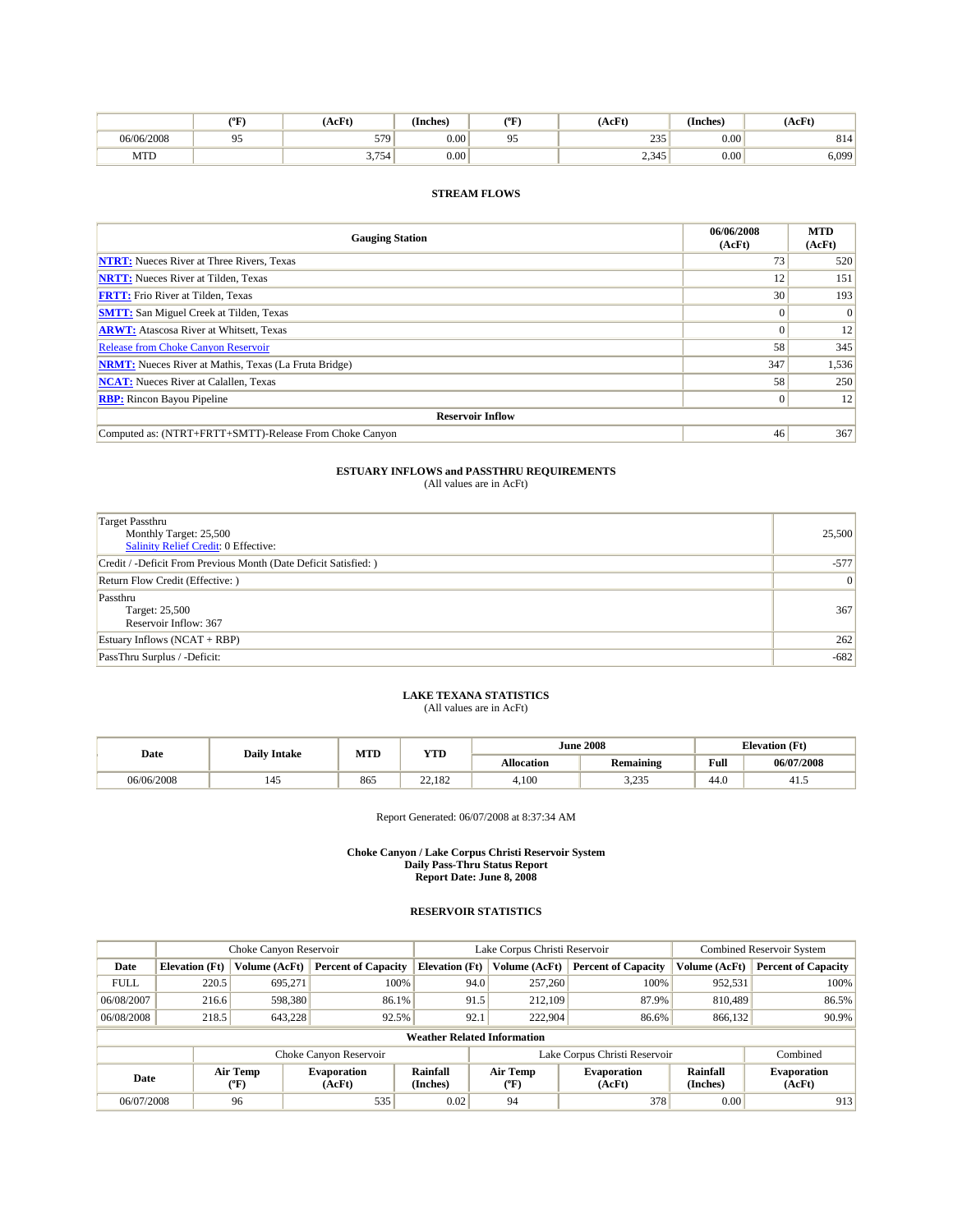| 289<br><b>CONTRACTOR</b><br>$\Omega$<br>.vı<br>$\ldots$<br>1.117<br> |  |
|----------------------------------------------------------------------|--|
|----------------------------------------------------------------------|--|

| <b>Gauging Station</b>                                       | 06/07/2008<br>(AcFt) | <b>MTD</b><br>(AcFt) |  |  |  |  |
|--------------------------------------------------------------|----------------------|----------------------|--|--|--|--|
| <b>NTRT:</b> Nueces River at Three Rivers, Texas             | 69                   | 590                  |  |  |  |  |
| <b>NRTT:</b> Nueces River at Tilden, Texas                   |                      | 160                  |  |  |  |  |
| <b>FRTT:</b> Frio River at Tilden, Texas                     | 28                   | 220                  |  |  |  |  |
| <b>SMTT:</b> San Miguel Creek at Tilden, Texas               |                      | $\overline{0}$       |  |  |  |  |
| <b>ARWT:</b> Atascosa River at Whitsett, Texas               | $\Omega$             | 12                   |  |  |  |  |
| <b>Release from Choke Canyon Reservoir</b>                   | 58                   | 403                  |  |  |  |  |
| <b>NRMT:</b> Nueces River at Mathis, Texas (La Fruta Bridge) | 403                  | 1,939                |  |  |  |  |
| <b>NCAT:</b> Nueces River at Calallen, Texas                 | 171                  | 421                  |  |  |  |  |
| <b>RBP:</b> Rincon Bayou Pipeline                            | $\Omega$             | 12                   |  |  |  |  |
| <b>Reservoir Inflow</b>                                      |                      |                      |  |  |  |  |
| Computed as: (NTRT+FRTT+SMTT)-Release From Choke Canyon      | 40                   | 407                  |  |  |  |  |

# **ESTUARY INFLOWS and PASSTHRU REQUIREMENTS**<br>(All values are in AcFt)

| Target Passthru                                                  |        |
|------------------------------------------------------------------|--------|
| Monthly Target: 25,500                                           | 25,500 |
| <b>Salinity Relief Credit: 0 Effective:</b>                      |        |
| Credit / -Deficit From Previous Month (Date Deficit Satisfied: ) | $-577$ |
| Return Flow Credit (Effective: )                                 | 0      |
| Passthru                                                         |        |
| Target: 25,500                                                   | 407    |
| Reservoir Inflow: 407                                            |        |
| Estuary Inflows $(NCAT + RBP)$                                   | 433    |
| PassThru Surplus / -Deficit:                                     | $-551$ |

## **LAKE TEXANA STATISTICS** (All values are in AcFt)

| Date       | <b>Daily Intake</b> | MTD  | <b>YTD</b>       |                   | <b>June 2008</b> | <b>Elevation</b> (Ft) |            |
|------------|---------------------|------|------------------|-------------------|------------------|-----------------------|------------|
|            |                     |      |                  | <b>Allocation</b> | Remaining        | Full                  | 06/08/2008 |
| 06/07/2008 | 144                 | .009 | 22.22<br>ے کہ کہ | 4,100             | 3,091            | 44.0                  | 41.        |

Report Generated: 06/08/2008 at 8:21:10 AM

#### **Choke Canyon / Lake Corpus Christi Reservoir System Daily Pass-Thru Status Report Report Date: June 9, 2008**

|             |                       | Choke Canyon Reservoir |                              |                                                                                   | Lake Corpus Christi Reservoir | <b>Combined Reservoir System</b> |                              |                            |
|-------------|-----------------------|------------------------|------------------------------|-----------------------------------------------------------------------------------|-------------------------------|----------------------------------|------------------------------|----------------------------|
| Date        | <b>Elevation</b> (Ft) | Volume (AcFt)          | <b>Percent of Capacity</b>   | <b>Elevation</b> (Ft)                                                             | Volume (AcFt)                 | <b>Percent of Capacity</b>       | Volume (AcFt)                | <b>Percent of Capacity</b> |
| <b>FULL</b> | 220.5                 | 695,271                | 100%                         | 94.0                                                                              | 257,260                       | 100%                             | 952,531                      | 100%                       |
| 06/09/2007  | 216.6                 | 598,857                | 86.1%                        | 91.6                                                                              | 215.228                       | 89.2%                            | 814,085                      | 86.9%                      |
| 06/09/2008  | 218.4                 | 642,732                | 92.4%                        | 92.1                                                                              | 222,554                       | 86.5%                            | 865,286                      | 90.8%                      |
|             |                       |                        |                              | <b>Weather Related Information</b>                                                |                               |                                  |                              |                            |
|             |                       |                        | Choke Canyon Reservoir       |                                                                                   | Lake Corpus Christi Reservoir |                                  |                              | Combined                   |
| Date        |                       | Air Temp<br>(°F)       | <b>Evaporation</b><br>(AcFt) | Rainfall<br>Air Temp<br><b>Evaporation</b><br>(Inches)<br>(AcFt)<br>$(^{\circ}F)$ |                               | Rainfall<br>(Inches)             | <b>Evaporation</b><br>(AcFt) |                            |
| 06/08/2008  |                       | 95                     | 564                          | 0.00                                                                              | 95                            | 418                              | 0.00                         | 982                        |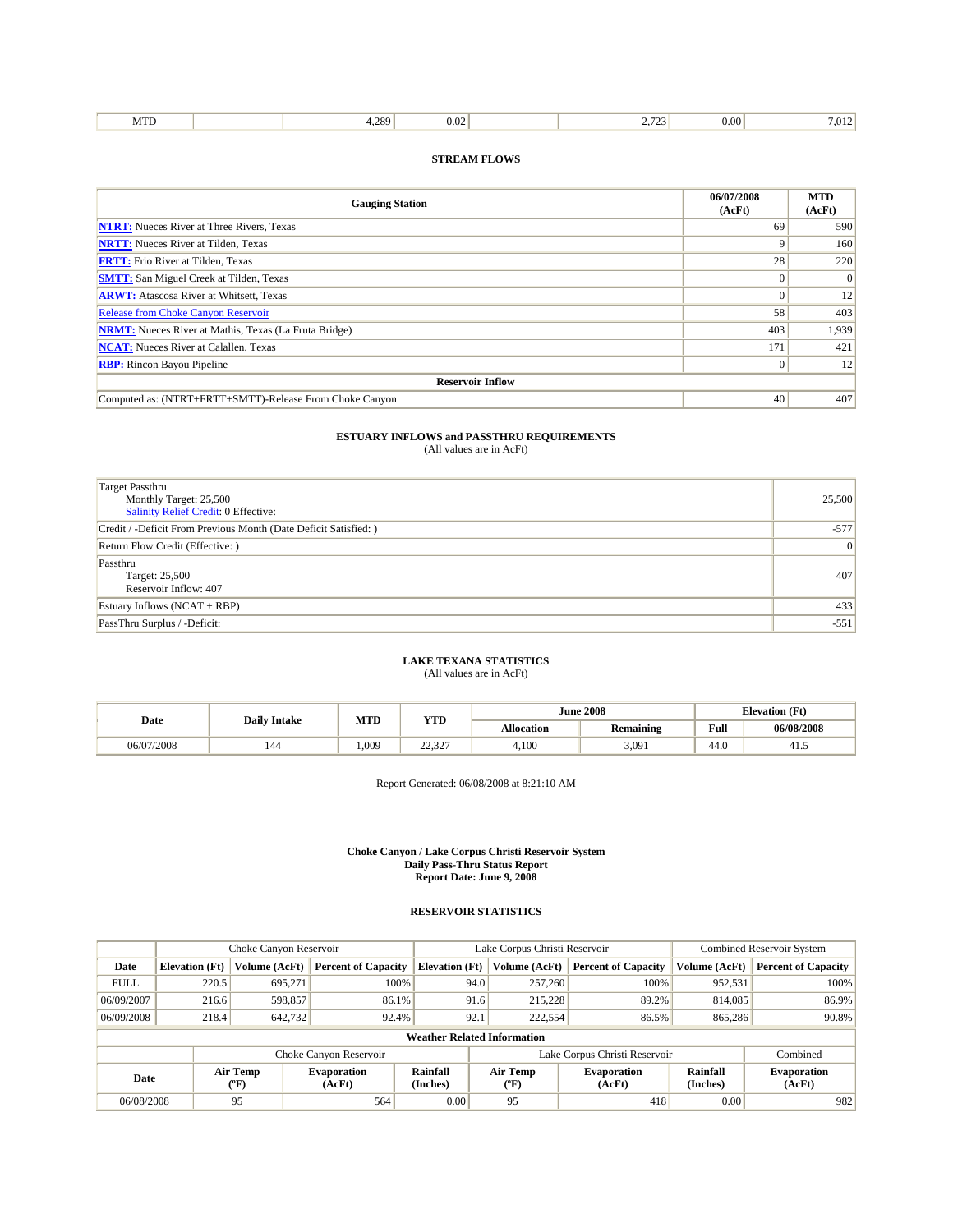| <b>COUNTY</b><br>$\sim$ $ \sim$<br>$\alpha$<br>QQ4<br>.vı<br>,,,,<br>$\ldots$<br>.<br> |
|----------------------------------------------------------------------------------------|
|----------------------------------------------------------------------------------------|

| <b>Gauging Station</b>                                       | 06/08/2008<br>(AcFt) | <b>MTD</b><br>(AcFt) |  |  |  |  |  |  |
|--------------------------------------------------------------|----------------------|----------------------|--|--|--|--|--|--|
| <b>NTRT:</b> Nueces River at Three Rivers, Texas             | 67                   | 657                  |  |  |  |  |  |  |
| <b>NRTT:</b> Nueces River at Tilden, Texas                   |                      | 167                  |  |  |  |  |  |  |
| <b>FRTT:</b> Frio River at Tilden, Texas                     | 26                   | 246                  |  |  |  |  |  |  |
| <b>SMTT:</b> San Miguel Creek at Tilden, Texas               | $\Omega$             | $\overline{0}$       |  |  |  |  |  |  |
| <b>ARWT:</b> Atascosa River at Whitsett, Texas               | $\Omega$             | 12                   |  |  |  |  |  |  |
| <b>Release from Choke Canyon Reservoir</b>                   | 58                   | 461                  |  |  |  |  |  |  |
| <b>NRMT:</b> Nueces River at Mathis, Texas (La Fruta Bridge) | 306                  | 2,245                |  |  |  |  |  |  |
| <b>NCAT:</b> Nueces River at Calallen, Texas                 | 228                  | 649                  |  |  |  |  |  |  |
| <b>RBP:</b> Rincon Bayou Pipeline                            | $\Omega$             | 12                   |  |  |  |  |  |  |
| <b>Reservoir Inflow</b>                                      |                      |                      |  |  |  |  |  |  |
| Computed as: (NTRT+FRTT+SMTT)-Release From Choke Canyon      | 36                   | 443                  |  |  |  |  |  |  |

# **ESTUARY INFLOWS and PASSTHRU REQUIREMENTS**<br>(All values are in AcFt)

| Target Passthru                                                            |        |
|----------------------------------------------------------------------------|--------|
| Monthly Target: 25,500                                                     | 25,500 |
| <b>Salinity Relief Credit: 0 Effective:</b>                                |        |
| Credit / -Deficit From Previous Month (Date Deficit Satisfied: 06/08/2008) | $-577$ |
| Return Flow Credit (Effective: 06/08/2008)                                 | 500    |
| Passthru                                                                   |        |
| Target: 25,500                                                             | 443    |
| Reservoir Inflow: 443                                                      |        |
| Estuary Inflows $(NCAT + RBP)$                                             | 661    |
| PassThru Surplus / -Deficit:                                               | 0      |

## **LAKE TEXANA STATISTICS** (All values are in AcFt)

| Date       | <b>Daily Intake</b> | MTD   | YTD              |                   | <b>June 2008</b> | <b>Elevation</b> (Ft) |            |
|------------|---------------------|-------|------------------|-------------------|------------------|-----------------------|------------|
|            |                     |       |                  | <b>Allocation</b> | Remaining        | Full                  | 06/09/2008 |
| 06/08/2008 | 145                 | 1,154 | 22.471<br>22,411 | 4,100             | 2,946            | 44.0                  | 41.5       |

Report Generated: 06/09/2008 at 9:18:30 AM

#### **Choke Canyon / Lake Corpus Christi Reservoir System Daily Pass-Thru Status Report Report Date: June 10, 2008**

|                                    |                          | Choke Canyon Reservoir |                              |                       | Lake Corpus Christi Reservoir |                              | <b>Combined Reservoir System</b> |                              |  |
|------------------------------------|--------------------------|------------------------|------------------------------|-----------------------|-------------------------------|------------------------------|----------------------------------|------------------------------|--|
| Date                               | <b>Elevation (Ft)</b>    | <b>Volume (AcFt)</b>   | <b>Percent of Capacity</b>   | <b>Elevation</b> (Ft) | Volume (AcFt)                 | <b>Percent of Capacity</b>   | Volume (AcFt)                    | <b>Percent of Capacity</b>   |  |
| <b>FULL</b>                        | 220.5                    | 695.271                | 100%                         | 94.0                  | 257,260                       | 100%                         | 952,531                          | 100%                         |  |
| 06/10/2007                         | 216.6                    | 598,618                | 86.1%                        | 91.8                  | 217,314                       | 90.1%                        | 815,932                          | 87.1%                        |  |
| 06/10/2008                         | 218.4                    | 642,236                | 92.4%                        | 92.0                  | 222,203                       | 86.4%                        | 864,439                          | 90.8%                        |  |
| <b>Weather Related Information</b> |                          |                        |                              |                       |                               |                              |                                  |                              |  |
|                                    |                          |                        | Choke Canyon Reservoir       |                       | Lake Corpus Christi Reservoir |                              |                                  | Combined                     |  |
|                                    | Air Temp<br>Date<br>(°F) |                        | <b>Evaporation</b><br>(AcFt) | Rainfall<br>(Inches)  | Air Temp<br>$(^{\circ}F)$     | <b>Evaporation</b><br>(AcFt) | Rainfall<br>(Inches)             | <b>Evaporation</b><br>(AcFt) |  |
| 06/09/2008                         |                          | 96                     | 622                          | 0.00                  | 95                            | 408                          | 0.00                             | 1,030                        |  |
| <b>MTD</b>                         |                          |                        | 5,475                        | 0.02                  |                               | 3,549                        | 0.00                             | 9,024                        |  |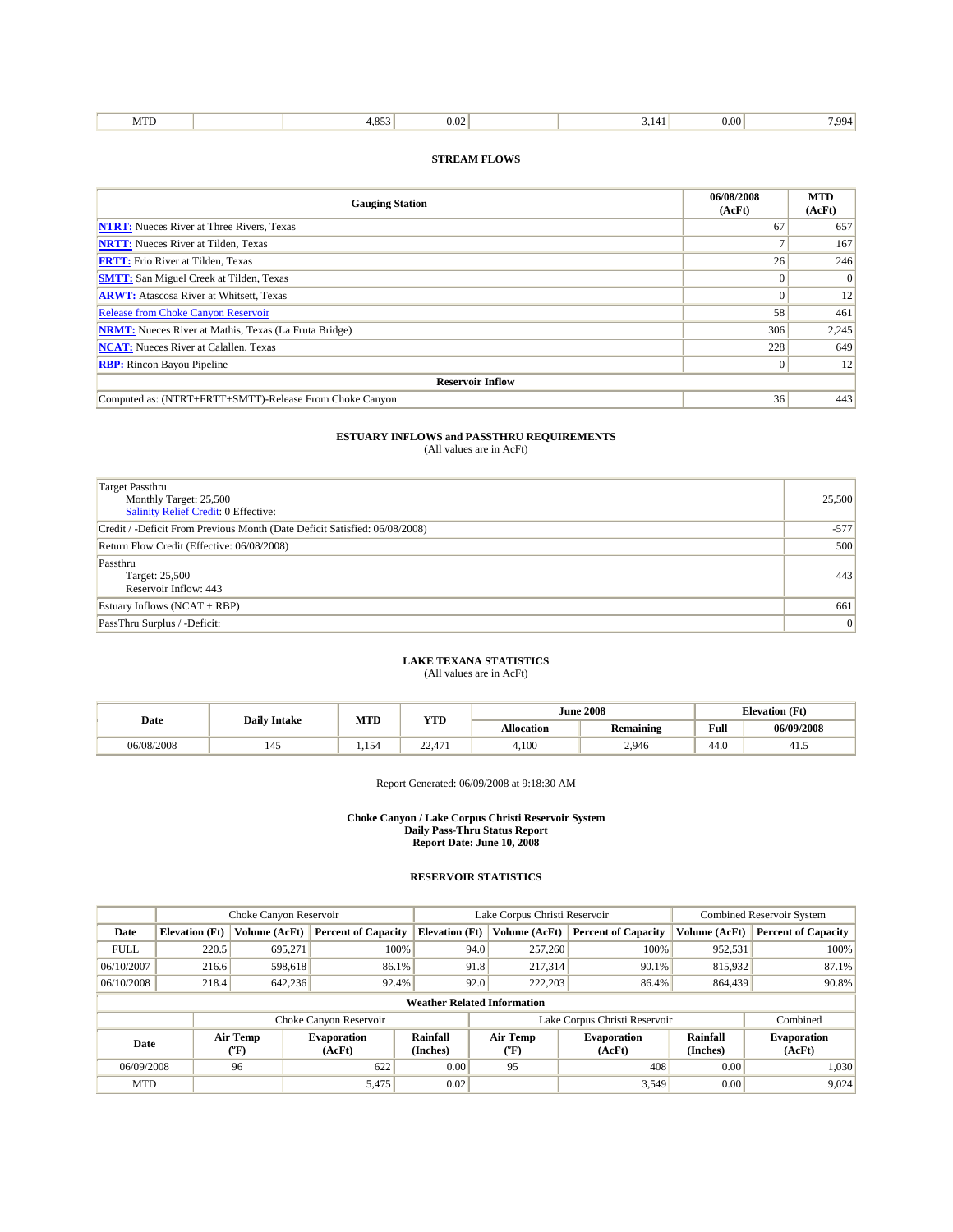| <b>Gauging Station</b>                                       | 06/09/2008<br>(AcFt) | <b>MTD</b><br>(AcFt) |  |  |  |  |  |  |
|--------------------------------------------------------------|----------------------|----------------------|--|--|--|--|--|--|
| <b>NTRT:</b> Nueces River at Three Rivers, Texas             | 66                   | 723                  |  |  |  |  |  |  |
| <b>NRTT:</b> Nueces River at Tilden, Texas                   |                      | 171                  |  |  |  |  |  |  |
| <b>FRTT:</b> Frio River at Tilden, Texas                     | 24                   | 270                  |  |  |  |  |  |  |
| <b>SMTT:</b> San Miguel Creek at Tilden, Texas               |                      | $\Omega$             |  |  |  |  |  |  |
| <b>ARWT:</b> Atascosa River at Whitsett, Texas               |                      | 12                   |  |  |  |  |  |  |
| <b>Release from Choke Canyon Reservoir</b>                   | 58                   | 518                  |  |  |  |  |  |  |
| <b>NRMT:</b> Nueces River at Mathis, Texas (La Fruta Bridge) | 199                  | 2,444                |  |  |  |  |  |  |
| <b>NCAT:</b> Nueces River at Calallen, Texas                 | 125                  | 774                  |  |  |  |  |  |  |
| <b>RBP:</b> Rincon Bayou Pipeline                            |                      | 16                   |  |  |  |  |  |  |
| <b>Reservoir Inflow</b>                                      |                      |                      |  |  |  |  |  |  |
| Computed as: (NTRT+FRTT+SMTT)-Release From Choke Canyon      | 32                   | 474                  |  |  |  |  |  |  |

# **ESTUARY INFLOWS and PASSTHRU REQUIREMENTS**<br>(All values are in AcFt)

| <b>Target Passthru</b><br>Monthly Target: 25,500<br><b>Salinity Relief Credit: 0 Effective:</b> | 25,500 |
|-------------------------------------------------------------------------------------------------|--------|
| Credit / -Deficit From Previous Month (Date Deficit Satisfied: 06/08/2008)                      | $-577$ |
| Return Flow Credit (Effective: 06/08/2008)                                                      | 500    |
| Passthru<br>Target: 25,500<br>Reservoir Inflow: 474                                             | 474    |
| Estuary Inflows $(NCAT + RBP)$                                                                  | 790    |
| PassThru Surplus / -Deficit:                                                                    | 0      |

## **LAKE TEXANA STATISTICS**

(All values are in AcFt)

|            | <b>Daily Intake</b> | MTD     | YTD    |            | <b>June 2008</b> | <b>Elevation</b> (Ft)                       |            |
|------------|---------------------|---------|--------|------------|------------------|---------------------------------------------|------------|
| Date       |                     |         |        | Allocation | <b>Remaining</b> | Full<br>the contract of the contract of the | 06/10/2008 |
| 06/09/2008 | 119                 | 27<br>. | 22,590 | 4,100      | 2.827            | 44.0                                        | 41.4       |

Report Generated: 06/10/2008 at 8:44:25 AM

#### **Choke Canyon / Lake Corpus Christi Reservoir System Daily Pass-Thru Status Report Report Date: June 11, 2008**

## **RESERVOIR STATISTICS**

|             | Choke Canyon Reservoir             |                      | Lake Corpus Christi Reservoir |                       |                               |                     | Combined Reservoir System    |                      |                              |         |       |
|-------------|------------------------------------|----------------------|-------------------------------|-----------------------|-------------------------------|---------------------|------------------------------|----------------------|------------------------------|---------|-------|
| Date        | <b>Elevation</b> (Ft)              | <b>Volume (AcFt)</b> | <b>Percent of Capacity</b>    | <b>Elevation</b> (Ft) |                               | Volume (AcFt)       | <b>Percent of Capacity</b>   | Volume (AcFt)        | <b>Percent of Capacity</b>   |         |       |
| <b>FULL</b> | 220.5                              | 695.271              |                               | 100%                  | 94.0                          | 257,260             | 100%                         | 952,531              | 100%                         |         |       |
| 06/11/2007  | 216.6                              | 598,141              | 86.0%                         |                       | 91.9                          | 220,279             | 91.3%                        | 818,420              | 87.4%                        |         |       |
| 06/11/2008  | 218.4                              | 641,740              | 92.3%                         |                       | 92.0                          |                     |                              |                      | 220,978<br>85.9%             | 862,718 | 90.6% |
|             | <b>Weather Related Information</b> |                      |                               |                       |                               |                     |                              |                      |                              |         |       |
|             |                                    |                      | Choke Canyon Reservoir        |                       | Lake Corpus Christi Reservoir |                     |                              | Combined             |                              |         |       |
| Date        |                                    | Air Temp<br>$(^oF)$  | <b>Evaporation</b><br>(AcFt)  | Rainfall<br>(Inches)  |                               | Air Temp<br>$(^oF)$ | <b>Evaporation</b><br>(AcFt) | Rainfall<br>(Inches) | <b>Evaporation</b><br>(AcFt) |         |       |
| 06/10/2008  |                                    | 98                   | 592                           | 0.00                  |                               | 97                  | 428                          | 0.00                 | 1,020                        |         |       |
| <b>MTD</b>  |                                    |                      | 6.067                         | 0.02                  |                               |                     | 3,977                        | 0.00                 | 10.044                       |         |       |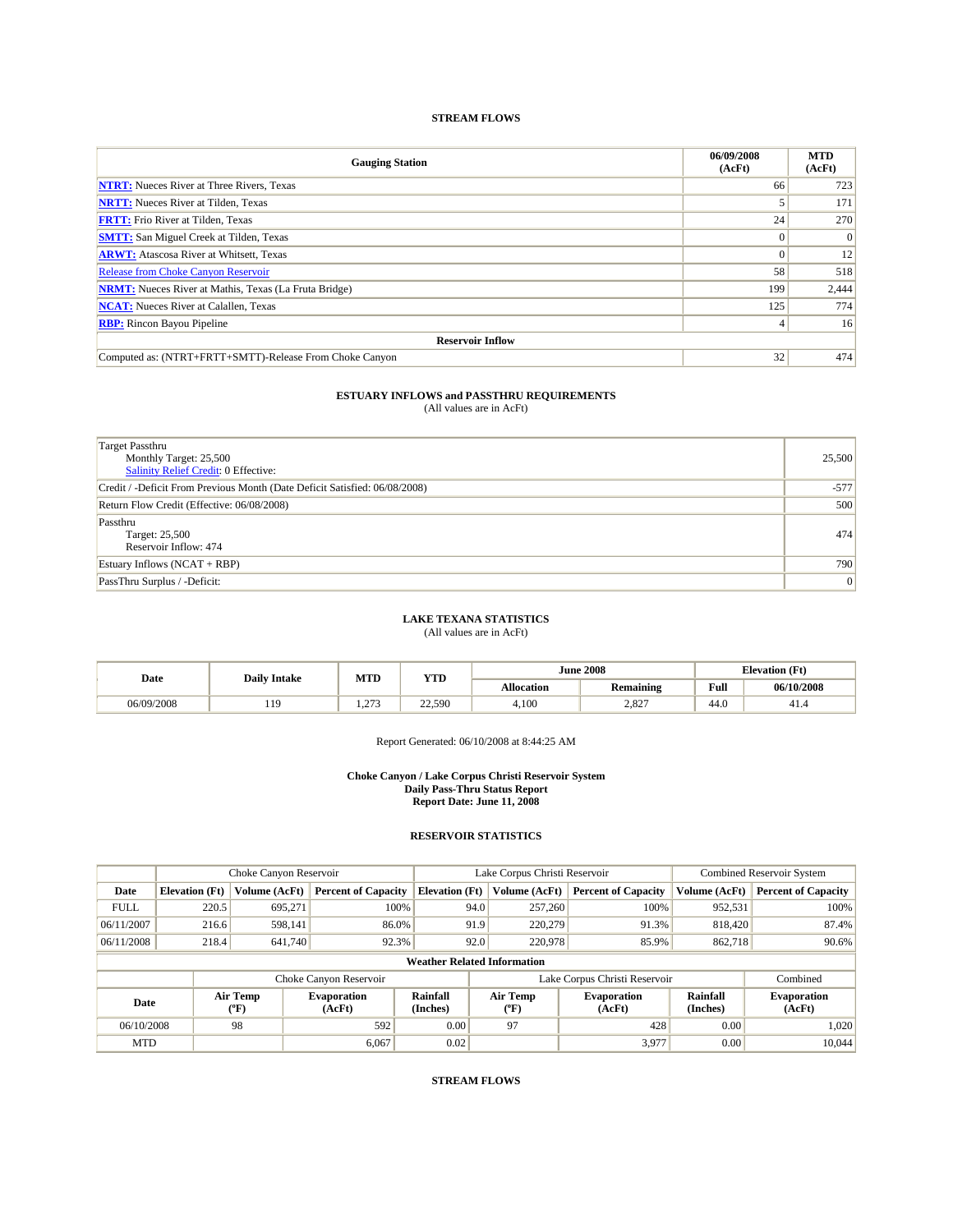| <b>Gauging Station</b>                                       | 06/10/2008<br>(AcFt) | <b>MTD</b><br>(AcFt) |  |  |  |  |  |  |
|--------------------------------------------------------------|----------------------|----------------------|--|--|--|--|--|--|
| <b>NTRT:</b> Nueces River at Three Rivers, Texas             | 67                   | 790                  |  |  |  |  |  |  |
| <b>NRTT:</b> Nueces River at Tilden, Texas                   |                      | 174                  |  |  |  |  |  |  |
| <b>FRTT:</b> Frio River at Tilden, Texas                     | 24                   | 294                  |  |  |  |  |  |  |
| <b>SMTT:</b> San Miguel Creek at Tilden, Texas               |                      | $\Omega$             |  |  |  |  |  |  |
| <b>ARWT:</b> Atascosa River at Whitsett, Texas               |                      | 14                   |  |  |  |  |  |  |
| <b>Release from Choke Canyon Reservoir</b>                   | 58                   | 576                  |  |  |  |  |  |  |
| <b>NRMT:</b> Nueces River at Mathis, Texas (La Fruta Bridge) | 218                  | 2,662                |  |  |  |  |  |  |
| <b>NCAT:</b> Nueces River at Calallen, Texas                 | 28                   | 802                  |  |  |  |  |  |  |
| <b>RBP:</b> Rincon Bayou Pipeline                            | $\Omega$             | 16                   |  |  |  |  |  |  |
| <b>Reservoir Inflow</b>                                      |                      |                      |  |  |  |  |  |  |
| Computed as: (NTRT+FRTT+SMTT)-Release From Choke Canyon      | 34                   | 508                  |  |  |  |  |  |  |

| <b>Target Passthru</b><br>Monthly Target: 25,500<br>Salinity Relief Credit: 0 Effective: | 25,500 |
|------------------------------------------------------------------------------------------|--------|
| Credit / -Deficit From Previous Month (Date Deficit Satisfied: 06/08/2008)               | $-577$ |
| Return Flow Credit (Effective: 06/08/2008)                                               | 500    |
| Passthru<br>Target: 25,500<br>Reservoir Inflow: 508                                      | 508    |
| Estuary Inflows (NCAT + RBP)                                                             | 818    |
| PassThru Surplus / -Deficit:                                                             | 233    |

## **LAKE TEXANA STATISTICS**

(All values are in AcFt)

| Date       | <b>Daily Intake</b> |       | YTD<br>MTD                |                   | <b>June 2008</b> | <b>Elevation</b> (Ft) |            |
|------------|---------------------|-------|---------------------------|-------------------|------------------|-----------------------|------------|
|            |                     |       |                           | <b>Allocation</b> | <b>Remaining</b> | Full                  | 06/11/2008 |
| 06/10/2008 | 145                 | 1.418 | 22.725<br><u>.</u><br>ر ر | 4.100             | 2.682            | 44.0                  | 41.4       |

Report Generated: 06/11/2008 at 9:35:55 AM

#### **Choke Canyon / Lake Corpus Christi Reservoir System Daily Pass-Thru Status Report Report Date: June 12, 2008**

### **RESERVOIR STATISTICS**

|                                    | Choke Canyon Reservoir |                  |                              |                             | Lake Corpus Christi Reservoir |                  |                               |                             | <b>Combined Reservoir System</b> |  |
|------------------------------------|------------------------|------------------|------------------------------|-----------------------------|-------------------------------|------------------|-------------------------------|-----------------------------|----------------------------------|--|
| Date                               | <b>Elevation</b> (Ft)  | Volume (AcFt)    | <b>Percent of Capacity</b>   | <b>Elevation</b> (Ft)       |                               | Volume (AcFt)    | <b>Percent of Capacity</b>    | Volume (AcFt)               | <b>Percent of Capacity</b>       |  |
| <b>FULL</b>                        | 220.5                  | 695.271          | 100%                         |                             | 94.0                          | 257,260          | 100%                          | 952,531                     | 100%                             |  |
| 06/12/2007                         | 216.6                  | 597,425          | 85.9%                        |                             | 92.1                          | 222,554          | 92.3%                         | 819,979                     | 87.6%                            |  |
| 06/12/2008                         | 218.4                  | 640,749          | 92.2%                        |                             | 92.0                          | 220,629          | 85.8%                         | 861,378                     | 90.4%                            |  |
| <b>Weather Related Information</b> |                        |                  |                              |                             |                               |                  |                               |                             |                                  |  |
|                                    |                        |                  | Choke Canyon Reservoir       |                             |                               |                  | Lake Corpus Christi Reservoir |                             | Combined                         |  |
| Date                               |                        | Air Temp<br>(°F) | <b>Evaporation</b><br>(AcFt) | <b>Rainfall</b><br>(Inches) |                               | Air Temp<br>(°F) | <b>Evaporation</b><br>(AcFt)  | <b>Rainfall</b><br>(Inches) | <b>Evaporation</b><br>(AcFt)     |  |
| 06/11/2008                         |                        | 97               | 635                          | 0.00                        |                               | 95               | 468                           | 0.00                        | 1.103                            |  |
| <b>MTD</b>                         |                        |                  | 6,702                        | 0.02                        |                               |                  | 4,445                         | 0.00                        | 11.147                           |  |

| anoino:<br>Station<br>$\cdots$<br>$\bullet$ | 1/2008<br>06/7<br>.<br>$\sim$ $\Gamma$ <sup>.</sup> | <b>STATE</b><br>MID<br>$A \circ F^{\mu^*}$<br>$\sim$<br>and the contract of the con- |
|---------------------------------------------|-----------------------------------------------------|--------------------------------------------------------------------------------------|
|---------------------------------------------|-----------------------------------------------------|--------------------------------------------------------------------------------------|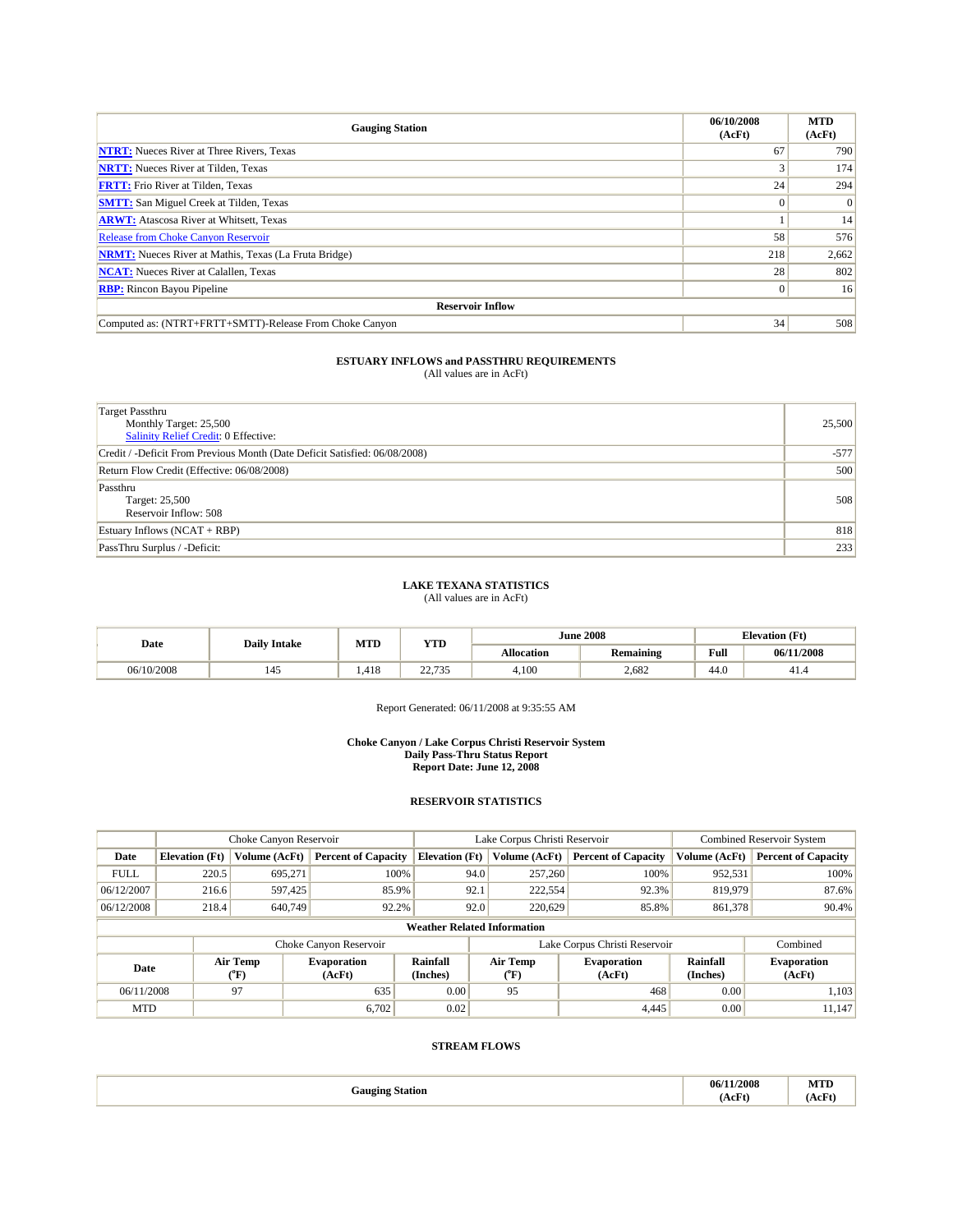| <b>NTRT:</b> Nueces River at Three Rivers, Texas             |     | 861            |  |  |  |  |  |
|--------------------------------------------------------------|-----|----------------|--|--|--|--|--|
| <b>NRTT:</b> Nueces River at Tilden, Texas                   |     | 177            |  |  |  |  |  |
| <b>FRTT:</b> Frio River at Tilden, Texas                     | 24  | 318            |  |  |  |  |  |
| <b>SMTT:</b> San Miguel Creek at Tilden, Texas               |     | $\overline{0}$ |  |  |  |  |  |
| <b>ARWT:</b> Atascosa River at Whitsett, Texas               |     | 16             |  |  |  |  |  |
| <b>Release from Choke Canyon Reservoir</b>                   | 58  | 633            |  |  |  |  |  |
| <b>NRMT:</b> Nueces River at Mathis, Texas (La Fruta Bridge) | 262 | 2,924          |  |  |  |  |  |
| <b>NCAT:</b> Nueces River at Calallen, Texas                 | 15  | 817            |  |  |  |  |  |
| <b>RBP:</b> Rincon Bayou Pipeline                            |     | 16             |  |  |  |  |  |
| <b>Reservoir Inflow</b>                                      |     |                |  |  |  |  |  |
| Computed as: (NTRT+FRTT+SMTT)-Release From Choke Canyon      | 38  | 546            |  |  |  |  |  |

| Target Passthru<br>Monthly Target: 25,500<br>Salinity Relief Credit: 0 Effective: | 25,500 |
|-----------------------------------------------------------------------------------|--------|
| Credit / -Deficit From Previous Month (Date Deficit Satisfied: 06/08/2008)        | $-577$ |
| Return Flow Credit (Effective: 06/08/2008)                                        | 500    |
| Passthru<br>Target: 25,500<br>Reservoir Inflow: 546                               | 546    |
| Estuary Inflows $(NCAT + RBP)$                                                    | 833    |
| PassThru Surplus / -Deficit:                                                      | 210    |

### **LAKE TEXANA STATISTICS**

(All values are in AcFt)

| Date       | <b>Daily Intake</b> |       | MTD<br>YTD |                   | <b>June 2008</b> | <b>Elevation</b> (Ft) |            |
|------------|---------------------|-------|------------|-------------------|------------------|-----------------------|------------|
|            |                     |       |            | <b>Allocation</b> | Remaining        | Full                  | 06/12/2008 |
| 06/11/2008 | 145                 | 1.563 | 22.881     | 4.100             | 527<br>ر ر. ے    | 44.0                  | 41.3       |

Report Generated: 06/12/2008 at 8:31:39 AM

#### **Choke Canyon / Lake Corpus Christi Reservoir System Daily Pass-Thru Status Report Report Date: June 13, 2008**

## **RESERVOIR STATISTICS**

|                                    | Choke Canyon Reservoir                                   |               |                            |                       | Lake Corpus Christi Reservoir |                              |                               |                              | <b>Combined Reservoir System</b> |  |  |
|------------------------------------|----------------------------------------------------------|---------------|----------------------------|-----------------------|-------------------------------|------------------------------|-------------------------------|------------------------------|----------------------------------|--|--|
| Date                               | <b>Elevation</b> (Ft)                                    | Volume (AcFt) | <b>Percent of Capacity</b> | <b>Elevation</b> (Ft) |                               | Volume (AcFt)                | <b>Percent of Capacity</b>    | Volume (AcFt)                | <b>Percent of Capacity</b>       |  |  |
| <b>FULL</b>                        | 220.5                                                    | 695.271       | 100%                       |                       | 94.0                          | 257,260                      | 100%                          | 952,531                      | 100%                             |  |  |
| 06/13/2007                         | 216.6                                                    | 597,425       | 85.9%                      |                       | 92.2                          | 224,835                      | 93.2%                         | 822,260                      | 87.8%                            |  |  |
| 06/13/2008                         | 218.3                                                    | 640,253       | 92.1%                      |                       | 91.9                          | 219,580                      | 85.4%                         | 859,833                      | $90.3\%$                         |  |  |
| <b>Weather Related Information</b> |                                                          |               |                            |                       |                               |                              |                               |                              |                                  |  |  |
|                                    |                                                          |               | Choke Canyon Reservoir     |                       |                               |                              | Lake Corpus Christi Reservoir |                              | Combined                         |  |  |
|                                    | Air Temp<br><b>Evaporation</b><br>Date<br>(AcFt)<br>(°F) |               | Rainfall<br>(Inches)       |                       | Air Temp<br>("F)              | <b>Evaporation</b><br>(AcFt) | Rainfall<br>(Inches)          | <b>Evaporation</b><br>(AcFt) |                                  |  |  |
| 06/12/2008                         |                                                          | 97            | 606                        | 0.00                  |                               | 95                           | 376                           | 0.00                         | 982                              |  |  |
| <b>MTD</b>                         |                                                          |               | 7,308                      | 0.02                  |                               |                              | 4,821                         | 0.00                         | 12,129                           |  |  |

| <b>Gauging Station</b>                           | 06/12/2008<br>(AcFt) | <b>MTD</b><br>(AcFt) |
|--------------------------------------------------|----------------------|----------------------|
| <b>NTRT:</b> Nueces River at Three Rivers. Texas | 56                   | 917                  |
| <b>NRTT:</b> Nueces River at Tilden. Texas       | ∸                    | 179                  |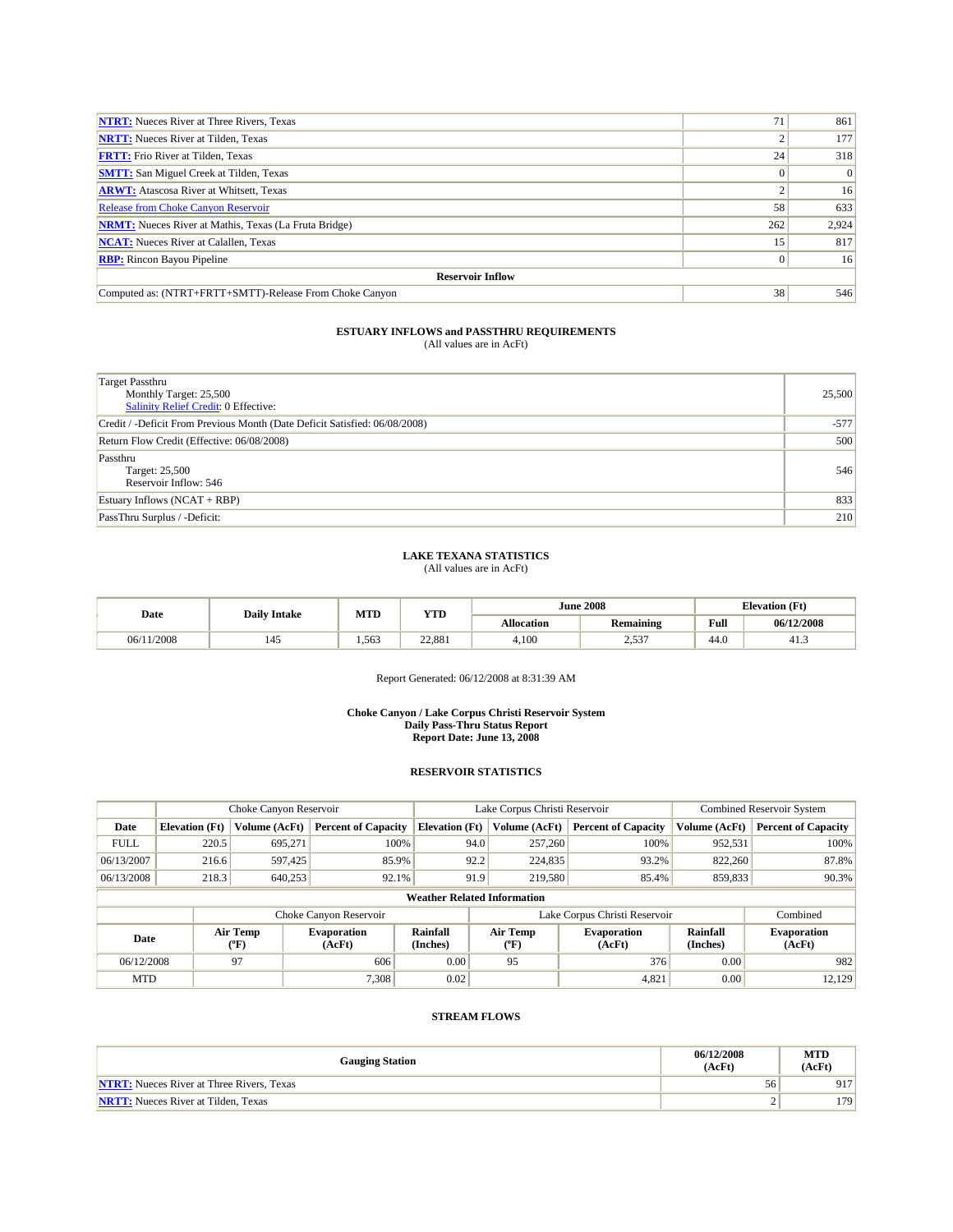| <b>FRTT:</b> Frio River at Tilden, Texas                     | 22           | 339             |  |  |  |  |  |  |
|--------------------------------------------------------------|--------------|-----------------|--|--|--|--|--|--|
| <b>SMTT:</b> San Miguel Creek at Tilden, Texas               | $\mathbf{0}$ | 0               |  |  |  |  |  |  |
| <b>ARWT:</b> Atascosa River at Whitsett, Texas               |              | 18              |  |  |  |  |  |  |
| <b>Release from Choke Canyon Reservoir</b>                   | 58           | 691             |  |  |  |  |  |  |
| <b>NRMT:</b> Nueces River at Mathis, Texas (La Fruta Bridge) | 260          | 3,184           |  |  |  |  |  |  |
| <b>NCAT:</b> Nueces River at Calallen, Texas                 | 67           | 884             |  |  |  |  |  |  |
| <b>RBP:</b> Rincon Bayou Pipeline                            | $\mathbf{0}$ | 16 <sup>1</sup> |  |  |  |  |  |  |
| <b>Reservoir Inflow</b>                                      |              |                 |  |  |  |  |  |  |
| Computed as: NRTT+FRTT+SMTT+ARWT                             | 26           | 572             |  |  |  |  |  |  |

| <b>Target Passthru</b><br>Monthly Target: 25,500<br><b>Salinity Relief Credit: 0 Effective:</b> | 25,500 |
|-------------------------------------------------------------------------------------------------|--------|
| Credit / -Deficit From Previous Month (Date Deficit Satisfied: 06/08/2008)                      | $-577$ |
| Return Flow Credit (Effective: 06/08/2008)                                                      | 500    |
| Passthru<br>Target: 25,500<br>Reservoir Inflow: 572                                             | 572    |
| Estuary Inflows $(NCAT + RBP)$                                                                  | 900    |
| PassThru Surplus / -Deficit:                                                                    | 251    |

# **LAKE TEXANA STATISTICS** (All values are in AcFt)

| Date       | <b>Daily Intake</b> | MTD   | <b>YTD</b> |                   | <b>June 2008</b> | <b>Elevation</b> (Ft) |            |
|------------|---------------------|-------|------------|-------------------|------------------|-----------------------|------------|
|            |                     |       |            | <b>Allocation</b> | <b>Remaining</b> | <b>Full</b>           | 06/13/2008 |
| 06/12/2008 | 145                 | 1.708 | 23,026     | 4.100             | 2.392            | 44.0                  | 41.3       |

Report Generated: 06/13/2008 at 9:07:22 AM

#### **Choke Canyon / Lake Corpus Christi Reservoir System Daily Pass-Thru Status Report Report Date: June 14, 2008**

## **RESERVOIR STATISTICS**

|             | Choke Canyon Reservoir             |                  | Lake Corpus Christi Reservoir |                       |                               |                  | <b>Combined Reservoir System</b> |                      |                              |
|-------------|------------------------------------|------------------|-------------------------------|-----------------------|-------------------------------|------------------|----------------------------------|----------------------|------------------------------|
| Date        | <b>Elevation</b> (Ft)              | Volume (AcFt)    | <b>Percent of Capacity</b>    | <b>Elevation</b> (Ft) |                               | Volume (AcFt)    | <b>Percent of Capacity</b>       | Volume (AcFt)        | <b>Percent of Capacity</b>   |
| <b>FULL</b> | 220.5                              | 695.271          |                               | 100%                  | 94.0                          | 257,260          | 100%                             | 952,531              | 100%                         |
| 06/14/2007  | 216.6                              | 596,947          | 85.9%                         |                       | 92.3                          | 226,946          | 94.1%                            | 823,893              | 88.0%                        |
| 06/14/2008  | 218.3                              | 639,263          | 91.9%                         |                       | 91.9                          | 219,406          | 85.3%                            | 858,669              | 90.1%                        |
|             | <b>Weather Related Information</b> |                  |                               |                       |                               |                  |                                  |                      |                              |
|             |                                    |                  | Choke Canyon Reservoir        |                       | Lake Corpus Christi Reservoir |                  |                                  |                      | Combined                     |
| Date        |                                    | Air Temp<br>(°F) | <b>Evaporation</b><br>(AcFt)  | Rainfall<br>(Inches)  |                               | Air Temp<br>("F) | <b>Evaporation</b><br>(AcFt)     | Rainfall<br>(Inches) | <b>Evaporation</b><br>(AcFt) |
| 06/13/2008  |                                    | 97               | 606                           | 0.00                  |                               | 97               | 447                              | 0.00                 | 1,053                        |
| <b>MTD</b>  |                                    |                  | 7.914                         | 0.02                  |                               |                  | 5,268                            | 0.00                 | 13.182                       |

| <b>Gauging Station</b>                           | 06/13/2008<br>(AcFt) | <b>MTD</b><br>(AcFt) |
|--------------------------------------------------|----------------------|----------------------|
| <b>NTRT:</b> Nueces River at Three Rivers, Texas |                      | 993                  |
| <b>NRTT:</b> Nueces River at Tilden, Texas       |                      | 180                  |
| <b>FRTT:</b> Frio River at Tilden, Texas         | 19                   | 359                  |
| <b>SMTT:</b> San Miguel Creek at Tilden, Texas   |                      | 0                    |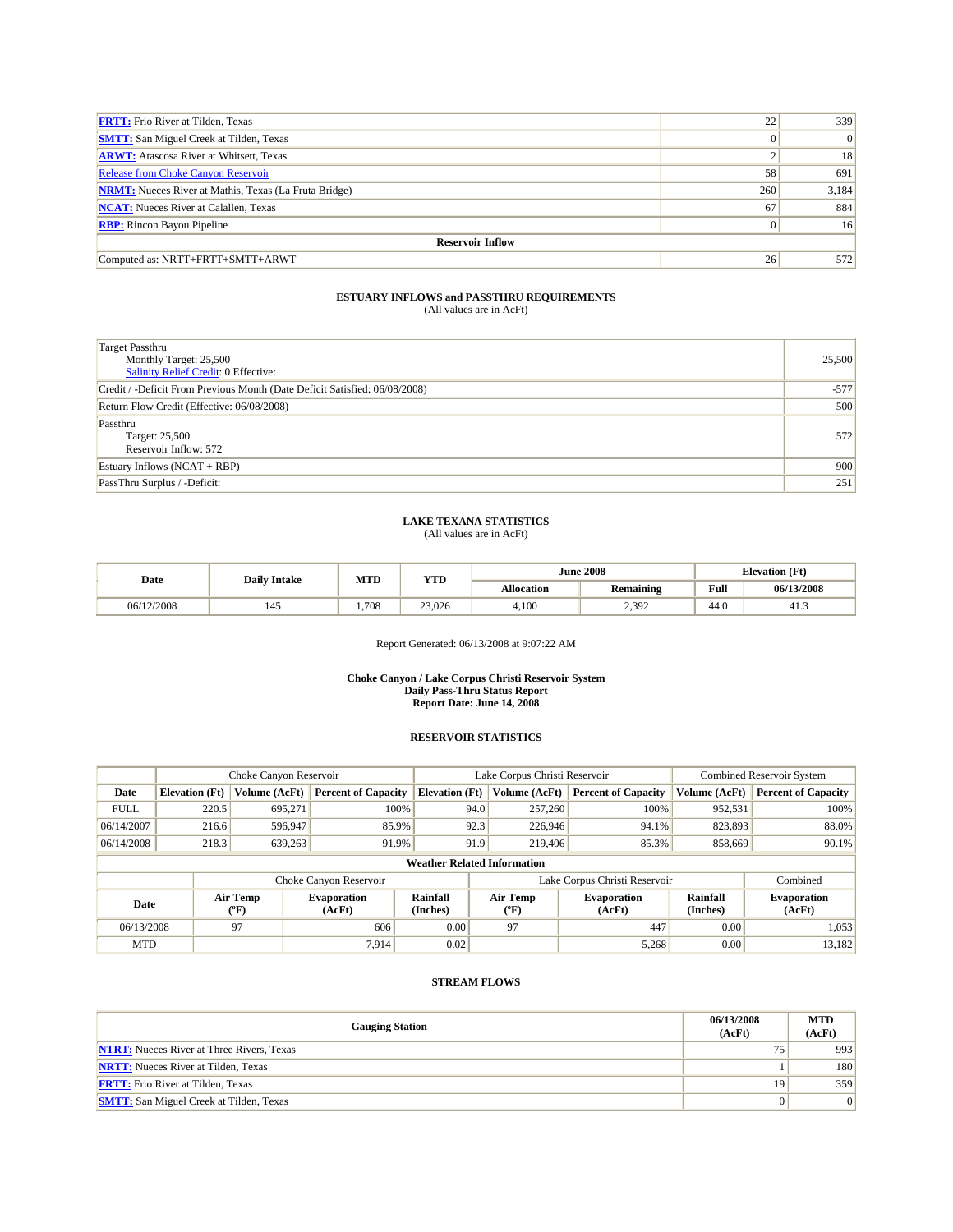| <b>ARWT:</b> Atascosa River at Whitsett, Texas               |     | 21    |  |  |  |  |  |
|--------------------------------------------------------------|-----|-------|--|--|--|--|--|
| Release from Choke Canyon Reservoir                          | 58  | 748   |  |  |  |  |  |
| <b>NRMT:</b> Nueces River at Mathis, Texas (La Fruta Bridge) | 250 | 3,434 |  |  |  |  |  |
| <b>NCAT:</b> Nueces River at Calallen, Texas                 | 44  | 928   |  |  |  |  |  |
| <b>RBP:</b> Rincon Bayou Pipeline                            |     | 16    |  |  |  |  |  |
| <b>Reservoir Inflow</b>                                      |     |       |  |  |  |  |  |
| Computed as: (NTRT+FRTT+SMTT)-Release From Choke Canyon      | 37  | 609   |  |  |  |  |  |

| Target Passthru<br>Monthly Target: 25,500<br>Salinity Relief Credit: 0 Effective: | 25,500 |
|-----------------------------------------------------------------------------------|--------|
| Credit / -Deficit From Previous Month (Date Deficit Satisfied: 06/08/2008)        | $-577$ |
| Return Flow Credit (Effective: 06/08/2008)                                        | 500    |
| Passthru<br>Target: 25,500<br>Reservoir Inflow: 609                               | 609    |
| Estuary Inflows (NCAT + RBP)                                                      | 944    |
| PassThru Surplus / -Deficit:                                                      | 258    |

### **LAKE TEXANA STATISTICS** (All values are in AcFt)

| Date       | <b>Daily Intake</b> | MTD<br>$\frac{1}{2}$ |                                                 |                   | <b>June 2008</b> | <b>Elevation</b> (Ft) |            |
|------------|---------------------|----------------------|-------------------------------------------------|-------------------|------------------|-----------------------|------------|
|            |                     |                      | 1 I.D                                           | <b>Allocation</b> | <b>Remaining</b> |                       | 06/14/2008 |
| 06/13/2008 | 145                 | .854                 | $\sim$<br>1 <sub>7</sub><br>23.I<br>$^{\prime}$ | 4,100             | 2.246            | 44.0                  | دُ.41      |

## Report Generated: 06/14/2008 at 9:10:58 AM

#### **Choke Canyon / Lake Corpus Christi Reservoir System Daily Pass-Thru Status Report Report Date: June 15, 2008**

## **RESERVOIR STATISTICS**

|             | Choke Canyon Reservoir             |                  |                              | Lake Corpus Christi Reservoir | <b>Combined Reservoir System</b> |                               |                              |                             |                              |  |
|-------------|------------------------------------|------------------|------------------------------|-------------------------------|----------------------------------|-------------------------------|------------------------------|-----------------------------|------------------------------|--|
| Date        | <b>Elevation</b> (Ft)              | Volume (AcFt)    | <b>Percent of Capacity</b>   | <b>Elevation</b> (Ft)         |                                  | Volume (AcFt)                 | <b>Percent of Capacity</b>   | Volume (AcFt)               | <b>Percent of Capacity</b>   |  |
| <b>FULL</b> | 220.5                              | 695.271          | 100%                         |                               | 94.0                             | 257,260                       | 100%                         | 952,531                     | 100%                         |  |
| 06/15/2007  | 216.5                              | 595.276          | 85.6%                        |                               | 92.4                             | 228,710                       | 94.8%                        | 823,986                     | 88.0%                        |  |
| 06/15/2008  | 218.3                              | 639,018          | 91.9%                        |                               | 91.8                             | 218,185                       | 84.8%                        | 857,203                     | $90.0\%$                     |  |
|             | <b>Weather Related Information</b> |                  |                              |                               |                                  |                               |                              |                             |                              |  |
|             |                                    |                  | Choke Canyon Reservoir       |                               |                                  | Lake Corpus Christi Reservoir | Combined                     |                             |                              |  |
| Date        |                                    | Air Temp<br>("F) | <b>Evaporation</b><br>(AcFt) | Rainfall<br>(Inches)          |                                  | Air Temp<br>("F)              | <b>Evaporation</b><br>(AcFt) | <b>Rainfall</b><br>(Inches) | <b>Evaporation</b><br>(AcFt) |  |
| 06/14/2008  |                                    | 98               | 591                          | 0.00                          |                                  | 95                            | 345                          | 0.00                        | 936                          |  |
| <b>MTD</b>  |                                    |                  | 8,505                        | 0.02                          |                                  |                               | 5,613                        | 0.00                        | 14,118                       |  |

| <b>Gauging Station</b>                           | 06/14/2008<br>(AcFt) | <b>MTD</b><br>(AcFt) |
|--------------------------------------------------|----------------------|----------------------|
| <b>NTRT:</b> Nueces River at Three Rivers, Texas | 79                   | 1,072                |
| <b>NRTT:</b> Nueces River at Tilden, Texas       |                      | 181                  |
| <b>FRTT:</b> Frio River at Tilden, Texas         | 18                   | 377                  |
| <b>SMTT:</b> San Miguel Creek at Tilden, Texas   | $\Omega$             | 0                    |
| <b>ARWT:</b> Atascosa River at Whitsett, Texas   |                      | 23                   |
| <b>Release from Choke Canyon Reservoir</b>       | 58                   | 806                  |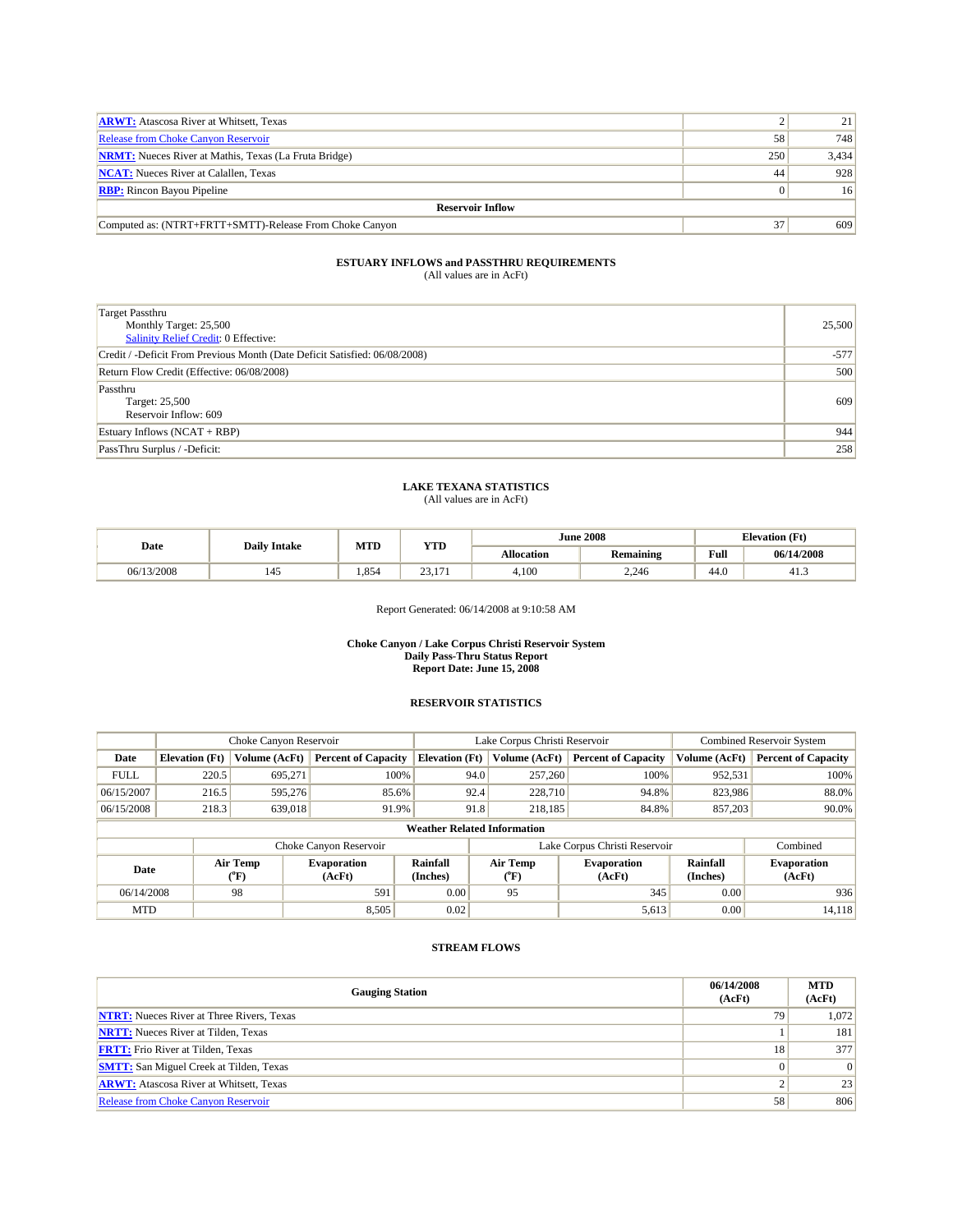| <b>NRMT:</b> Nueces River at Mathis, Texas (La Fruta Bridge) | 248 | 3.682           |  |  |  |  |  |
|--------------------------------------------------------------|-----|-----------------|--|--|--|--|--|
| <b>NCAT:</b> Nueces River at Calallen. Texas                 | 64  | 992             |  |  |  |  |  |
| <b>RBP:</b> Rincon Bayou Pipeline                            |     | 16 <sup>l</sup> |  |  |  |  |  |
| <b>Reservoir Inflow</b>                                      |     |                 |  |  |  |  |  |
| Computed as: (NTRT+FRTT+SMTT)-Release From Choke Canyon      | 40  | 649             |  |  |  |  |  |

| <b>Target Passthru</b><br>Monthly Target: 25,500<br>Salinity Relief Credit: 0 Effective: | 25,500 |
|------------------------------------------------------------------------------------------|--------|
| Credit / -Deficit From Previous Month (Date Deficit Satisfied: 06/08/2008)               | $-577$ |
| Return Flow Credit (Effective: 06/08/2008)                                               | 500    |
| Passthru<br>Target: 25,500<br>Reservoir Inflow: 649                                      | 649    |
| Estuary Inflows $(NCAT + RBP)$                                                           | 1,007  |
| PassThru Surplus / -Deficit:                                                             | 282    |

## **LAKE TEXANA STATISTICS**

(All values are in AcFt)

| Date       | <b>Daily Intake</b> | MTD  | YTD             | <b>June 2008</b>  |           |      | <b>Elevation</b> (Ft) |  |
|------------|---------------------|------|-----------------|-------------------|-----------|------|-----------------------|--|
|            |                     |      |                 | <b>Allocation</b> | Remaining | Full | 06/15/2008            |  |
| 06/14/2008 | 145                 | .999 | 22.21<br>25,510 | 4,100             | 2,101     | 44.0 | 41.5                  |  |

Report Generated: 06/15/2008 at 8:32:32 AM

#### **Choke Canyon / Lake Corpus Christi Reservoir System Daily Pass-Thru Status Report Report Date: June 16, 2008**

## **RESERVOIR STATISTICS**

|             | Choke Canyon Reservoir             |                  | Lake Corpus Christi Reservoir |                       |      |                  | Combined Reservoir System     |                             |                              |  |
|-------------|------------------------------------|------------------|-------------------------------|-----------------------|------|------------------|-------------------------------|-----------------------------|------------------------------|--|
| Date        | <b>Elevation</b> (Ft)              | Volume (AcFt)    | <b>Percent of Capacity</b>    | <b>Elevation (Ft)</b> |      | Volume (AcFt)    | <b>Percent of Capacity</b>    | Volume (AcFt)               | <b>Percent of Capacity</b>   |  |
| <b>FULL</b> | 220.5                              | 695,271          | 100%                          |                       | 94.0 | 257,260          | 100%                          | 952,531                     | 100%                         |  |
| 06/16/2007  | 216.4                              | 593,843          | 85.4%                         |                       | 92.5 | 231,008          | 95.8%                         | 824,851                     | 88.1%                        |  |
| 06/16/2008  | 218.3                              | 638,281          | 91.8%                         |                       | 91.8 | 217,837          | 84.7%                         | 89.9%<br>856,118            |                              |  |
|             | <b>Weather Related Information</b> |                  |                               |                       |      |                  |                               |                             |                              |  |
|             |                                    |                  | Choke Canyon Reservoir        |                       |      |                  | Lake Corpus Christi Reservoir |                             | Combined                     |  |
| Date        |                                    | Air Temp<br>("F) | <b>Evaporation</b><br>(AcFt)  | Rainfall<br>(Inches)  |      | Air Temp<br>("F) | <b>Evaporation</b><br>(AcFt)  | <b>Rainfall</b><br>(Inches) | <b>Evaporation</b><br>(AcFt) |  |
| 06/15/2008  |                                    | 98               | 490                           | 0.00                  |      | 98               | 436                           | 0.00                        | 926                          |  |
| <b>MTD</b>  |                                    |                  | 8,995                         | 0.02                  |      |                  | 6,049                         | 0.00                        | 15,044                       |  |

| <b>Gauging Station</b>                                       | 06/15/2008<br>(AcFt) | <b>MTD</b><br>(AcFt) |
|--------------------------------------------------------------|----------------------|----------------------|
| <b>NTRT:</b> Nueces River at Three Rivers, Texas             | 79                   | 1,151                |
| <b>NRTT:</b> Nueces River at Tilden, Texas                   |                      | 182                  |
| <b>FRTT:</b> Frio River at Tilden, Texas                     |                      | 394                  |
| <b>SMTT:</b> San Miguel Creek at Tilden, Texas               |                      | $\Omega$             |
| <b>ARWT:</b> Atascosa River at Whitsett, Texas               |                      | 25                   |
| <b>Release from Choke Canyon Reservoir</b>                   | 58                   | 863                  |
| <b>NRMT:</b> Nueces River at Mathis, Texas (La Fruta Bridge) | 240                  | 3,922                |
| <b>NCAT:</b> Nueces River at Calallen, Texas                 | 66                   | 1,057                |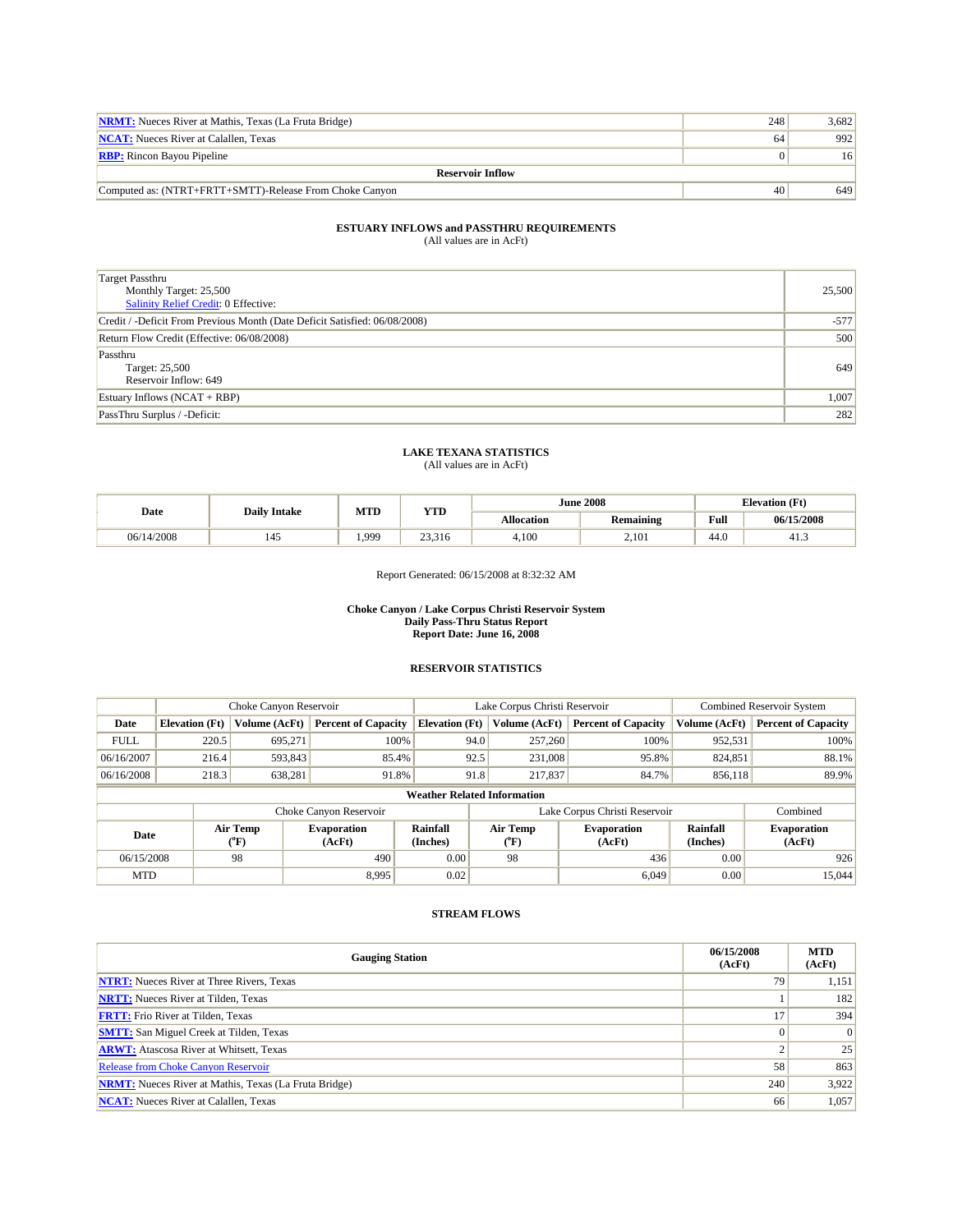| <b>RBP:</b> Rincon Bayou Pipeline                       |     | ، ∂، |
|---------------------------------------------------------|-----|------|
| <b>Reservoir Inflow</b>                                 |     |      |
| Computed as: (NTRT+FRTT+SMTT)-Release From Choke Canyon | 39. | 687  |

| Target Passthru<br>Monthly Target: 25,500<br>Salinity Relief Credit: 0 Effective: | 25,500 |
|-----------------------------------------------------------------------------------|--------|
| Credit / -Deficit From Previous Month (Date Deficit Satisfied: 06/08/2008)        | $-577$ |
| Return Flow Credit (Effective: 06/08/2008)                                        | 500    |
| Passthru<br>Target: 25,500<br>Reservoir Inflow: 687                               | 687    |
| Estuary Inflows $(NCAT + RBP)$                                                    | 1,073  |
| PassThru Surplus / -Deficit:                                                      | 308    |

# **LAKE TEXANA STATISTICS** (All values are in AcFt)

| Date          | <b>Daily Intake</b> | MTD   | YTD    |                   | <b>June 2008</b> |      | <b>Elevation</b> (Ft) |
|---------------|---------------------|-------|--------|-------------------|------------------|------|-----------------------|
|               |                     |       |        | <b>Allocation</b> | <b>Remaining</b> | Full | 06/16/2008            |
| 15/2008<br>06 | 145                 | 2.144 | 23.462 | 4.100             | .956             | 44.0 | 3.41                  |

Report Generated: 06/16/2008 at 9:05:22 AM

#### **Choke Canyon / Lake Corpus Christi Reservoir System Daily Pass-Thru Status Report Report Date: June 17, 2008**

## **RESERVOIR STATISTICS**

|                                    | Choke Canyon Reservoir |                  |                              |                       | Lake Corpus Christi Reservoir |                                         |                               |                      | <b>Combined Reservoir System</b> |  |  |
|------------------------------------|------------------------|------------------|------------------------------|-----------------------|-------------------------------|-----------------------------------------|-------------------------------|----------------------|----------------------------------|--|--|
| Date                               | <b>Elevation</b> (Ft)  | Volume (AcFt)    | <b>Percent of Capacity</b>   | <b>Elevation (Ft)</b> |                               | Volume (AcFt)                           | <b>Percent of Capacity</b>    | Volume (AcFt)        | <b>Percent of Capacity</b>       |  |  |
| <b>FULL</b>                        | 220.5                  | 695.271          | 100%                         |                       | 94.0                          | 257,260                                 | 100%                          | 952,531              | 100%                             |  |  |
| 06/17/2007                         | 216.6                  | 598,380          | 86.1%                        |                       | 92.8                          | 234,735                                 | 91.2%                         | 833,115              | 87.5%                            |  |  |
| 06/17/2008                         | 218.2                  | 637,543          | 91.7%                        |                       | 91.8                          | 217,488                                 | 84.5%                         | 855,031              | 89.8%                            |  |  |
| <b>Weather Related Information</b> |                        |                  |                              |                       |                               |                                         |                               |                      |                                  |  |  |
|                                    |                        |                  | Choke Canyon Reservoir       |                       |                               |                                         | Lake Corpus Christi Reservoir |                      | Combined                         |  |  |
| Date                               |                        | Air Temp<br>(°F) | <b>Evaporation</b><br>(AcFt) | Rainfall<br>(Inches)  |                               | Air Temp<br>$(^{\mathrm{o}}\mathrm{F})$ | <b>Evaporation</b><br>(AcFt)  | Rainfall<br>(Inches) | <b>Evaporation</b><br>(AcFt)     |  |  |
| 06/16/2008                         |                        | 99               | 648                          | 0.00                  |                               | 97                                      | 416                           | 0.00                 | 1.064                            |  |  |
| <b>MTD</b>                         |                        |                  | 9,643                        | 0.02                  |                               |                                         | 6,465                         | 0.00                 | 16,108                           |  |  |

| <b>Gauging Station</b>                                       | 06/16/2008<br>(AcFt) | <b>MTD</b><br>(AcFt) |  |  |  |  |
|--------------------------------------------------------------|----------------------|----------------------|--|--|--|--|
| <b>NTRT:</b> Nueces River at Three Rivers, Texas             |                      | 1.229                |  |  |  |  |
| <b>NRTT:</b> Nueces River at Tilden, Texas                   |                      | 183                  |  |  |  |  |
| <b>FRTT:</b> Frio River at Tilden, Texas                     |                      | 410                  |  |  |  |  |
| <b>SMTT:</b> San Miguel Creek at Tilden, Texas               |                      | $\Omega$             |  |  |  |  |
| <b>ARWT:</b> Atascosa River at Whitsett, Texas               |                      | 27                   |  |  |  |  |
| <b>Release from Choke Canyon Reservoir</b>                   | 58                   | 921                  |  |  |  |  |
| <b>NRMT:</b> Nueces River at Mathis, Texas (La Fruta Bridge) | 234                  | 4,157                |  |  |  |  |
| <b>NCAT:</b> Nueces River at Calallen, Texas                 | 56                   | 1,113                |  |  |  |  |
| <b>RBP:</b> Rincon Bayou Pipeline                            | 0                    | 16                   |  |  |  |  |
| <b>Reservoir Inflow</b>                                      |                      |                      |  |  |  |  |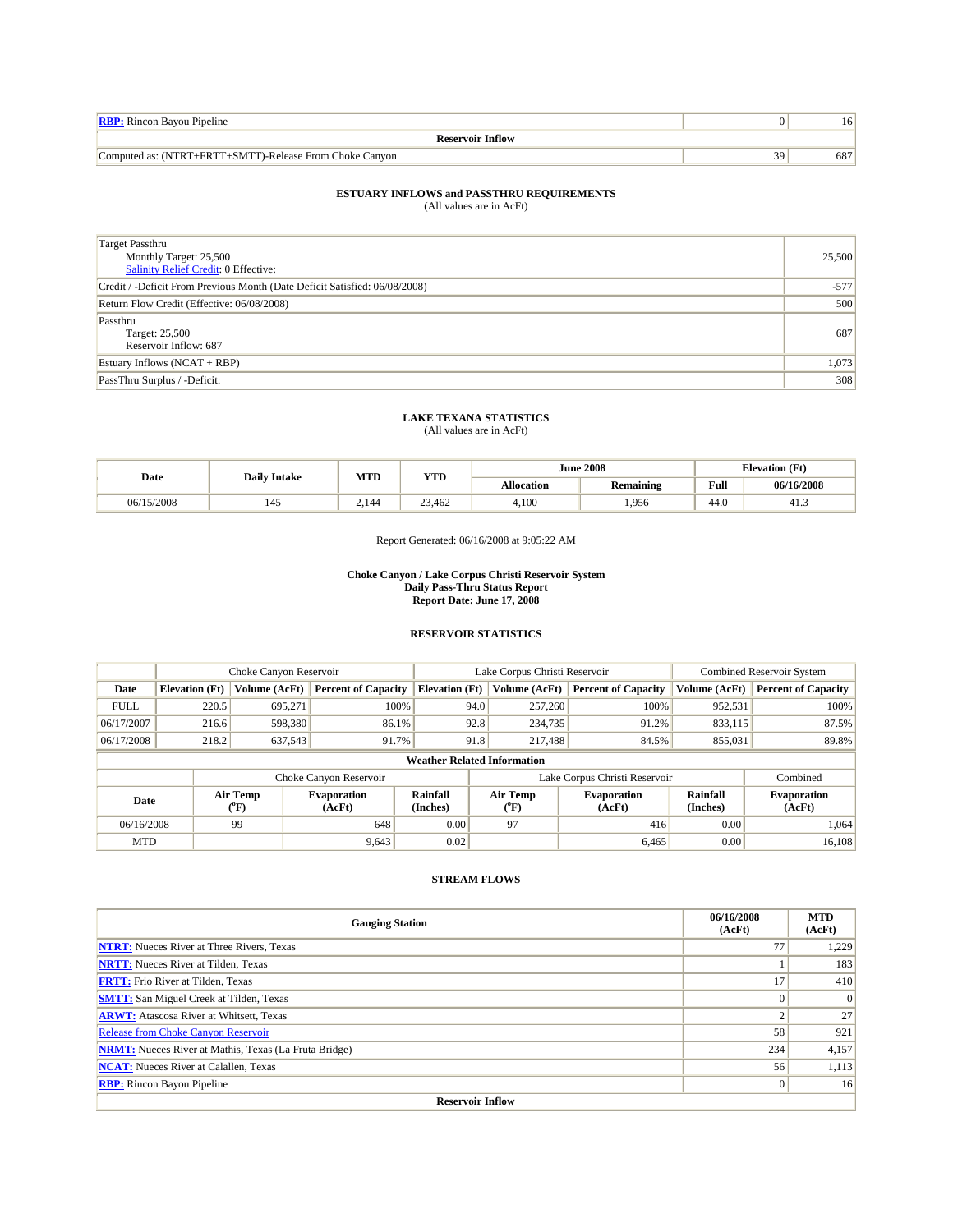| Computed as: (NTRT+FRTT+SMTT)-Release From Choke Canvon | $\sim$ |  |
|---------------------------------------------------------|--------|--|
|---------------------------------------------------------|--------|--|

| <b>Target Passthru</b><br>Monthly Target: 25,500<br>Salinity Relief Credit: 0 Effective: | 25,500 |
|------------------------------------------------------------------------------------------|--------|
| Credit / -Deficit From Previous Month (Date Deficit Satisfied: 06/08/2008)               | $-577$ |
| Return Flow Credit (Effective: 06/08/2008)                                               | 500    |
| Passthru<br>Target: 25,500<br>Reservoir Inflow: 724                                      | 724    |
| Estuary Inflows (NCAT + RBP)                                                             | 1,128  |
| PassThru Surplus / -Deficit:                                                             | 327    |

# **LAKE TEXANA STATISTICS** (All values are in AcFt)

| Date       | <b>Daily Intake</b> | MTD   | YTD    |            | <b>June 2008</b> | <b>Elevation</b> (Ft) |            |
|------------|---------------------|-------|--------|------------|------------------|-----------------------|------------|
|            |                     |       |        | Allocation | <b>Remaining</b> | Full                  | 06/17/2008 |
| 06/16/2008 | 145                 | 2.289 | 23,607 | 4,100      | .811             | 44.0                  | 41.4       |

Report Generated: 06/17/2008 at 8:22:04 AM

#### **Choke Canyon / Lake Corpus Christi Reservoir System Daily Pass-Thru Status Report Report Date: June 18, 2008**

## **RESERVOIR STATISTICS**

| Choke Canyon Reservoir             |                       |                  |                              | Lake Corpus Christi Reservoir |      |                           |                               | <b>Combined Reservoir System</b> |                              |  |
|------------------------------------|-----------------------|------------------|------------------------------|-------------------------------|------|---------------------------|-------------------------------|----------------------------------|------------------------------|--|
| Date                               | <b>Elevation</b> (Ft) | Volume (AcFt)    | <b>Percent of Capacity</b>   | <b>Elevation</b> (Ft)         |      | Volume (AcFt)             | <b>Percent of Capacity</b>    | Volume (AcFt)                    | <b>Percent of Capacity</b>   |  |
| <b>FULL</b>                        | 220.5                 | 695.271          | 100%                         |                               | 94.0 | 257,260                   | 100%                          | 952,531                          | 100%                         |  |
| 06/18/2007                         | 216.8                 | 601,734          | 86.5%                        |                               | 92.8 | 235,981                   | 91.7%                         | 837,715                          | 87.9%                        |  |
| 06/18/2008                         | 218.2                 | 638,035          | 91.8%                        |                               | 91.7 | 216,444                   | 84.1%                         | 854,479                          | 89.7%                        |  |
| <b>Weather Related Information</b> |                       |                  |                              |                               |      |                           |                               |                                  |                              |  |
|                                    |                       |                  | Choke Canyon Reservoir       |                               |      |                           | Lake Corpus Christi Reservoir |                                  | Combined                     |  |
| Date                               |                       | Air Temp<br>(°F) | <b>Evaporation</b><br>(AcFt) | <b>Rainfall</b><br>(Inches)   |      | Air Temp<br>$(^{\circ}F)$ | <b>Evaporation</b><br>(AcFt)  | Rainfall<br>(Inches)             | <b>Evaporation</b><br>(AcFt) |  |
| 06/17/2008                         |                       | 99               | 648                          | 0.00                          |      | 99                        | 446                           | 0.00                             | 1,094                        |  |
| <b>MTD</b>                         |                       |                  | 10.291                       | 0.02                          |      |                           | 6,911                         | 0.00                             | 17,202                       |  |

| <b>Gauging Station</b>                                       | 06/17/2008<br>(AcFt) | <b>MTD</b><br>(AcFt) |  |  |  |  |
|--------------------------------------------------------------|----------------------|----------------------|--|--|--|--|
| <b>NTRT:</b> Nueces River at Three Rivers, Texas             | 77                   | 1,306                |  |  |  |  |
| <b>NRTT:</b> Nueces River at Tilden, Texas                   | 0                    | 183                  |  |  |  |  |
| <b>FRTT:</b> Frio River at Tilden, Texas                     | 16                   | 426                  |  |  |  |  |
| <b>SMTT:</b> San Miguel Creek at Tilden, Texas               | $\Omega$             | 0                    |  |  |  |  |
| <b>ARWT:</b> Atascosa River at Whitsett, Texas               |                      | 28                   |  |  |  |  |
| <b>Release from Choke Canyon Reservoir</b>                   | 58                   | 979                  |  |  |  |  |
| <b>NRMT:</b> Nueces River at Mathis, Texas (La Fruta Bridge) | 224                  | 4,381                |  |  |  |  |
| <b>NCAT:</b> Nueces River at Calallen, Texas                 | 22                   | 1,134                |  |  |  |  |
| <b>RBP:</b> Rincon Bayou Pipeline                            | $\overline{0}$       | 16 <sup>1</sup>      |  |  |  |  |
| <b>Reservoir Inflow</b>                                      |                      |                      |  |  |  |  |
| Computed as: (NTRT+FRTT+SMTT)-Release From Choke Canyon      | 36                   | 760                  |  |  |  |  |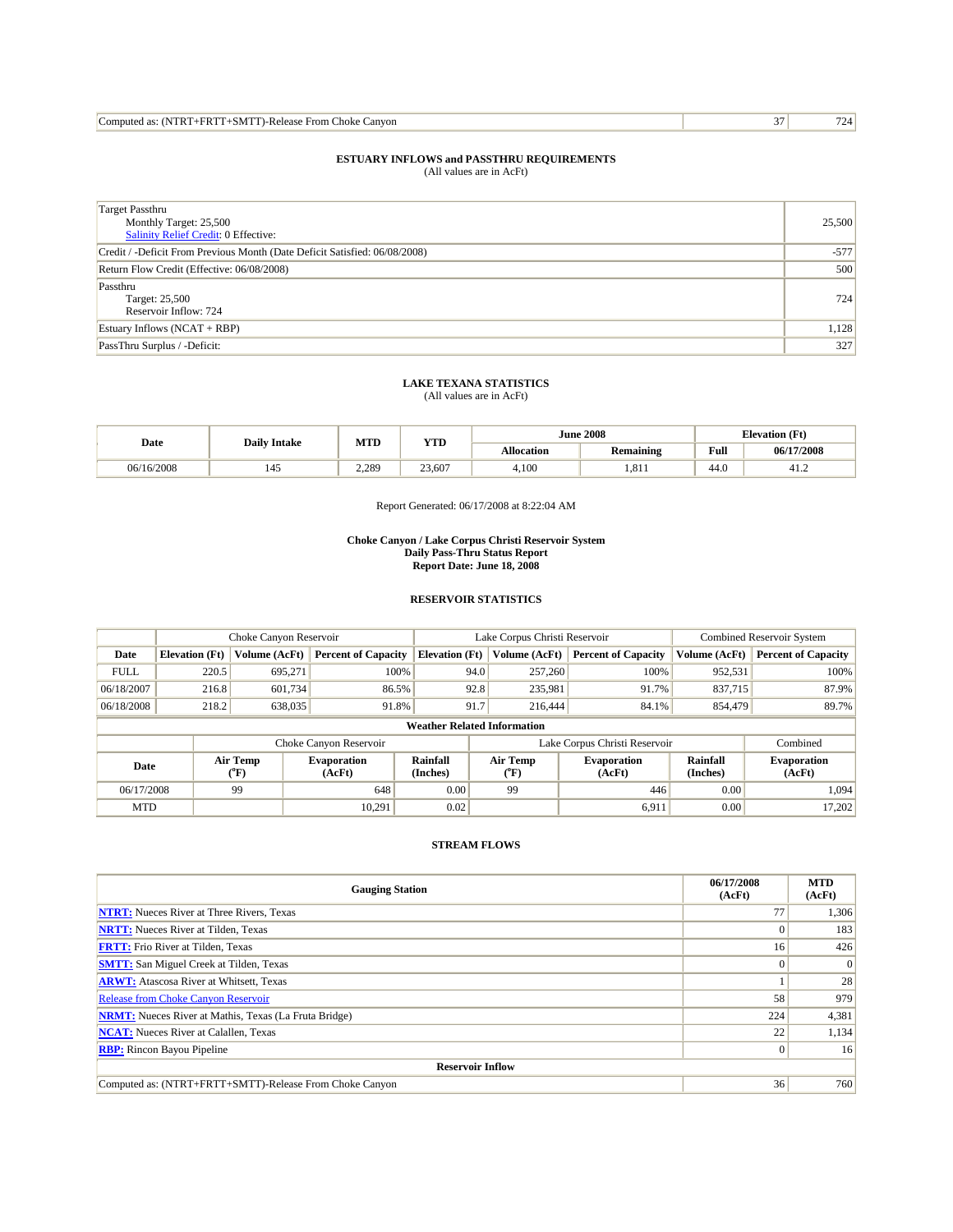| <b>Target Passthru</b><br>Monthly Target: 25,500<br><b>Salinity Relief Credit: 0 Effective:</b> | 25,500 |
|-------------------------------------------------------------------------------------------------|--------|
| Credit / -Deficit From Previous Month (Date Deficit Satisfied: 06/08/2008)                      | $-577$ |
| Return Flow Credit (Effective: 06/08/2008)                                                      | 500    |
| Passthru<br>Target: 25,500<br>Reservoir Inflow: 760                                             | 760    |
| Estuary Inflows $(NCAT + RBP)$                                                                  | 1,150  |
| PassThru Surplus / -Deficit:                                                                    | 314    |

# **LAKE TEXANA STATISTICS** (All values are in AcFt)

| Date       | <b>Daily Intake</b> | MTD   | <b>YTD</b>                     |                   | <b>June 2008</b> |      | <b>Elevation</b> (Ft) |
|------------|---------------------|-------|--------------------------------|-------------------|------------------|------|-----------------------|
|            |                     |       |                                | <b>Allocation</b> | <b>Remaining</b> | Full | 06/18/2008            |
| 06/17/2008 | 145                 | 2,435 | 22.752<br>ے ر<br>. ب<br>$\sim$ | 4,100             | .665             | 44.0 | 41.1                  |

Report Generated: 06/18/2008 at 8:44:39 AM

#### **Choke Canyon / Lake Corpus Christi Reservoir System Daily Pass-Thru Status Report Report Date: June 19, 2008**

## **RESERVOIR STATISTICS**

|                                    | Choke Canyon Reservoir |                  | Lake Corpus Christi Reservoir |                       |      |                               | Combined Reservoir System    |                      |                              |
|------------------------------------|------------------------|------------------|-------------------------------|-----------------------|------|-------------------------------|------------------------------|----------------------|------------------------------|
| Date                               | <b>Elevation</b> (Ft)  | Volume (AcFt)    | <b>Percent of Capacity</b>    | <b>Elevation</b> (Ft) |      | Volume (AcFt)                 | <b>Percent of Capacity</b>   | Volume (AcFt)        | <b>Percent of Capacity</b>   |
| <b>FULL</b>                        | 220.5                  | 695.271          | 100%                          |                       | 94.0 | 257,260                       | 100%                         | 952,531              | 100%                         |
| 06/19/2007                         | 216.9                  | 604,385          | 86.9%                         |                       | 92.8 | 236,159                       | 91.8%                        | 840,544              | 88.2%                        |
| 06/19/2008                         | 218.2                  | 636,308          | 91.5%                         |                       | 91.7 | 215,749                       | 83.9%                        | 852,057              | 89.5%                        |
| <b>Weather Related Information</b> |                        |                  |                               |                       |      |                               |                              |                      |                              |
|                                    |                        |                  | Choke Canyon Reservoir        |                       |      | Lake Corpus Christi Reservoir |                              | Combined             |                              |
| Date                               |                        | Air Temp<br>("F) | <b>Evaporation</b><br>(AcFt)  | Rainfall<br>(Inches)  |      | Air Temp<br>$(^{\circ}F)$     | <b>Evaporation</b><br>(AcFt) | Rainfall<br>(Inches) | <b>Evaporation</b><br>(AcFt) |
| 06/18/2008                         |                        | 99               | 561                           | 0.00                  |      | 99                            | 415                          | 0.00                 | 976                          |
| <b>MTD</b>                         |                        |                  | 10.852                        | 0.02                  |      |                               | 7,326                        | 0.00                 | 18,178                       |

### **STREAM FLOWS**

| <b>Gauging Station</b>                                       | 06/18/2008<br>(AcFt) | <b>MTD</b><br>(AcFt) |
|--------------------------------------------------------------|----------------------|----------------------|
| <b>NTRT:</b> Nueces River at Three Rivers, Texas             | 75                   | 1,382                |
| <b>NRTT:</b> Nueces River at Tilden, Texas                   | $\Omega$             | 183                  |
| <b>FRTT:</b> Frio River at Tilden, Texas                     | 14                   | 440                  |
| <b>SMTT:</b> San Miguel Creek at Tilden, Texas               | $\Omega$             | 0                    |
| <b>ARWT:</b> Atascosa River at Whitsett, Texas               |                      | 29                   |
| <b>Release from Choke Canyon Reservoir</b>                   | 58                   | 1,036                |
| <b>NRMT:</b> Nueces River at Mathis, Texas (La Fruta Bridge) | 226                  | 4,607                |
| <b>NCAT:</b> Nueces River at Calallen, Texas                 |                      | 1,137                |
| <b>RBP:</b> Rincon Bayou Pipeline                            | $\Omega$             | 16 <sup>1</sup>      |
| <b>Reservoir Inflow</b>                                      |                      |                      |
| Computed as: (NTRT+FRTT+SMTT)-Release From Choke Canyon      | 32                   | 792                  |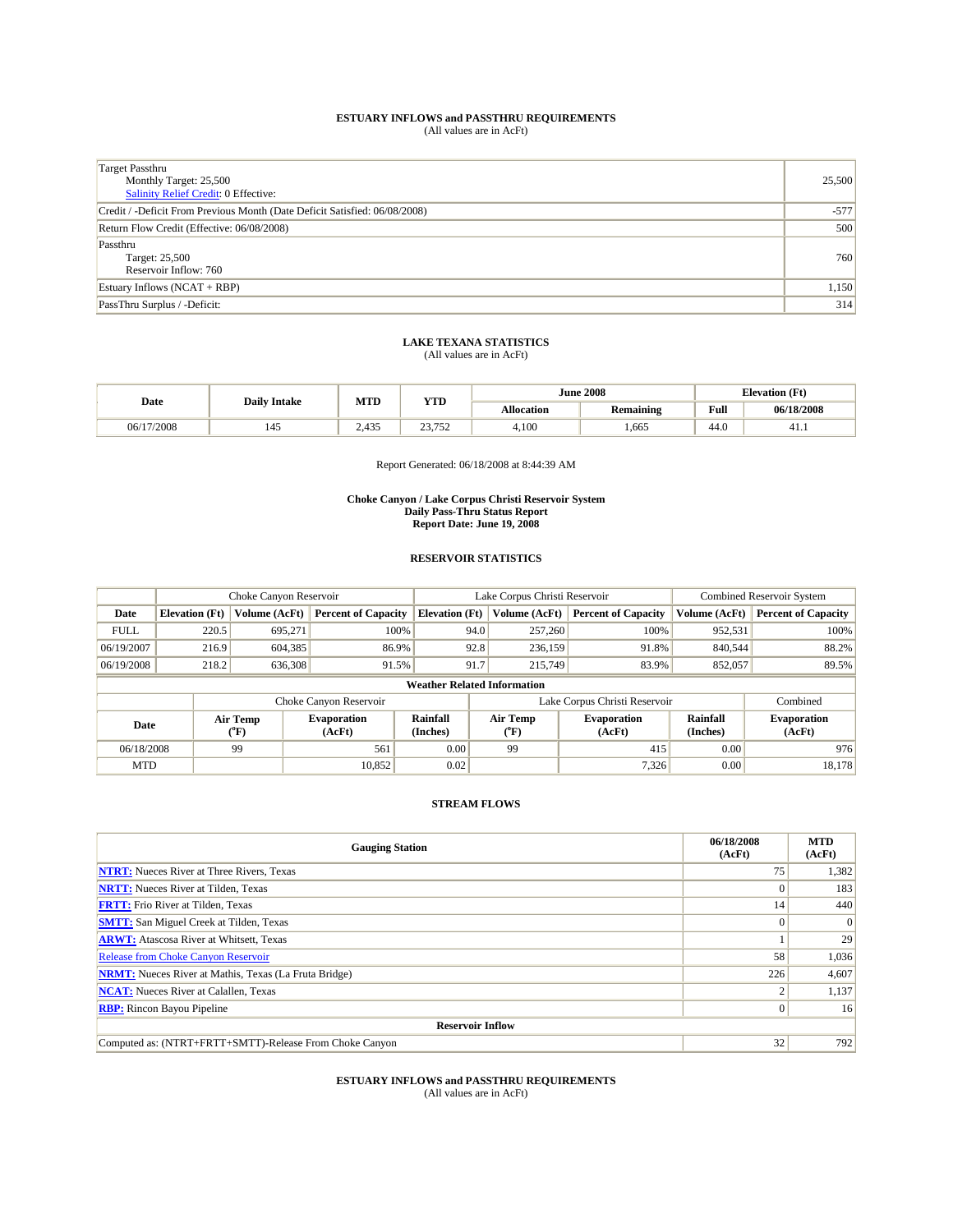| <b>Target Passthru</b><br>Monthly Target: 25,500<br><b>Salinity Relief Credit: 0 Effective:</b> | 25,500 |
|-------------------------------------------------------------------------------------------------|--------|
| Credit / -Deficit From Previous Month (Date Deficit Satisfied: 06/08/2008)                      | $-577$ |
| Return Flow Credit (Effective: 06/08/2008)                                                      | 500    |
| Passthru<br>Target: 25,500<br>Reservoir Inflow: 792                                             | 792    |
| Estuary Inflows $(NCAT + RBP)$                                                                  | 1,152  |
| PassThru Surplus / -Deficit:                                                                    | 284    |

| Date       | <b>Daily Intake</b> | MTD   | VTT<br>1 I.D |            | <b>June 2008</b> | <b>Elevation</b> (Ft)<br>$\mathbf{r}$ |            |
|------------|---------------------|-------|--------------|------------|------------------|---------------------------------------|------------|
|            |                     |       |              | Allocation | <b>Remaining</b> | Full                                  | 06/19/2008 |
| 06/18/2008 | 145<br>__           | 2.580 | 23,898       | 4.100      | 1,520            | 44.0                                  | 41.1       |

Report Generated: 06/19/2008 at 9:01:58 AM

#### **Choke Canyon / Lake Corpus Christi Reservoir System Daily Pass-Thru Status Report Report Date: June 20, 2008**

## **RESERVOIR STATISTICS**

|                                    | Choke Canyon Reservoir |                           |                              |                             | Lake Corpus Christi Reservoir |                               |                              |                             | <b>Combined Reservoir System</b> |  |
|------------------------------------|------------------------|---------------------------|------------------------------|-----------------------------|-------------------------------|-------------------------------|------------------------------|-----------------------------|----------------------------------|--|
| Date                               | <b>Elevation</b> (Ft)  | <b>Volume (AcFt)</b>      | <b>Percent of Capacity</b>   | <b>Elevation</b> (Ft)       |                               | Volume (AcFt)                 | <b>Percent of Capacity</b>   | Volume (AcFt)               | <b>Percent of Capacity</b>       |  |
| <b>FULL</b>                        | 220.5                  | 695.271                   | 100%                         |                             | 94.0                          | 257,260                       | 100%                         | 952,531                     | 100%                             |  |
| 06/20/2007                         | 216.9                  | 606,072                   | 87.2%                        |                             | 93.2                          | 242,059                       | 94.1%                        | 848,131                     | 89.0%                            |  |
| 06/20/2008                         | 218.2                  | 636,060                   | 91.5%                        |                             | 91.6                          | 215,054                       | 83.6%                        | 851,114                     | 89.4%                            |  |
| <b>Weather Related Information</b> |                        |                           |                              |                             |                               |                               |                              |                             |                                  |  |
|                                    |                        |                           | Choke Canyon Reservoir       |                             |                               | Lake Corpus Christi Reservoir |                              | Combined                    |                                  |  |
| Date                               |                        | Air Temp<br>$(^{\circ}F)$ | <b>Evaporation</b><br>(AcFt) | <b>Rainfall</b><br>(Inches) |                               | Air Temp<br>$(^{\circ}F)$     | <b>Evaporation</b><br>(AcFt) | <b>Rainfall</b><br>(Inches) | <b>Evaporation</b><br>(AcFt)     |  |
| 06/19/2008                         |                        | 101                       | 690                          | 0.00                        |                               | 100                           | 435                          | 0.00                        | 1,125                            |  |
| <b>MTD</b>                         |                        |                           | 11.542                       | 0.02                        |                               |                               | 7,761                        | 0.00                        | 19,303                           |  |

### **STREAM FLOWS**

| <b>Gauging Station</b>                                       | 06/19/2008<br>(AcFt) | <b>MTD</b><br>(AcFt) |
|--------------------------------------------------------------|----------------------|----------------------|
| <b>NTRT:</b> Nueces River at Three Rivers, Texas             | 73                   | 1,455                |
| <b>NRTT:</b> Nueces River at Tilden, Texas                   | $\Omega$             | 184                  |
| <b>FRTT:</b> Frio River at Tilden, Texas                     | 13                   | 454                  |
| <b>SMTT:</b> San Miguel Creek at Tilden, Texas               | $\Omega$             | $\mathbf{0}$         |
| <b>ARWT:</b> Atascosa River at Whitsett, Texas               |                      | 31                   |
| <b>Release from Choke Canyon Reservoir</b>                   | 58                   | 1,094                |
| <b>NRMT:</b> Nueces River at Mathis, Texas (La Fruta Bridge) | 244                  | 4,851                |
| <b>NCAT:</b> Nueces River at Calallen, Texas                 |                      | 1,137                |
| <b>RBP:</b> Rincon Bayou Pipeline                            | $\Omega$             | 16                   |
| <b>Reservoir Inflow</b>                                      |                      |                      |
| Computed as: (NTRT+FRTT+SMTT)-Release From Choke Canyon      | 29                   | 821                  |

| Target Passthru                      |        |
|--------------------------------------|--------|
| Monthly Target: 25,500               | 25,500 |
| Salinity Relief Credit: 0 Effective: |        |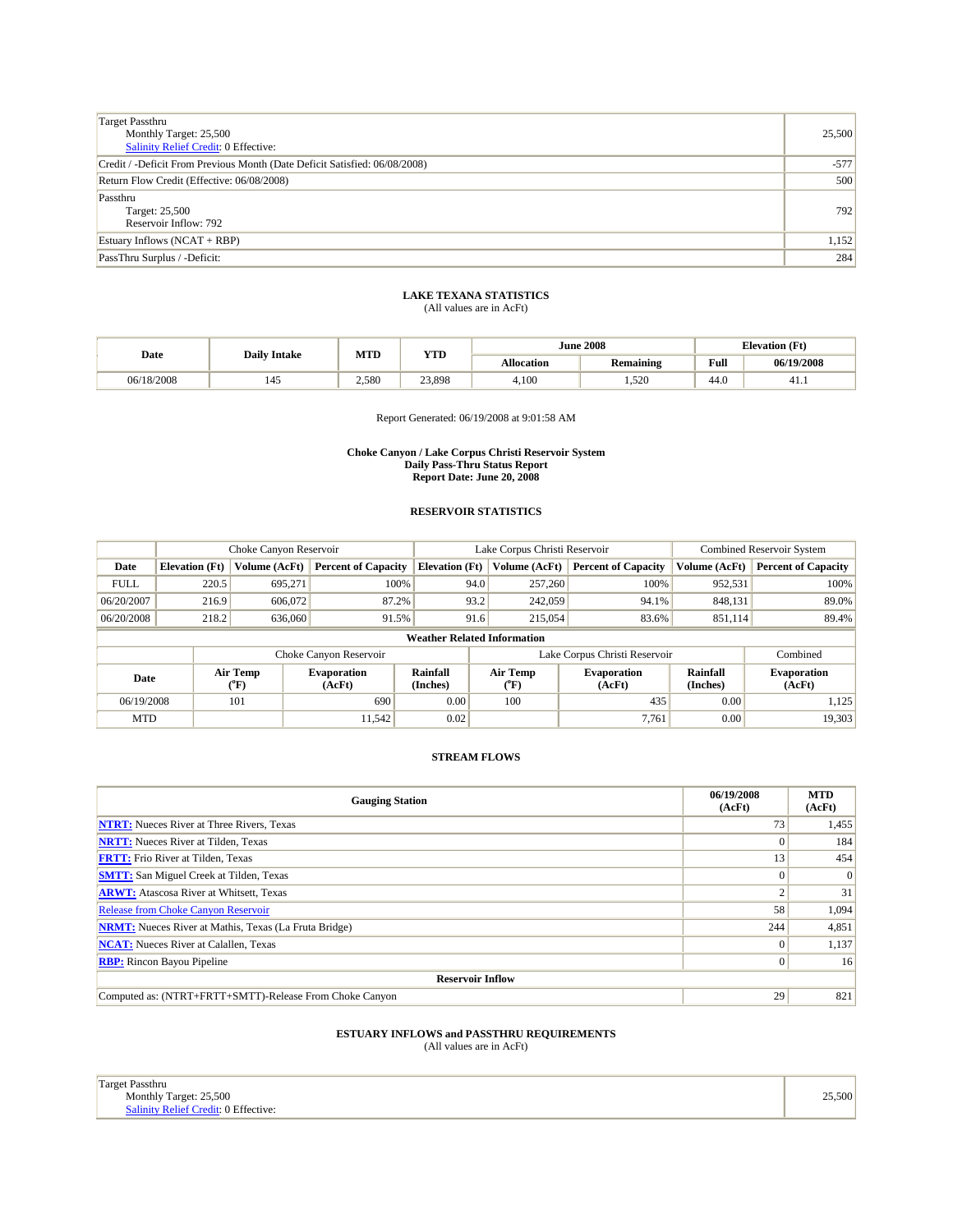| Credit / -Deficit From Previous Month (Date Deficit Satisfied: 06/08/2008) | $-577'$ |
|----------------------------------------------------------------------------|---------|
| Return Flow Credit (Effective: 06/08/2008)                                 | 500     |
| Passthru<br>Target: 25,500<br>Reservoir Inflow: 821                        | 821     |
| Estuary Inflows $(NCAT + RBP)$                                             | 1,152   |
| PassThru Surplus / -Deficit:                                               | 255     |

## **LAKE TEXANA STATISTICS**

(All values are in AcFt)

|            | <b>Daily Intake</b> | MTD   | <b>YTD</b> |                   | <b>June 2008</b> | <b>Elevation</b> (Ft) |            |
|------------|---------------------|-------|------------|-------------------|------------------|-----------------------|------------|
| Date       |                     |       |            | <b>Allocation</b> | <b>Remaining</b> | Full                  | 06/20/2008 |
| 06/19/2008 | 145                 | 2.726 | 24,043     | 4.100             | 1.374            | 44.0                  | 41.U       |

Report Generated: 06/20/2008 at 8:53:30 AM

#### **Choke Canyon / Lake Corpus Christi Reservoir System Daily Pass-Thru Status Report Report Date: June 21, 2008**

### **RESERVOIR STATISTICS**

|                                    | Choke Canyon Reservoir |               |                            |                       | Lake Corpus Christi Reservoir | <b>Combined Reservoir System</b> |               |                            |
|------------------------------------|------------------------|---------------|----------------------------|-----------------------|-------------------------------|----------------------------------|---------------|----------------------------|
| Date                               | <b>Elevation</b> (Ft)  | Volume (AcFt) | <b>Percent of Capacity</b> | <b>Elevation (Ft)</b> | Volume (AcFt)                 | <b>Percent of Capacity</b>       | Volume (AcFt) | <b>Percent of Capacity</b> |
| <b>FULL</b>                        | 220.5                  | 695.271       | 100%                       | 94.0                  | 257,260                       | 100%                             | 952,531       | 100%                       |
| 06/21/2007                         | 217.1                  | 609,447       | 87.7%                      | 93.4                  | 245,654                       | 95.5%                            | 855,101       | 89.8%                      |
| 06/21/2008                         | 218.1                  | 635.317       | 91.4%                      | 91.6                  | 214,707                       | 83.5%                            | 850,024       | 89.2%                      |
| <b>Weather Related Information</b> |                        |               |                            |                       |                               |                                  |               |                            |

|            |                  | Choke Canvon Reservoir       |                      | Lake Corpus Christi Reservoir | Combined                     |                             |                              |
|------------|------------------|------------------------------|----------------------|-------------------------------|------------------------------|-----------------------------|------------------------------|
| Date       | Air Temp<br>(°F) | <b>Evaporation</b><br>(AcFt) | Rainfall<br>(Inches) | Air Temp<br>$(^{0}F)$         | <b>Evaporation</b><br>(AcFt) | <b>Rainfall</b><br>(Inches) | <b>Evaporation</b><br>(AcFt) |
| 06/20/2008 | 96               | 431                          | 0.05                 | 96                            | 374                          | 0.00                        | 805                          |
| <b>MTD</b> |                  | 1.973                        | 0.07                 |                               | 8.135                        | 0.00                        | 20,108                       |

### **STREAM FLOWS**

| <b>Gauging Station</b>                                       | 06/20/2008<br>(AcFt) | <b>MTD</b><br>(AcFt) |  |  |  |  |
|--------------------------------------------------------------|----------------------|----------------------|--|--|--|--|
| <b>NTRT:</b> Nueces River at Three Rivers, Texas             | 73                   | 1,528                |  |  |  |  |
| <b>NRTT:</b> Nueces River at Tilden, Texas                   |                      | 184                  |  |  |  |  |
| <b>FRTT:</b> Frio River at Tilden, Texas                     | 12                   | 466                  |  |  |  |  |
| <b>SMTT:</b> San Miguel Creek at Tilden, Texas               | 0                    | $\Omega$             |  |  |  |  |
| <b>ARWT:</b> Atascosa River at Whitsett, Texas               |                      | 33                   |  |  |  |  |
| <b>Release from Choke Canyon Reservoir</b>                   | 58                   | 1,151                |  |  |  |  |
| <b>NRMT:</b> Nueces River at Mathis, Texas (La Fruta Bridge) | 278                  | 5,129                |  |  |  |  |
| <b>NCAT:</b> Nueces River at Calallen, Texas                 |                      | 1,138                |  |  |  |  |
| <b>RBP:</b> Rincon Bayou Pipeline                            | $\vert 0 \vert$      | 16                   |  |  |  |  |
| <b>Reservoir Inflow</b>                                      |                      |                      |  |  |  |  |
| Computed as: (NTRT+FRTT+SMTT)-Release From Choke Canyon      | 28                   | 849                  |  |  |  |  |

| <b>Target Passthru</b><br>Monthly Target: 25,500<br><b>Salinity Relief Credit: 0 Effective:</b> | 25,500 |
|-------------------------------------------------------------------------------------------------|--------|
| Credit / -Deficit From Previous Month (Date Deficit Satisfied: 06/08/2008)                      |        |
| Return Flow Credit (Effective: 06/08/2008)                                                      | 500    |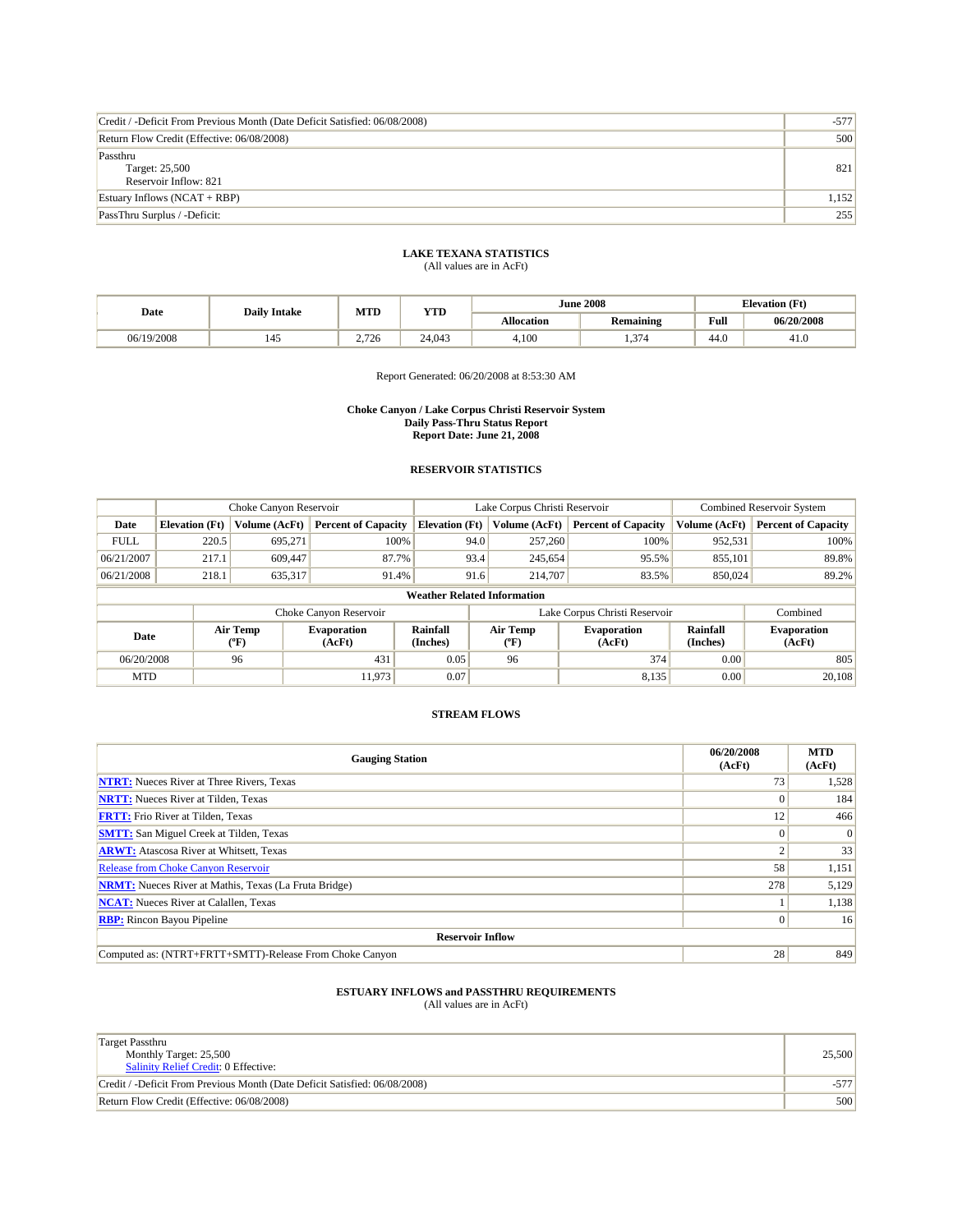| Passthru<br>Target: 25,500<br>Reservoir Inflow: 849 | 849     |
|-----------------------------------------------------|---------|
| Estuary Inflows $(NCAT + RBP)$                      | ا 154.، |
| PassThru Surplus / -Deficit:                        | 227     |

|            | <b>Daily Intake</b> | MTD   | YTD    |                   | <b>June 2008</b>                | <b>Elevation</b> (Ft) |            |
|------------|---------------------|-------|--------|-------------------|---------------------------------|-----------------------|------------|
| Date       |                     |       |        | <b>Allocation</b> | <b>Remaining</b>                | Full                  | 06/21/2008 |
| 06/20/2008 | 145                 | 2.871 | 24.188 | 4,100             | 229<br>$\overline{\phantom{a}}$ | 44.0                  | 41.V       |

Report Generated: 06/21/2008 at 8:37:26 AM

#### **Choke Canyon / Lake Corpus Christi Reservoir System Daily Pass-Thru Status Report Report Date: June 22, 2008**

### **RESERVOIR STATISTICS**

|             | Choke Canyon Reservoir |                  | Lake Corpus Christi Reservoir |                                    |                               |                                         | <b>Combined Reservoir System</b> |                      |                              |
|-------------|------------------------|------------------|-------------------------------|------------------------------------|-------------------------------|-----------------------------------------|----------------------------------|----------------------|------------------------------|
| Date        | <b>Elevation</b> (Ft)  | Volume (AcFt)    | <b>Percent of Capacity</b>    | <b>Elevation</b> (Ft)              |                               | Volume (AcFt)                           | <b>Percent of Capacity</b>       | Volume (AcFt)        | <b>Percent of Capacity</b>   |
| <b>FULL</b> | 220.5                  | 695.271          | 100%                          |                                    | 94.0                          | 257,260                                 | 100%                             | 952,531              | 100%                         |
| 06/22/2007  | 217.2                  | 611,616          | 88.0%                         |                                    | 93.4                          | 247,096                                 | 96.0%                            | 858,712              | 90.2%                        |
| 06/22/2008  | 218.1                  | 634,821          | 91.3%                         |                                    | 91.6                          | 214.187                                 | 83.3%                            | 849,008              | 89.1%                        |
|             |                        |                  |                               | <b>Weather Related Information</b> |                               |                                         |                                  |                      |                              |
|             |                        |                  | Choke Canyon Reservoir        |                                    | Lake Corpus Christi Reservoir |                                         |                                  |                      | Combined                     |
| Date        |                        | Air Temp<br>(°F) | <b>Evaporation</b><br>(AcFt)  | Rainfall<br>(Inches)               |                               | Air Temp<br>$(^{\mathrm{o}}\mathrm{F})$ | <b>Evaporation</b><br>(AcFt)     | Rainfall<br>(Inches) | <b>Evaporation</b><br>(AcFt) |
| 06/21/2008  |                        | 99               | 589                           | 0.00                               |                               | 98                                      | 444                              | 0.01                 | 1,033                        |

### **STREAM FLOWS**

MTD  $|$  12,562 0.07 0.07 8,579 0.01 21,141

| <b>Gauging Station</b>                                       | 06/21/2008<br>(AcFt) | <b>MTD</b><br>(AcFt) |
|--------------------------------------------------------------|----------------------|----------------------|
| <b>NTRT:</b> Nueces River at Three Rivers, Texas             | 73                   | 1,602                |
| <b>NRTT:</b> Nueces River at Tilden, Texas                   |                      | 184                  |
| <b>FRTT:</b> Frio River at Tilden, Texas                     | 12                   | 477                  |
| <b>SMTT:</b> San Miguel Creek at Tilden, Texas               |                      | $\Omega$             |
| <b>ARWT:</b> Atascosa River at Whitsett, Texas               |                      | 35                   |
| <b>Release from Choke Canyon Reservoir</b>                   | 58                   | 1,209                |
| <b>NRMT:</b> Nueces River at Mathis, Texas (La Fruta Bridge) | 294                  | 5,423                |
| <b>NCAT:</b> Nueces River at Calallen, Texas                 | 60                   | 1,197                |
| <b>RBP:</b> Rincon Bayou Pipeline                            |                      | 16                   |
| <b>Reservoir Inflow</b>                                      |                      |                      |
| Computed as: (NTRT+FRTT+SMTT)-Release From Choke Canyon      | 27                   | 876                  |

# **ESTUARY INFLOWS and PASSTHRU REQUIREMENTS**<br>(All values are in AcFt)

Target Passthru Monthly Target: 25,500 Salinity Relief Credit: 0 Effective: 25,500 Credit / -Deficit From Previous Month (Date Deficit Satisfied: 06/08/2008) -577 Return Flow Credit (Effective: 06/08/2008) 500 Passthru Target: 25,500 Reservoir Inflow: 876 876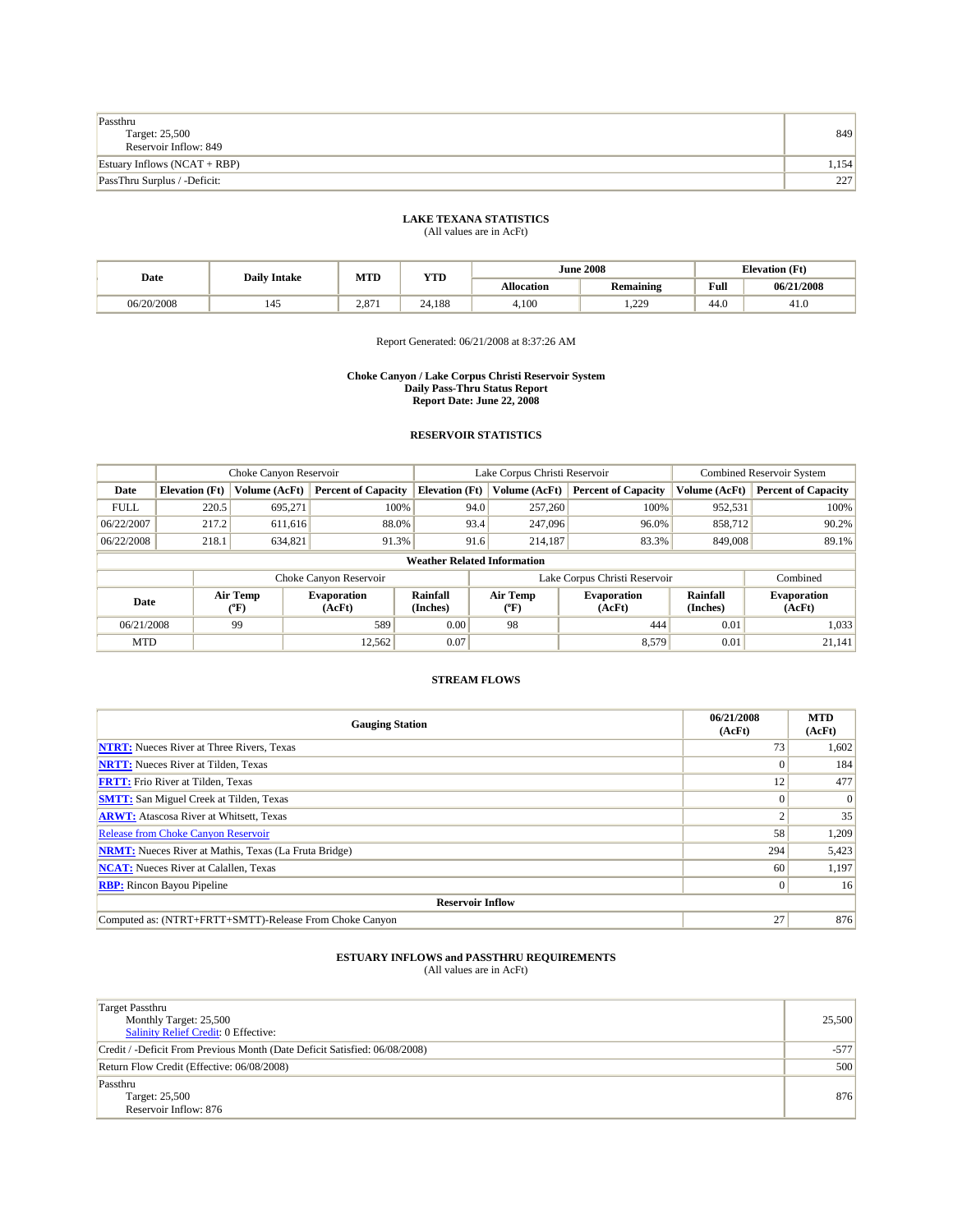| Im.<br>RBP<br>m<br>Inflows<br>Estuar<br>NO<br>$\sim$ $\sim$ $\sim$ $\sim$ $\sim$ $\sim$ | .<br>$\sim$  |
|-----------------------------------------------------------------------------------------|--------------|
| Pace<br>Deficit:<br>SUT'                                                                | 260'<br>$ -$ |

| Date       | <b>Daily Intake</b> | MTD   | YTD    |            | <b>June 2008</b> | <b>Elevation</b> (Ft) |            |
|------------|---------------------|-------|--------|------------|------------------|-----------------------|------------|
|            |                     |       |        | Allocation | Remaining        | Full                  | 06/22/2008 |
| 06/21/2008 | ⊥−⊷                 | 3,016 | 24,333 | 4,100      | ,084             | 44.0                  | 41.U       |

Report Generated: 06/22/2008 at 8:30:39 AM

#### **Choke Canyon / Lake Corpus Christi Reservoir System Daily Pass-Thru Status Report Report Date: June 23, 2008**

## **RESERVOIR STATISTICS**

|             | Choke Canyon Reservoir |                  |                            |                                    | Lake Corpus Christi Reservoir     | <b>Combined Reservoir System</b> |                             |                              |
|-------------|------------------------|------------------|----------------------------|------------------------------------|-----------------------------------|----------------------------------|-----------------------------|------------------------------|
| Date        | <b>Elevation</b> (Ft)  | Volume (AcFt)    | <b>Percent of Capacity</b> | <b>Elevation</b> (Ft)              | Volume (AcFt)                     | <b>Percent of Capacity</b>       | Volume (AcFt)               | <b>Percent of Capacity</b>   |
| <b>FULL</b> | 220.5                  | 695,271          | 100%                       | 94.0                               | 257,260                           | 100%                             | 952,531                     | 100%                         |
| 06/23/2007  | 217.3                  | 614,284          | 88.4%                      | 93.6                               | 249,084                           | 96.8%                            | 863,368                     | 90.6%                        |
| 06/23/2008  | 218.1                  | 634,327          | 91.2%                      | 91.5                               | 213,320                           | 82.9%                            | 847,647                     | 89.0%                        |
|             |                        |                  |                            | <b>Weather Related Information</b> |                                   |                                  |                             |                              |
|             |                        |                  | Choke Canyon Reservoir     |                                    |                                   | Lake Corpus Christi Reservoir    |                             | Combined                     |
| Date        |                        | Air Temp<br>(°F) | Evaporation<br>(AcFt)      | Rainfall<br>(Inches)               | Air Temp<br>$({}^{\circ}{\rm F})$ | <b>Evaporation</b><br>(AcFt)     | <b>Rainfall</b><br>(Inches) | <b>Evaporation</b><br>(AcFt) |
| 06/22/2008  |                        | 99               | 632                        | 0.00                               | 97                                | 363                              | 0.00                        | 995                          |

### **STREAM FLOWS**

MTD  $|$  13,194 0.07 8,942 0.01 22,136

| <b>Gauging Station</b>                                       | 06/22/2008<br>(AcFt) | <b>MTD</b><br>(AcFt) |  |  |  |  |
|--------------------------------------------------------------|----------------------|----------------------|--|--|--|--|
| <b>NTRT:</b> Nueces River at Three Rivers, Texas             | 75                   | 1,677                |  |  |  |  |
| <b>NRTT:</b> Nueces River at Tilden, Texas                   |                      | 185                  |  |  |  |  |
| <b>FRTT:</b> Frio River at Tilden, Texas                     | 12                   | 489                  |  |  |  |  |
| <b>SMTT:</b> San Miguel Creek at Tilden, Texas               |                      | $\Omega$             |  |  |  |  |
| <b>ARWT:</b> Atascosa River at Whitsett, Texas               |                      | 37                   |  |  |  |  |
| <b>Release from Choke Canyon Reservoir</b>                   | 58                   | 1,266                |  |  |  |  |
| <b>NRMT:</b> Nueces River at Mathis, Texas (La Fruta Bridge) | 294                  | 5,717                |  |  |  |  |
| <b>NCAT:</b> Nueces River at Calallen, Texas                 | 95                   | 1,292                |  |  |  |  |
| <b>RBP:</b> Rincon Bayou Pipeline                            |                      | 16                   |  |  |  |  |
| <b>Reservoir Inflow</b>                                      |                      |                      |  |  |  |  |
| Computed as: (NTRT+FRTT+SMTT)-Release From Choke Canyon      | 30                   | 906                  |  |  |  |  |

| <b>Target Passthru</b><br>Monthly Target: 25,500<br>Salinity Relief Credit: 0 Effective: | 25,500 |
|------------------------------------------------------------------------------------------|--------|
| Credit / -Deficit From Previous Month (Date Deficit Satisfied: 06/08/2008)               | $-577$ |
| Return Flow Credit (Effective: 06/08/2008)                                               | 500    |
| Passthru<br>Target: 25,500<br>Reservoir Inflow: 906                                      | 906    |
| Estuary Inflows $(NCAT + RBP)$                                                           | 1,308  |
| PassThru Surplus / -Deficit:                                                             | 325    |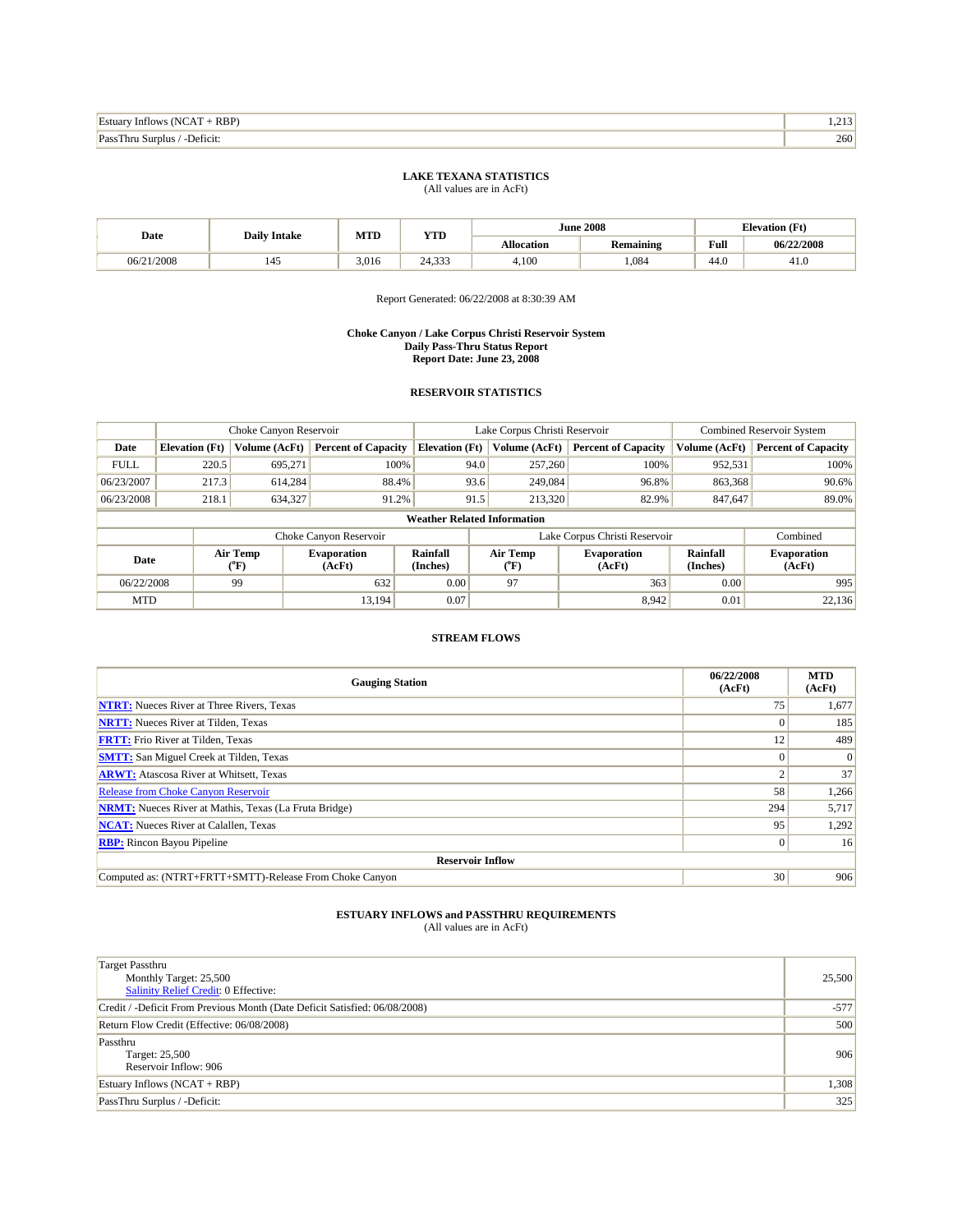|            | <b>Daily Intake</b> | MTD   | <b>YTD</b> |                   | <b>June 2008</b> | <b>Elevation</b> (Ft) |            |
|------------|---------------------|-------|------------|-------------------|------------------|-----------------------|------------|
| Date       |                     |       |            | <b>Allocation</b> | Remaining        | Full                  | 06/23/2008 |
| 06/22/2008 | 145                 | 3,160 | 24.478     | 4,100             | 940              | 44.0                  | 41.U       |

Report Generated: 06/23/2008 at 8:24:55 AM

#### **Choke Canyon / Lake Corpus Christi Reservoir System Daily Pass-Thru Status Report Report Date: June 24, 2008**

### **RESERVOIR STATISTICS**

|             | Choke Canyon Reservoir |                  | Lake Corpus Christi Reservoir |                                    |                               |                           | <b>Combined Reservoir System</b> |                      |                              |
|-------------|------------------------|------------------|-------------------------------|------------------------------------|-------------------------------|---------------------------|----------------------------------|----------------------|------------------------------|
| Date        | <b>Elevation</b> (Ft)  | Volume (AcFt)    | <b>Percent of Capacity</b>    | <b>Elevation</b> (Ft)              |                               | Volume (AcFt)             | <b>Percent of Capacity</b>       | Volume (AcFt)        | <b>Percent of Capacity</b>   |
| <b>FULL</b> | 220.5                  | 695,271          | 100%                          |                                    | 94.0                          | 257,260                   | 100%                             | 952,531              | 100%                         |
| 06/24/2007  | 217.3                  | 615,257          | 88.5%                         |                                    | 93.6                          | 249,988                   | 97.2%                            | 865,245              | 90.8%                        |
| 06/24/2008  | 218.1                  | 633,345          | 91.1%                         |                                    | 91.5                          | 212,628                   | 82.7%                            | 845,973              | 88.8%                        |
|             |                        |                  |                               | <b>Weather Related Information</b> |                               |                           |                                  |                      |                              |
|             |                        |                  | Choke Canyon Reservoir        |                                    | Lake Corpus Christi Reservoir |                           |                                  |                      | Combined                     |
| Date        |                        | Air Temp<br>(°F) | <b>Evaporation</b><br>(AcFt)  | Rainfall<br>(Inches)               |                               | Air Temp<br>$(^{\circ}F)$ | <b>Evaporation</b><br>(AcFt)     | Rainfall<br>(Inches) | <b>Evaporation</b><br>(AcFt) |
| 06/23/2008  |                        | 98               | 646                           | 0.00                               |                               | 96                        | 403                              | 0.00                 | 1.049                        |
| <b>MTD</b>  |                        |                  | 13.840                        | 0.07                               |                               |                           | 9,345                            | 0.01                 | 23,185                       |

### **STREAM FLOWS**

| <b>Gauging Station</b>                                       | 06/23/2008<br>(AcFt) | <b>MTD</b><br>(AcFt) |  |  |  |  |
|--------------------------------------------------------------|----------------------|----------------------|--|--|--|--|
| <b>NTRT:</b> Nueces River at Three Rivers, Texas             | 73                   | 1,751                |  |  |  |  |
| <b>NRTT:</b> Nueces River at Tilden, Texas                   |                      | 185                  |  |  |  |  |
| <b>FRTT:</b> Frio River at Tilden, Texas                     | 11                   | 500                  |  |  |  |  |
| <b>SMTT:</b> San Miguel Creek at Tilden, Texas               |                      | $\vert 0 \vert$      |  |  |  |  |
| <b>ARWT:</b> Atascosa River at Whitsett, Texas               | ◠                    | 39                   |  |  |  |  |
| <b>Release from Choke Canyon Reservoir</b>                   | 58                   | 1,324                |  |  |  |  |
| <b>NRMT:</b> Nueces River at Mathis, Texas (La Fruta Bridge) | 292                  | 6,009                |  |  |  |  |
| <b>NCAT:</b> Nueces River at Calallen, Texas                 | 71                   | 1,364                |  |  |  |  |
| <b>RBP:</b> Rincon Bayou Pipeline                            | $\Omega$             | 16                   |  |  |  |  |
| <b>Reservoir Inflow</b>                                      |                      |                      |  |  |  |  |
| Computed as: (NTRT+FRTT+SMTT)-Release From Choke Canyon      | 27                   | 933                  |  |  |  |  |

# **ESTUARY INFLOWS and PASSTHRU REQUIREMENTS**<br>(All values are in AcFt)

| <b>Target Passthru</b><br>Monthly Target: 25,500<br><b>Salinity Relief Credit: 0 Effective:</b> | 25,500 |
|-------------------------------------------------------------------------------------------------|--------|
| Credit / -Deficit From Previous Month (Date Deficit Satisfied: 06/08/2008)                      | $-577$ |
| Return Flow Credit (Effective: 06/08/2008)                                                      | 500    |
| Passthru<br>Target: 25,500<br>Reservoir Inflow: 933                                             | 933    |
| Estuary Inflows $(NCAT + RBP)$                                                                  | 1,380  |
| PassThru Surplus / -Deficit:                                                                    | 370    |

**LAKE TEXANA STATISTICS** (All values are in AcFt)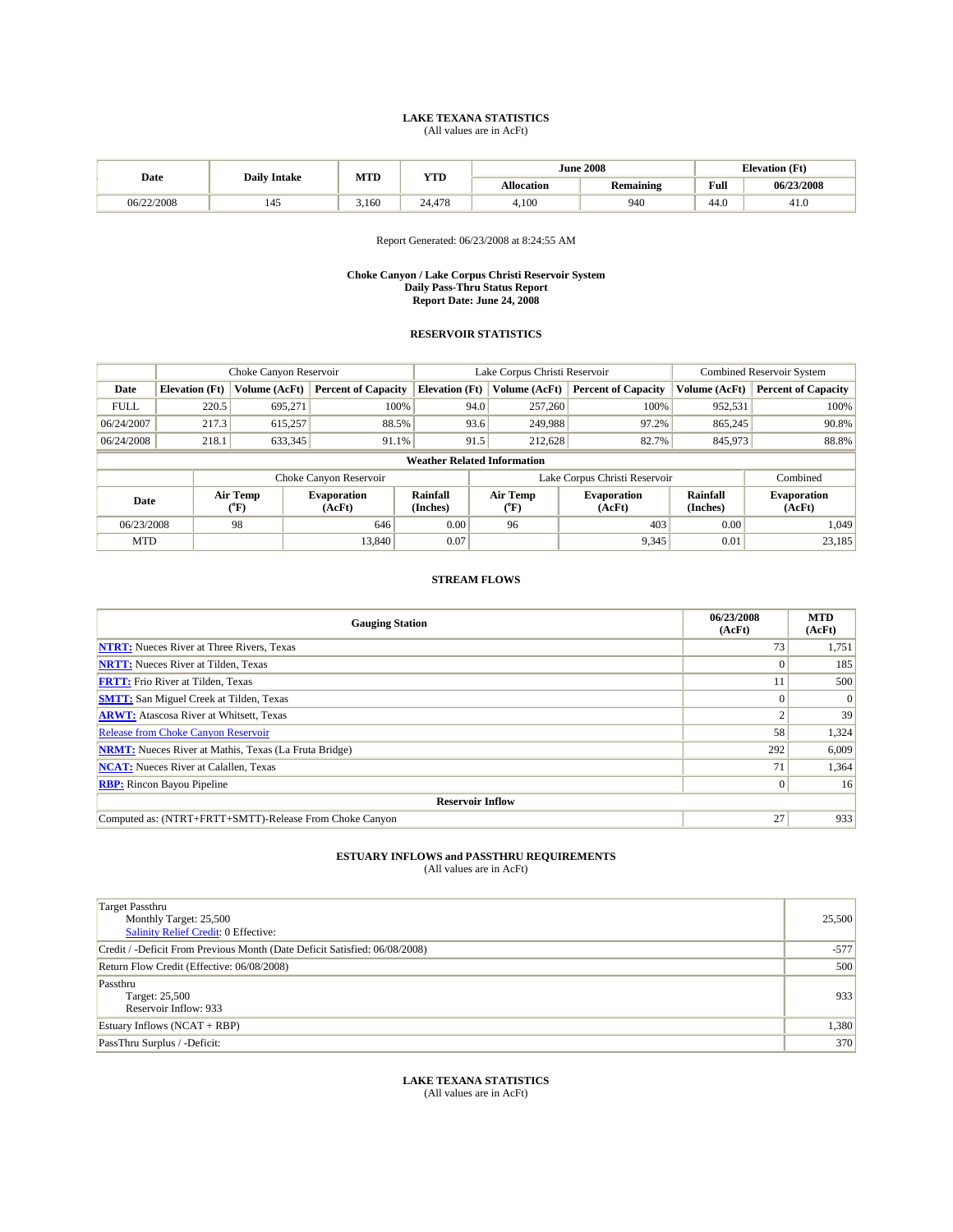|            | <b>Daily Intake</b> | MTD   | VTF    |            | <b>June 2008</b> |      | <b>Elevation</b> (Ft) |
|------------|---------------------|-------|--------|------------|------------------|------|-----------------------|
| Date       |                     |       | 1.LD   | Allocation | Remaining        | Full | 06/24/2008            |
| 06/23/2008 | 145                 | 3.305 | 24.623 | 4,100      | 795<br>- 22      | 44.0 | 41.U                  |

### Report Generated: 06/24/2008 at 10:02:00 AM

#### **Choke Canyon / Lake Corpus Christi Reservoir System Daily Pass-Thru Status Report Report Date: June 25, 2008**

### **RESERVOIR STATISTICS**

|                                    | Choke Canyon Reservoir |                  |                              |                       | Lake Corpus Christi Reservoir |                           |                               |                      | <b>Combined Reservoir System</b> |  |  |
|------------------------------------|------------------------|------------------|------------------------------|-----------------------|-------------------------------|---------------------------|-------------------------------|----------------------|----------------------------------|--|--|
| Date                               | <b>Elevation</b> (Ft)  | Volume (AcFt)    | <b>Percent of Capacity</b>   | <b>Elevation</b> (Ft) |                               | Volume (AcFt)             | <b>Percent of Capacity</b>    | Volume (AcFt)        | <b>Percent of Capacity</b>       |  |  |
| <b>FULL</b>                        | 220.5                  | 695,271          | 100%                         |                       | 94.0                          | 257,260                   | 100%                          | 952,531              | 100%                             |  |  |
| 06/25/2007                         | 217.5                  | 618.664          | 89.0%                        |                       | 93.8                          | 252,890                   | 98.3%                         | 871,554              | 91.5%                            |  |  |
| 06/25/2008                         | 218.0                  | 633,099          | 91.1%                        |                       | 91.4                          | 211,763                   | 82.3%                         | 844,862              | 88.7%                            |  |  |
| <b>Weather Related Information</b> |                        |                  |                              |                       |                               |                           |                               |                      |                                  |  |  |
|                                    |                        |                  | Choke Canyon Reservoir       |                       |                               |                           | Lake Corpus Christi Reservoir |                      | Combined                         |  |  |
| Date                               |                        | Air Temp<br>("F) | <b>Evaporation</b><br>(AcFt) | Rainfall<br>(Inches)  |                               | Air Temp<br>$(^{\circ}F)$ | <b>Evaporation</b><br>(AcFt)  | Rainfall<br>(Inches) | <b>Evaporation</b><br>(AcFt)     |  |  |
| 06/24/2008                         |                        | 98               | 473                          | 0.23                  |                               | 95                        | 141                           | 0.00                 | 614                              |  |  |
| <b>MTD</b>                         |                        |                  | 14,313                       | 0.30                  |                               |                           | 9,486                         | 0.01                 | 23,799                           |  |  |

## **STREAM FLOWS**

| <b>Gauging Station</b>                                       | 06/24/2008<br>(AcFt) | <b>MTD</b><br>(AcFt) |
|--------------------------------------------------------------|----------------------|----------------------|
| <b>NTRT:</b> Nueces River at Three Rivers, Texas             | 71                   | 1,822                |
| <b>NRTT:</b> Nueces River at Tilden, Texas                   |                      | 186                  |
| <b>FRTT:</b> Frio River at Tilden, Texas                     | 10                   | 510                  |
| <b>SMTT:</b> San Miguel Creek at Tilden, Texas               | 0                    | $\overline{0}$       |
| <b>ARWT:</b> Atascosa River at Whitsett, Texas               |                      | 41                   |
| <b>Release from Choke Canyon Reservoir</b>                   | 58                   | 1,382                |
| <b>NRMT:</b> Nueces River at Mathis, Texas (La Fruta Bridge) | 260                  | 6,269                |
| <b>NCAT:</b> Nueces River at Calallen, Texas                 | 129                  | 1,493                |
| <b>RBP:</b> Rincon Bayou Pipeline                            | 0                    | 16                   |
| <b>Reservoir Inflow</b>                                      |                      |                      |
| Computed as: (NTRT+FRTT+SMTT)-Release From Choke Canyon      | 24                   | 956                  |

# **ESTUARY INFLOWS and PASSTHRU REQUIREMENTS**<br>(All values are in AcFt)

| Target Passthru<br>Monthly Target: 25,500<br>Salinity Relief Credit: 0 Effective: | 25,500 |
|-----------------------------------------------------------------------------------|--------|
| Credit / -Deficit From Previous Month (Date Deficit Satisfied: 06/08/2008)        | $-577$ |
| Return Flow Credit (Effective: 06/08/2008)                                        | 500    |
| Passthru<br>Target: 25,500<br>Reservoir Inflow: 956                               | 956    |
| Estuary Inflows $(NCAT + RBP)$                                                    | 1,509  |
| PassThru Surplus / -Deficit:                                                      | 475    |

## **LAKE TEXANA STATISTICS**

| Date | Intake            | MTD | <b>YTD</b> | June '<br>. | 2008<br>. |      | tlevation      |
|------|-------------------|-----|------------|-------------|-----------|------|----------------|
|      | Dail <sup>,</sup> |     |            | A Hoeation  | Remaining | Full | 5/2008<br>06/2 |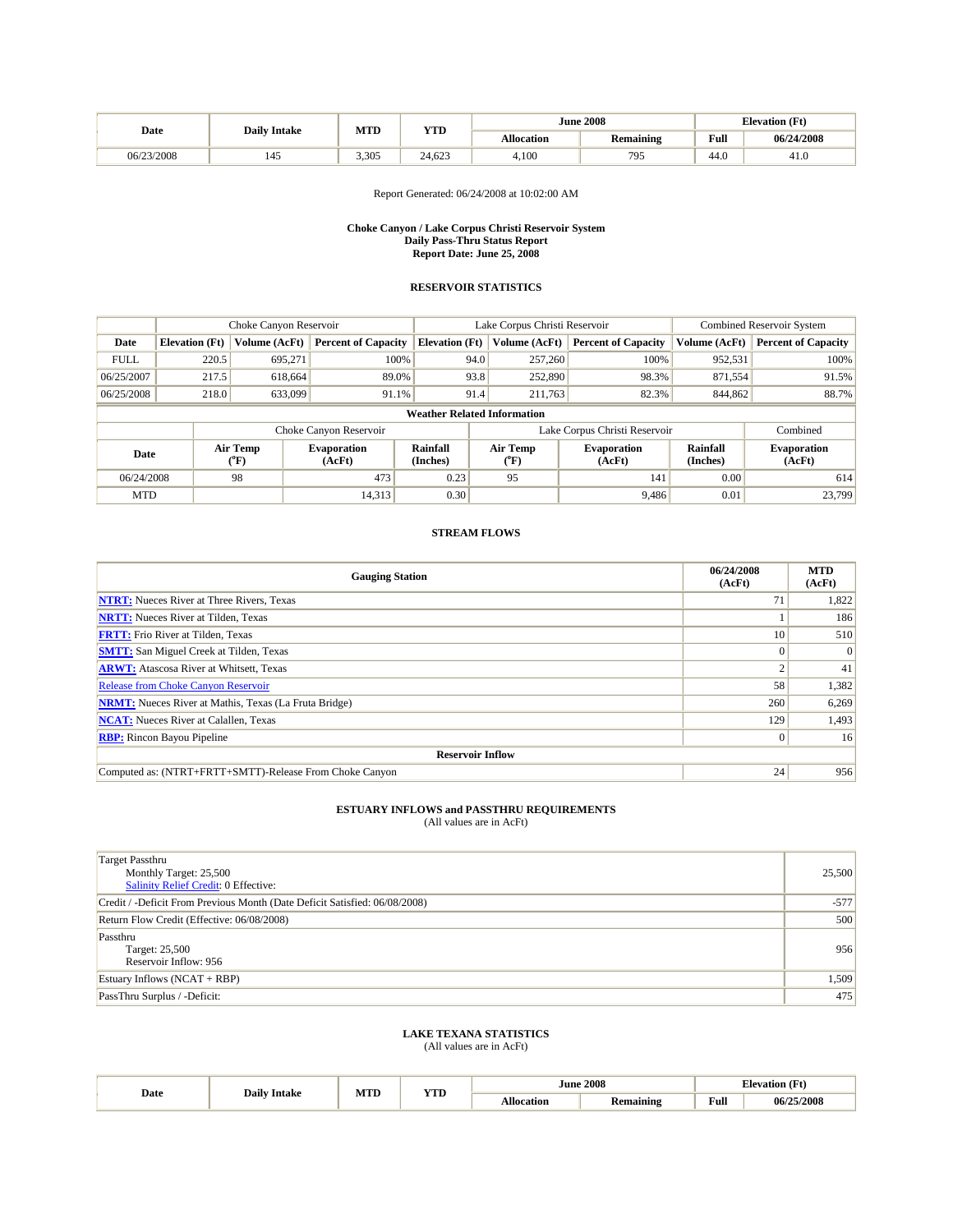| /2008<br>06/<br>. |  | $1 - \alpha$<br>$+50$<br>. . | 767<br>. | 100<br>$\cdots$ | 650<br>. | ᠇… | 40'<br>$+0.5$ |
|-------------------|--|------------------------------|----------|-----------------|----------|----|---------------|
|-------------------|--|------------------------------|----------|-----------------|----------|----|---------------|

Report Generated: 06/25/2008 at 8:21:36 AM

#### **Choke Canyon / Lake Corpus Christi Reservoir System Daily Pass-Thru Status Report Report Date: June 26, 2008**

### **RESERVOIR STATISTICS**

|                                    | Choke Canyon Reservoir |                                | Lake Corpus Christi Reservoir |                       |      |                           | Combined Reservoir System     |                      |                              |
|------------------------------------|------------------------|--------------------------------|-------------------------------|-----------------------|------|---------------------------|-------------------------------|----------------------|------------------------------|
| Date                               | <b>Elevation</b> (Ft)  | Volume (AcFt)                  | <b>Percent of Capacity</b>    | <b>Elevation</b> (Ft) |      | Volume (AcFt)             | <b>Percent of Capacity</b>    | Volume (AcFt)        | <b>Percent of Capacity</b>   |
| <b>FULL</b>                        | 220.5                  | 695.271                        | 100%                          |                       | 94.0 | 257,260                   | 100%                          | 952,531              | 100%                         |
| 06/26/2007                         | 217.5                  | 620,854                        | 89.3%                         |                       | 93.9 | 255,437                   | 99.3%                         | 876.291              | 92.0%                        |
| 06/26/2008                         | 218.0                  | 632,363                        | 91.0%                         |                       | 91.4 | 211,072                   | 82.0%                         | 843,435              | 88.5%                        |
| <b>Weather Related Information</b> |                        |                                |                               |                       |      |                           |                               |                      |                              |
|                                    |                        |                                | Choke Canyon Reservoir        |                       |      |                           | Lake Corpus Christi Reservoir |                      | Combined                     |
| Date                               |                        | Air Temp<br>$(^{o}\mathrm{F})$ | <b>Evaporation</b><br>(AcFt)  | Rainfall<br>(Inches)  |      | Air Temp<br>$(^{\circ}F)$ | <b>Evaporation</b><br>(AcFt)  | Rainfall<br>(Inches) | <b>Evaporation</b><br>(AcFt) |
| 06/25/2008                         |                        | 98                             | 660                           | 0.00                  |      | 95                        | 282                           | 0.00                 | 942                          |
| <b>MTD</b>                         |                        |                                | 14.973                        | 0.30                  |      |                           | 9,768                         | 0.01                 | 24,741                       |

## **STREAM FLOWS**

| <b>Gauging Station</b>                                       | 06/25/2008<br>(AcFt) | <b>MTD</b><br>(AcFt) |  |  |  |
|--------------------------------------------------------------|----------------------|----------------------|--|--|--|
| <b>NTRT:</b> Nueces River at Three Rivers, Texas             | 73                   | 1,896                |  |  |  |
| <b>NRTT:</b> Nueces River at Tilden, Texas                   |                      | 186                  |  |  |  |
| <b>FRTT:</b> Frio River at Tilden, Texas                     |                      | 518                  |  |  |  |
| <b>SMTT:</b> San Miguel Creek at Tilden, Texas               |                      |                      |  |  |  |
| <b>ARWT:</b> Atascosa River at Whitsett, Texas               |                      | 43                   |  |  |  |
| <b>Release from Choke Canyon Reservoir</b>                   | 58                   | 1,439                |  |  |  |
| <b>NRMT:</b> Nueces River at Mathis, Texas (La Fruta Bridge) | 236                  | 6,505                |  |  |  |
| <b>NCAT:</b> Nueces River at Calallen, Texas                 | 111                  | 1,604                |  |  |  |
| <b>RBP:</b> Rincon Bayou Pipeline                            | 0                    | 16                   |  |  |  |
| <b>Reservoir Inflow</b>                                      |                      |                      |  |  |  |
| Computed as: (NTRT+FRTT+SMTT)-Release From Choke Canyon      | 24                   | 981                  |  |  |  |

# **ESTUARY INFLOWS and PASSTHRU REQUIREMENTS**<br>(All values are in AcFt)

| <b>Target Passthru</b><br>Monthly Target: 25,500<br>Salinity Relief Credit: 0 Effective: | 25,500 |
|------------------------------------------------------------------------------------------|--------|
| Credit / -Deficit From Previous Month (Date Deficit Satisfied: 06/08/2008)               | $-577$ |
| Return Flow Credit (Effective: 06/08/2008)                                               | 500    |
| Passthru<br>Target: 25,500<br>Reservoir Inflow: 981                                      | 981    |
| Estuary Inflows $(NCAT + RBP)$                                                           | 1,620  |
| PassThru Surplus / -Deficit:                                                             | 562    |

## **LAKE TEXANA STATISTICS**

| Date       | <b>Daily Intake</b> | MTD   | YTD    |                   | <b>June 2008</b> |      | <b>Elevation</b> (Ft) |
|------------|---------------------|-------|--------|-------------------|------------------|------|-----------------------|
|            |                     |       |        | <b>Allocation</b> | <b>Remaining</b> | Full | 06/26/2008            |
| 06/25/2008 | 145                 | 3.595 | 24.912 | 4.100             | 505              | 44.0 | 40.9                  |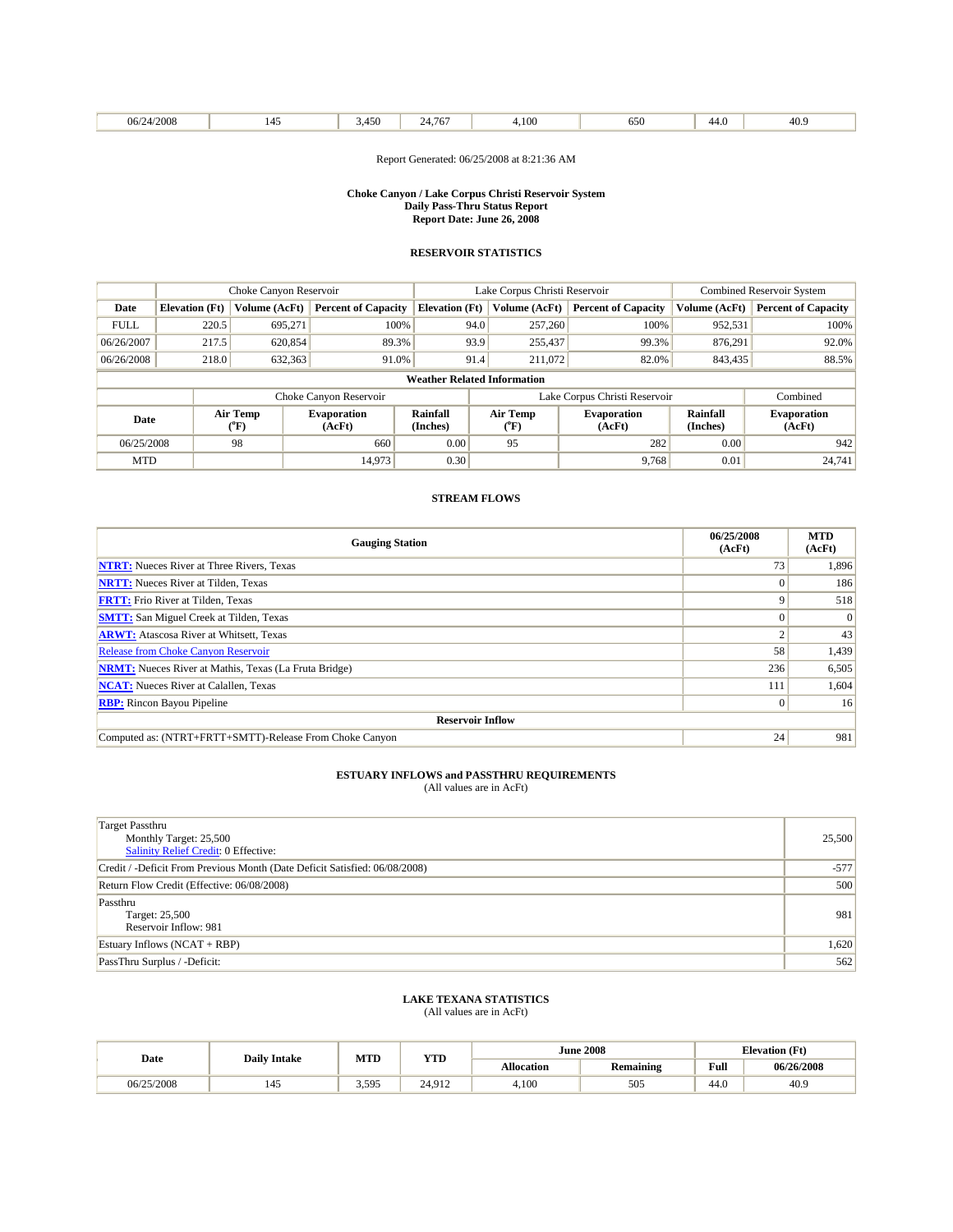## Report Generated: 06/26/2008 at 8:17:16 AM

#### **Choke Canyon / Lake Corpus Christi Reservoir System Daily Pass-Thru Status Report Report Date: June 27, 2008**

## **RESERVOIR STATISTICS**

|                                    | Choke Canyon Reservoir |                  | Lake Corpus Christi Reservoir |                       |      |                                   | <b>Combined Reservoir System</b> |                             |                              |
|------------------------------------|------------------------|------------------|-------------------------------|-----------------------|------|-----------------------------------|----------------------------------|-----------------------------|------------------------------|
| Date                               | <b>Elevation</b> (Ft)  | Volume (AcFt)    | <b>Percent of Capacity</b>    | <b>Elevation</b> (Ft) |      | Volume (AcFt)                     | <b>Percent of Capacity</b>       | Volume (AcFt)               | <b>Percent of Capacity</b>   |
| <b>FULL</b>                        | 220.5                  | 695,271          | 100%                          |                       | 94.0 | 257,260                           | 100%                             | 952,531                     | 100%                         |
| 06/27/2007                         | 217.6                  | 623,044          | 89.6%                         |                       | 93.9 | 255,254                           | 99.2%                            | 878,298                     | 92.2%                        |
| 06/27/2008                         | 218.0                  | 631,626          | 90.8%                         |                       | 91.4 | 210,381                           | 81.8%                            | 842,007                     | 88.4%                        |
| <b>Weather Related Information</b> |                        |                  |                               |                       |      |                                   |                                  |                             |                              |
|                                    |                        |                  | Choke Canyon Reservoir        |                       |      |                                   | Lake Corpus Christi Reservoir    |                             | Combined                     |
| Date                               |                        | Air Temp<br>(°F) | <b>Evaporation</b><br>(AcFt)  | Rainfall<br>(Inches)  |      | Air Temp<br>$({}^{\circ}{\rm F})$ | <b>Evaporation</b><br>(AcFt)     | <b>Rainfall</b><br>(Inches) | <b>Evaporation</b><br>(AcFt) |
| 06/26/2008                         |                        | 99               | 630                           | 0.00                  |      | 96                                | 442                              | 0.00                        | 1,072                        |
| <b>MTD</b>                         |                        |                  | 15.603                        | 0.30                  |      |                                   | 10,210                           | 0.01                        | 25,813                       |

### **STREAM FLOWS**

| <b>Gauging Station</b>                                       | 06/26/2008<br>(AcFt) | <b>MTD</b><br>(AcFt) |
|--------------------------------------------------------------|----------------------|----------------------|
| <b>NTRT:</b> Nueces River at Three Rivers, Texas             | 71                   | 1,967                |
| <b>NRTT:</b> Nueces River at Tilden, Texas                   |                      | 186                  |
| <b>FRTT:</b> Frio River at Tilden, Texas                     |                      | 527                  |
| <b>SMTT:</b> San Miguel Creek at Tilden, Texas               |                      | $\vert 0 \vert$      |
| <b>ARWT:</b> Atascosa River at Whitsett, Texas               |                      | 44                   |
| <b>Release from Choke Canyon Reservoir</b>                   | 58                   | 1,497                |
| <b>NRMT:</b> Nueces River at Mathis, Texas (La Fruta Bridge) | 258                  | 6,763                |
| <b>NCAT:</b> Nueces River at Calallen, Texas                 | 40                   | 1,644                |
| <b>RBP:</b> Rincon Bayou Pipeline                            |                      | 16                   |
| <b>Reservoir Inflow</b>                                      |                      |                      |
| Computed as: (NTRT+FRTT+SMTT)-Release From Choke Canyon      | 22                   | 1,003                |

## **ESTUARY INFLOWS and PASSTHRU REQUIREMENTS**<br>(All values are in AcFt)

| Target Passthru<br>Monthly Target: 25,500<br>Salinity Relief Credit: 0 Effective: | 25,500 |
|-----------------------------------------------------------------------------------|--------|
| Credit / -Deficit From Previous Month (Date Deficit Satisfied: 06/08/2008)        | $-577$ |
| Return Flow Credit (Effective: 06/08/2008)                                        | 500    |
| Passthru<br>Target: 25,500<br>Reservoir Inflow: 1,003                             | 1,003  |
| Estuary Inflows $(NCAT + RBP)$                                                    | 1,660  |
| PassThru Surplus / -Deficit:                                                      | 580    |

# **LAKE TEXANA STATISTICS** (All values are in AcFt)

| Date       | <b>Daily Intake</b> | MTD   | VTT    |            | <b>June 2008</b> | <b>Elevation</b> (Ft) |            |
|------------|---------------------|-------|--------|------------|------------------|-----------------------|------------|
|            |                     |       | 1 L.D  | Allocation | Remaining        | Full                  | 06/27/2008 |
| 06/26/2008 | 145                 | 3.740 | 25,057 | 4,100      | 360              | 44.0                  | 40.9       |

Report Generated: 06/27/2008 at 8:14:28 AM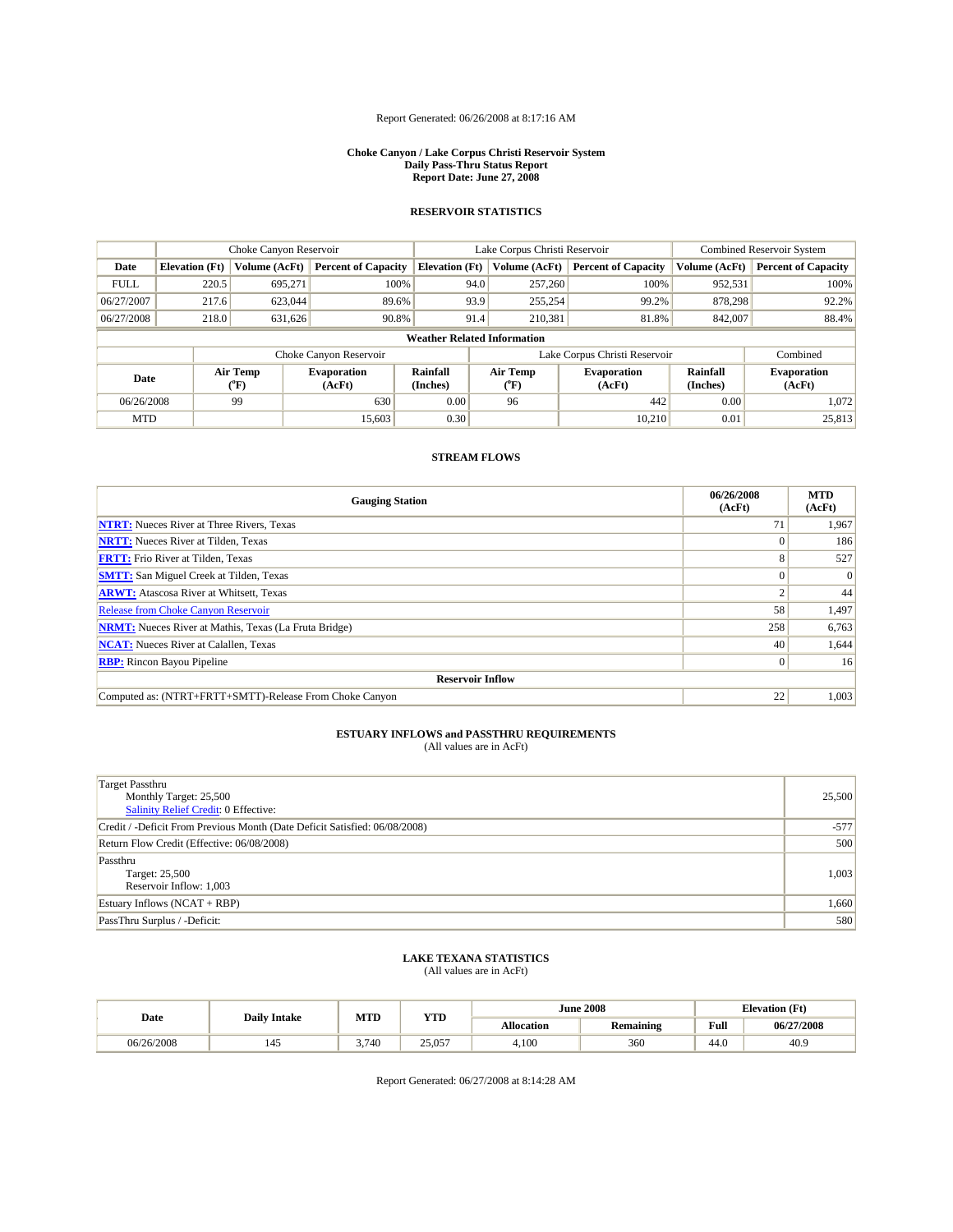#### **Choke Canyon / Lake Corpus Christi Reservoir System Daily Pass-Thru Status Report Report Date: June 28, 2008**

## **RESERVOIR STATISTICS**

|                                    |                       | Choke Canyon Reservoir |                              | Lake Corpus Christi Reservoir |                  |  |                               | <b>Combined Reservoir System</b> |                              |  |
|------------------------------------|-----------------------|------------------------|------------------------------|-------------------------------|------------------|--|-------------------------------|----------------------------------|------------------------------|--|
| Date                               | <b>Elevation</b> (Ft) | Volume (AcFt)          | <b>Percent of Capacity</b>   | <b>Elevation</b> (Ft)         | Volume (AcFt)    |  | <b>Percent of Capacity</b>    | Volume (AcFt)                    | <b>Percent of Capacity</b>   |  |
| <b>FULL</b>                        | 220.5                 | 695.271                | 100%                         |                               | 94.0<br>257,260  |  | 100%                          | 952,531                          | 100%                         |  |
| 06/28/2007                         | 217.8                 | 627.204                | 90.2%                        |                               | 93.9<br>255,437  |  | 99.3%                         | 882.641                          | 92.7%                        |  |
| 06/28/2008                         | 217.9                 | 630,643                | 90.7%                        |                               | 91.3<br>209,691  |  | 81.5%                         | 840,334                          | 88.2%                        |  |
| <b>Weather Related Information</b> |                       |                        |                              |                               |                  |  |                               |                                  |                              |  |
|                                    |                       |                        | Choke Canyon Reservoir       |                               |                  |  | Lake Corpus Christi Reservoir |                                  | Combined                     |  |
| Date                               |                       | Air Temp<br>(°F)       | <b>Evaporation</b><br>(AcFt) | Rainfall<br>(Inches)          | Air Temp<br>(°F) |  | <b>Evaporation</b><br>(AcFt)  | Rainfall<br>(Inches)             | <b>Evaporation</b><br>(AcFt) |  |
| 06/27/2008                         |                       | 99                     | 730                          | 0.00                          | 96               |  | 372                           | 0.00                             | 1.102                        |  |
| <b>MTD</b>                         |                       |                        | 16,333                       | 0.30                          |                  |  | 10.582                        | 0.01                             | 26,915                       |  |

## **STREAM FLOWS**

| <b>Gauging Station</b>                                       | 06/27/2008<br>(AcFt) | <b>MTD</b><br>(AcFt) |
|--------------------------------------------------------------|----------------------|----------------------|
| <b>NTRT:</b> Nueces River at Three Rivers, Texas             | 69                   | 2,037                |
| <b>NRTT:</b> Nueces River at Tilden, Texas                   |                      | 187                  |
| <b>FRTT:</b> Frio River at Tilden, Texas                     |                      | 535                  |
| <b>SMTT:</b> San Miguel Creek at Tilden, Texas               |                      | $\Omega$             |
| <b>ARWT:</b> Atascosa River at Whitsett, Texas               |                      | 46                   |
| <b>Release from Choke Canyon Reservoir</b>                   | 58                   | 1,554                |
| <b>NRMT:</b> Nueces River at Mathis, Texas (La Fruta Bridge) | 266                  | 7,029                |
| <b>NCAT:</b> Nueces River at Calallen, Texas                 | 30                   | 1,674                |
| <b>RBP:</b> Rincon Bayou Pipeline                            |                      | 16                   |
| <b>Reservoir Inflow</b>                                      |                      |                      |
| Computed as: (NTRT+FRTT+SMTT)-Release From Choke Canyon      | 20                   | 1,023                |

## **ESTUARY INFLOWS and PASSTHRU REQUIREMENTS**<br>(All values are in AcFt)

| <b>Target Passthru</b><br>Monthly Target: 25,500<br>Salinity Relief Credit: 0 Effective: | 25,500 |
|------------------------------------------------------------------------------------------|--------|
| Credit / -Deficit From Previous Month (Date Deficit Satisfied: 06/08/2008)               | $-577$ |
| Return Flow Credit (Effective: 06/08/2008)                                               | 500    |
| Passthru<br>Target: 25,500<br>Reservoir Inflow: 1,023                                    | 1,023  |
| Estuary Inflows $(NCAT + RBP)$                                                           | 1,689  |
| PassThru Surplus / -Deficit:                                                             | 589    |

## **LAKE TEXANA STATISTICS**

| Date       | <b>Daily Intake</b> | MTD   | ww               |                   | <b>June 2008</b> | <b>Elevation (Ft)</b> |            |
|------------|---------------------|-------|------------------|-------------------|------------------|-----------------------|------------|
|            |                     |       | 1 I.D            | <b>Allocation</b> | Remaining        | Full                  | 06/28/2008 |
| 06/27/2008 | 145                 | 3,885 | 25.202<br>29.ZUZ | 4.100             | $-1$             | 44.0                  | 40.9       |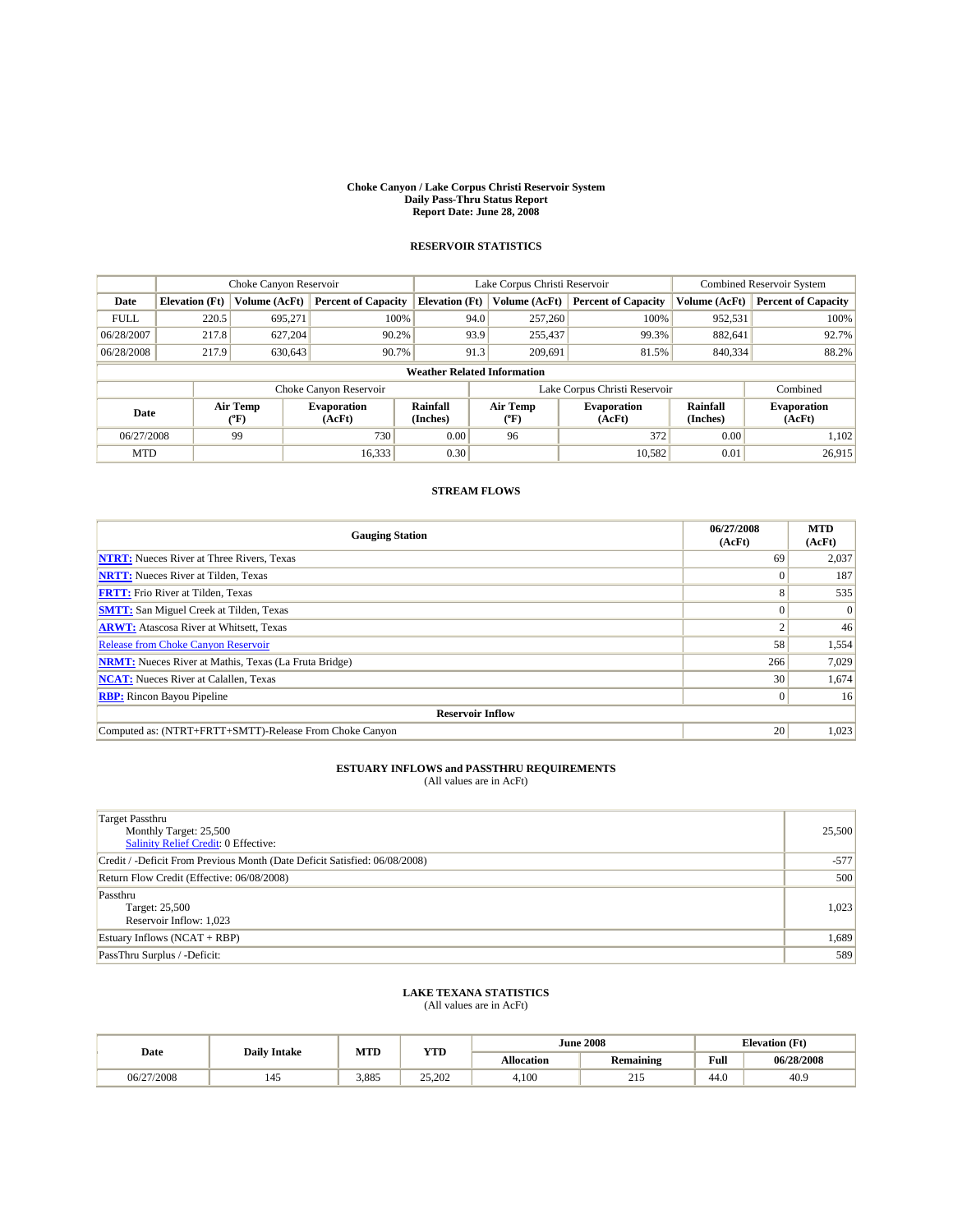## Report Generated: 06/28/2008 at 8:15:44 AM

#### **Choke Canyon / Lake Corpus Christi Reservoir System Daily Pass-Thru Status Report Report Date: June 29, 2008**

## **RESERVOIR STATISTICS**

|                                    |                       |                  | Lake Corpus Christi Reservoir |                             |      |                  | <b>Combined Reservoir System</b> |                             |                              |
|------------------------------------|-----------------------|------------------|-------------------------------|-----------------------------|------|------------------|----------------------------------|-----------------------------|------------------------------|
| Date                               | <b>Elevation</b> (Ft) | Volume (AcFt)    | <b>Percent of Capacity</b>    | <b>Elevation</b> (Ft)       |      | Volume (AcFt)    | <b>Percent of Capacity</b>       | Volume (AcFt)               | <b>Percent of Capacity</b>   |
| <b>FULL</b>                        | 220.5                 | 695.271          |                               | 100%                        | 94.0 | 257,260          | 100%                             | 952,531                     | 100%                         |
| 06/29/2007                         | 218.1                 | 634,327          | 91.2%                         |                             | 94.0 | 257,260          | 100.0%                           | 891,587                     | 93.6%                        |
| 06/29/2008                         | 217.9                 | 629,906          | 90.6%                         |                             | 91.3 | 209,174          | 81.3%                            | 839,080                     | 88.1%                        |
| <b>Weather Related Information</b> |                       |                  |                               |                             |      |                  |                                  |                             |                              |
|                                    |                       |                  | Choke Canyon Reservoir        |                             |      |                  | Lake Corpus Christi Reservoir    |                             | Combined                     |
| Date                               |                       | Air Temp<br>(°F) | <b>Evaporation</b><br>(AcFt)  | <b>Rainfall</b><br>(Inches) |      | Air Temp<br>(°F) | <b>Evaporation</b><br>(AcFt)     | <b>Rainfall</b><br>(Inches) | <b>Evaporation</b><br>(AcFt) |
| 06/28/2008                         |                       | 98               | 644                           | 0.00                        |      | 94               | 522                              | 0.00                        | 1,166                        |
| <b>MTD</b>                         |                       |                  | 16,977                        | 0.30                        |      |                  | 11.104                           | 0.01                        | 28,081                       |

## **STREAM FLOWS**

| <b>Gauging Station</b>                                       | 06/28/2008<br>(AcFt) | <b>MTD</b><br>(AcFt) |
|--------------------------------------------------------------|----------------------|----------------------|
| <b>NTRT:</b> Nueces River at Three Rivers, Texas             | 67                   | 2,104                |
| <b>NRTT:</b> Nueces River at Tilden, Texas                   |                      | 187                  |
| <b>FRTT:</b> Frio River at Tilden, Texas                     |                      | 542                  |
| <b>SMTT:</b> San Miguel Creek at Tilden, Texas               |                      | $\Omega$             |
| <b>ARWT:</b> Atascosa River at Whitsett, Texas               |                      | 48                   |
| <b>Release from Choke Canyon Reservoir</b>                   | 58                   | 1,612                |
| <b>NRMT:</b> Nueces River at Mathis, Texas (La Fruta Bridge) | 278                  | 7,307                |
| <b>NCAT:</b> Nueces River at Calallen, Texas                 | 28                   | 1,701                |
| <b>RBP:</b> Rincon Bayou Pipeline                            |                      | 16                   |
| <b>Reservoir Inflow</b>                                      |                      |                      |
| Computed as: (NTRT+FRTT+SMTT)-Release From Choke Canyon      | 17                   | 1,040                |

## **ESTUARY INFLOWS and PASSTHRU REQUIREMENTS**<br>(All values are in AcFt)

| Target Passthru<br>Monthly Target: 25,500<br>Salinity Relief Credit: 0 Effective: | 25,500 |
|-----------------------------------------------------------------------------------|--------|
| Credit / -Deficit From Previous Month (Date Deficit Satisfied: 06/08/2008)        | $-577$ |
| Return Flow Credit (Effective: 06/08/2008)                                        | 500    |
| Passthru<br>Target: 25,500<br>Reservoir Inflow: 1,040                             | 1,040  |
| Estuary Inflows $(NCAT + RBP)$                                                    | 1,717  |
| PassThru Surplus / -Deficit:                                                      | 600    |

## **LAKE TEXANA STATISTICS**

| Date       | <b>Daily Intake</b> | MTD   | wm     |                   | <b>June 2008</b> | <b>Elevation</b> (Ft) |            |
|------------|---------------------|-------|--------|-------------------|------------------|-----------------------|------------|
|            |                     |       | 1 I.D  | <b>Allocation</b> | <b>Remaining</b> | Full                  | 06/29/2008 |
| 06/28/2008 | 145                 | 4.030 | 25,347 | 4,100             | 70               | 44.0                  | 40.9       |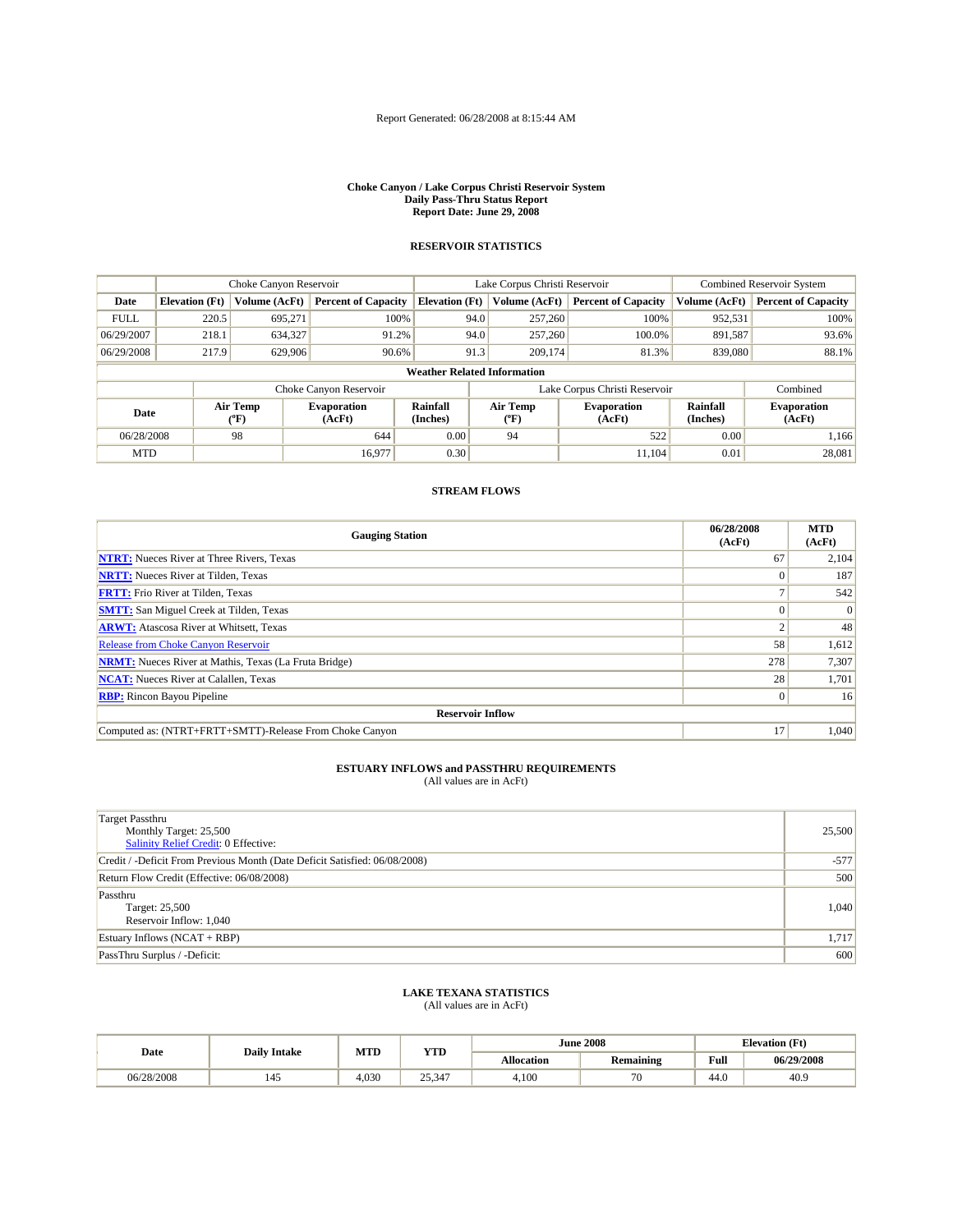#### **Choke Canyon / Lake Corpus Christi Reservoir System Daily Pass-Thru Status Report Report Date: June 30, 2008**

## **RESERVOIR STATISTICS**

|                                    | Choke Canyon Reservoir |                                | Lake Corpus Christi Reservoir |                       |      |                               | Combined Reservoir System    |                             |                              |  |
|------------------------------------|------------------------|--------------------------------|-------------------------------|-----------------------|------|-------------------------------|------------------------------|-----------------------------|------------------------------|--|
| Date                               | <b>Elevation</b> (Ft)  | Volume (AcFt)                  | <b>Percent of Capacity</b>    | <b>Elevation (Ft)</b> |      | Volume (AcFt)                 | <b>Percent of Capacity</b>   | Volume (AcFt)               | <b>Percent of Capacity</b>   |  |
| <b>FULL</b>                        | 220.5                  | 695.271                        | 100%                          |                       | 94.0 | 257,260                       | 100%                         | 952,531                     | 100%                         |  |
| 06/30/2007                         | 218.3                  | 638,281                        | 91.8%                         |                       | 94.0 | 257,260                       | 100.0%                       | 895,541                     | 94.0%                        |  |
| 06/30/2008                         | 217.9                  | 629,414                        | 90.5%                         |                       | 91.3 | 208,485                       | 81.0%                        | 837,899                     | 88.0%                        |  |
| <b>Weather Related Information</b> |                        |                                |                               |                       |      |                               |                              |                             |                              |  |
| Choke Canyon Reservoir             |                        |                                |                               |                       |      | Lake Corpus Christi Reservoir | Combined                     |                             |                              |  |
| Date                               |                        | Air Temp<br>$({}^o\mathrm{F})$ | <b>Evaporation</b><br>(AcFt)  | Rainfall<br>(Inches)  |      | Air Temp<br>(°F)              | <b>Evaporation</b><br>(AcFt) | <b>Rainfall</b><br>(Inches) | <b>Evaporation</b><br>(AcFt) |  |
| 06/29/2008                         |                        | 99                             | 586                           | 0.00                  |      | 96                            | 371                          | 0.00                        | 957                          |  |
| <b>MTD</b>                         |                        |                                | 17.563                        | 0.30                  |      |                               | 11.475                       | 0.01                        | 29,038                       |  |

## **STREAM FLOWS**

| <b>Gauging Station</b>                                       | 06/29/2008<br>(AcFt) | <b>MTD</b><br>(AcFt) |  |  |
|--------------------------------------------------------------|----------------------|----------------------|--|--|
| <b>NTRT:</b> Nueces River at Three Rivers, Texas             | 64                   | 2,168                |  |  |
| <b>NRTT:</b> Nueces River at Tilden, Texas                   |                      | 187                  |  |  |
| <b>FRTT:</b> Frio River at Tilden, Texas                     |                      | 548                  |  |  |
| <b>SMTT:</b> San Miguel Creek at Tilden, Texas               |                      | $\Omega$             |  |  |
| <b>ARWT:</b> Atascosa River at Whitsett, Texas               |                      | 49                   |  |  |
| <b>Release from Choke Canyon Reservoir</b>                   | 58                   | 1,669                |  |  |
| <b>NRMT:</b> Nueces River at Mathis, Texas (La Fruta Bridge) | 262                  | 7,569                |  |  |
| <b>NCAT:</b> Nueces River at Calallen, Texas                 | 58                   | 1,759                |  |  |
| <b>RBP:</b> Rincon Bayou Pipeline                            |                      | 16                   |  |  |
| <b>Reservoir Inflow</b>                                      |                      |                      |  |  |
| Computed as: (NTRT+FRTT+SMTT)-Release From Choke Canyon      | 12                   | 1,052                |  |  |

## **ESTUARY INFLOWS and PASSTHRU REQUIREMENTS**<br>(All values are in AcFt)

| Target Passthru<br>Monthly Target: 25,500<br>Salinity Relief Credit: 0 Effective: | 25,500 |
|-----------------------------------------------------------------------------------|--------|
| Credit / -Deficit From Previous Month (Date Deficit Satisfied: 06/08/2008)        | $-577$ |
| Return Flow Credit (Effective: 06/08/2008)                                        | 500    |
| Passthru<br>Target: 25,500<br>Reservoir Inflow: 1,052                             | 1,052  |
| Estuary Inflows $(NCAT + RBP)$                                                    | 1,775  |
| PassThru Surplus / -Deficit:                                                      | 645    |

## **LAKE TEXANA STATISTICS**

| Date       | <b>Daily Intake</b> | MTD                 | YTD    | <b>June 2008</b>  |                  | <b>Elevation</b> (Ft) |            |
|------------|---------------------|---------------------|--------|-------------------|------------------|-----------------------|------------|
|            |                     |                     |        | <b>Allocation</b> | <b>Remaining</b> | Full                  | 06/30/2008 |
| 06/29/2008 | 145                 | 175<br>. . <i>.</i> | 25,492 | 4,100             | --<br>$\sim$     | 44.0                  | 40.9       |